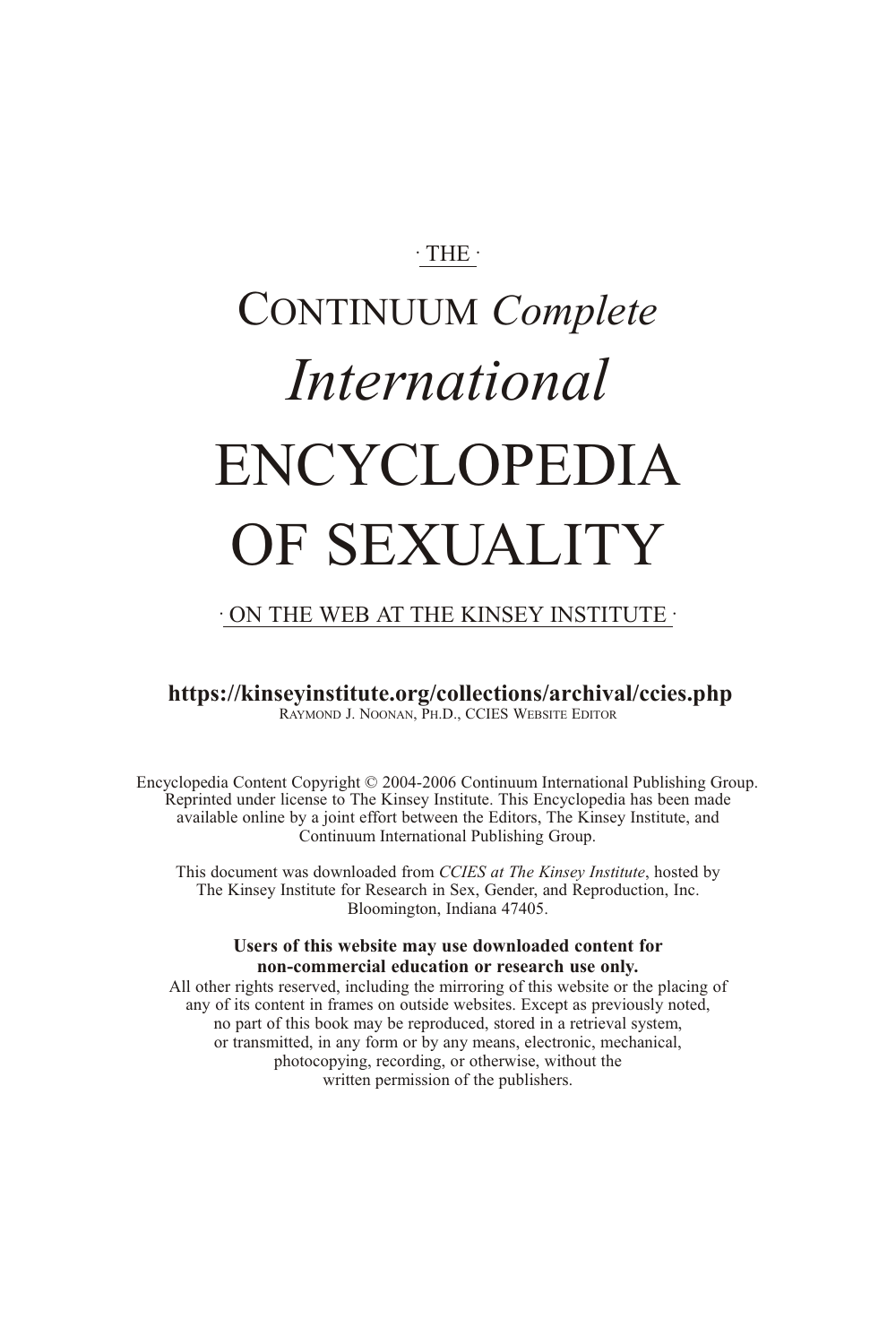*Edited by:* ROBERT T. FRANCOEUR, Ph.D., A.C.S. *and*

RAY MOND J. NOONAN, Ph and<br>
OND J. NOONAN<br>
Some Editors: .D.

*As so ci ate Ed i tors*:

Africa: Beldina Opiyo-Omolo, B.Sc. *Eu rope*: Jakob Pastoetter, Ph.D. South America: Luciane Raibin, M.S. *Information Resources*: Timothy Perper, Ph.D. &<br>Martha Cornog, M.A., M.S.<br>Cornoges & Cornogy Poreword by: Martha Cornog, M.A., M.S.

*Fore word by*:

ROBERT T. FRANCOEUR, Ph.D., A.C.S

Foreword by:<br>FRANCOEUR, Ph.D., A.C.S.<br>Preface by: Preface by: TIMOTHY PERPER, Ph.D. *Preface by:*<br> *OTHY PERPER, 1*<br> *Introduction by:* 

IRA L. REISS, Ph.D.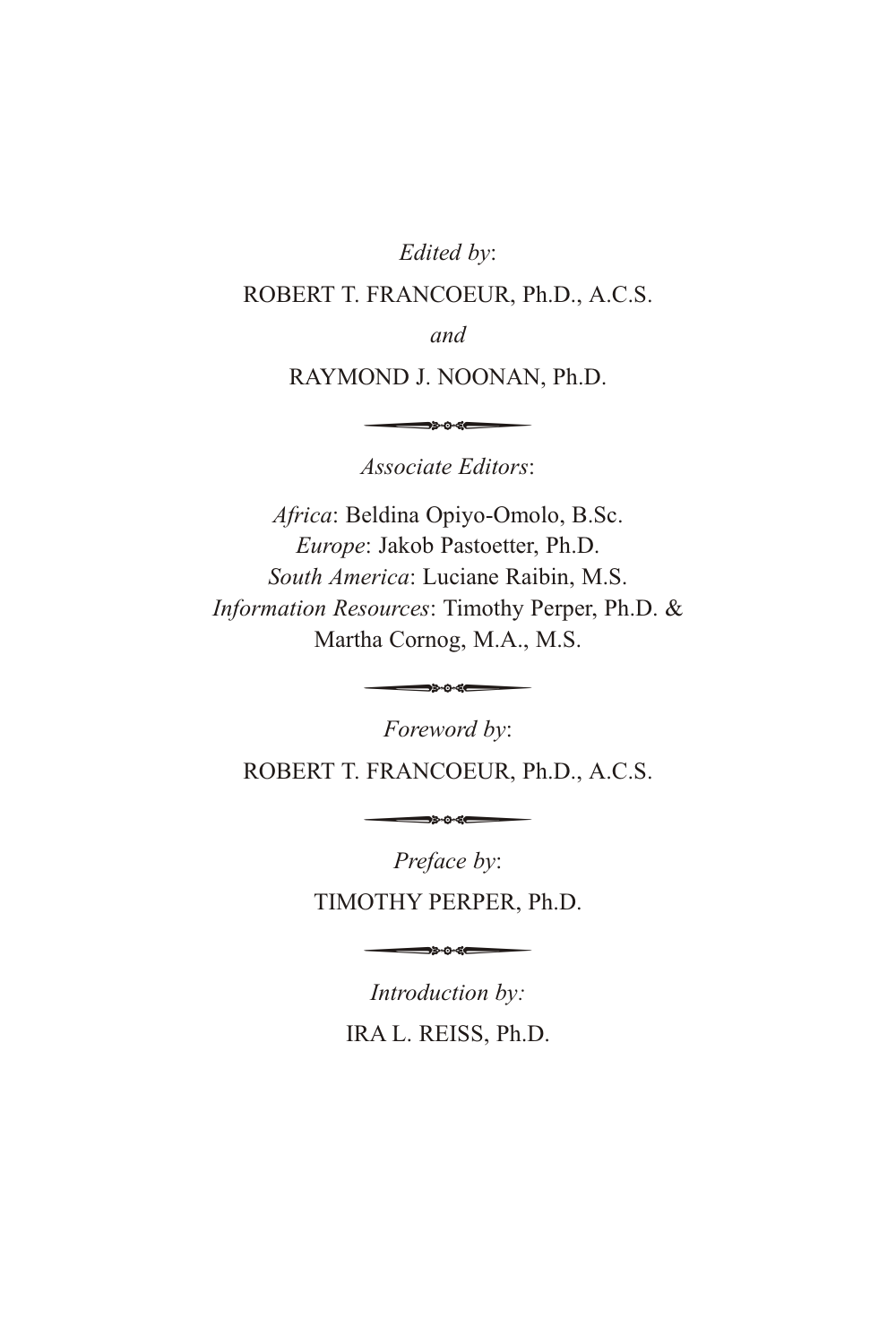• THE •

# CONTINUUM *Complete International* ENCYCLOPEDIA OF SEXUALITY

*Updated, with More Countries*

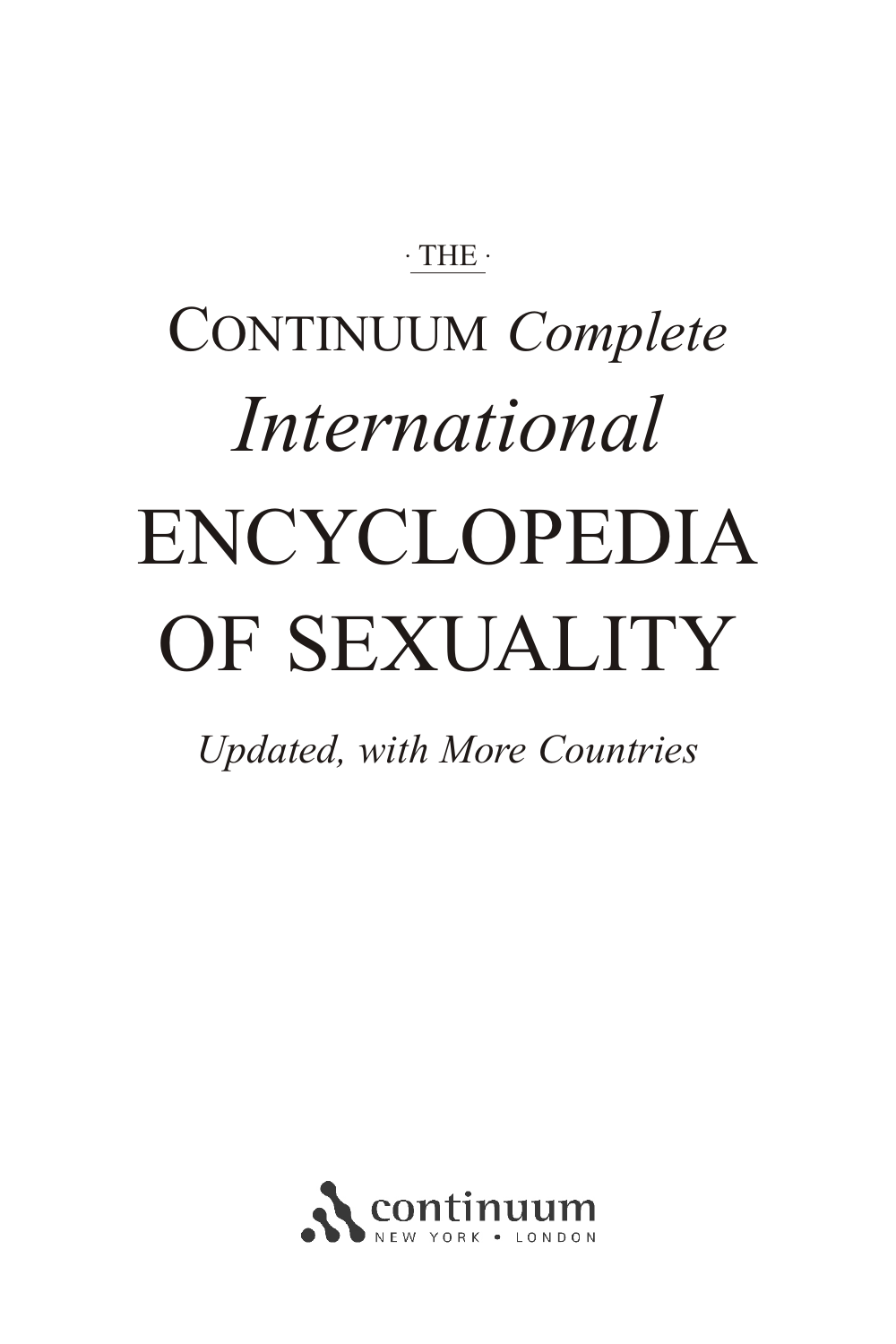2004

The Continuum International Publishing Group Inc 15 East 26 Street, New York, NY 10010

The Continuum International Publishing Group Ltd The Tower Building, 11 York Road, London SE1 7NX

Copyright © 2004 by The Continuum International Publishing Group Inc

All rights reserved. No part of this book may be reproduced, stored in a retrieval system, or transmitted, in any form or by any means, electronic, mechanical, photocopying, recording, or otherwise, without the written permission of the publishers.

Typography, Graphic Design, and Computer Graphics by Ray Noonan, ParaGraphic Artists, NYC http://www.paragraphics.com/

Printed in the United States of America

Library of Congress Cataloging-in-Publication Data

The Continuum complete international encyclopedia of sexuality / edited by Robert T. Francoeur ; Raymond J. Noonan ; associate editors, Martha Cornog . . . [et al.].

p. cm.

A completely updated one-volume edition of the 4-volume International encyclopedia of sexuality (published 1997-2001), covering more than 60 countries and places, 15 not previously included.

Includes bibliographical references.

ISBN 0-8264-1488-5 (hardcover : alk. paper)

1. Sex—Encyclopedias. 2. Sex customs—Encyclopedias. I. Title: Complete international encyclopedia of sexuality. II. Francoeur, Robert T. III. Noonan, Raymond J. IV. Cornog, Martha. V. International encyclopedia of sexuality. HQ21.I68 2003

306.7´03—dc21 2003006391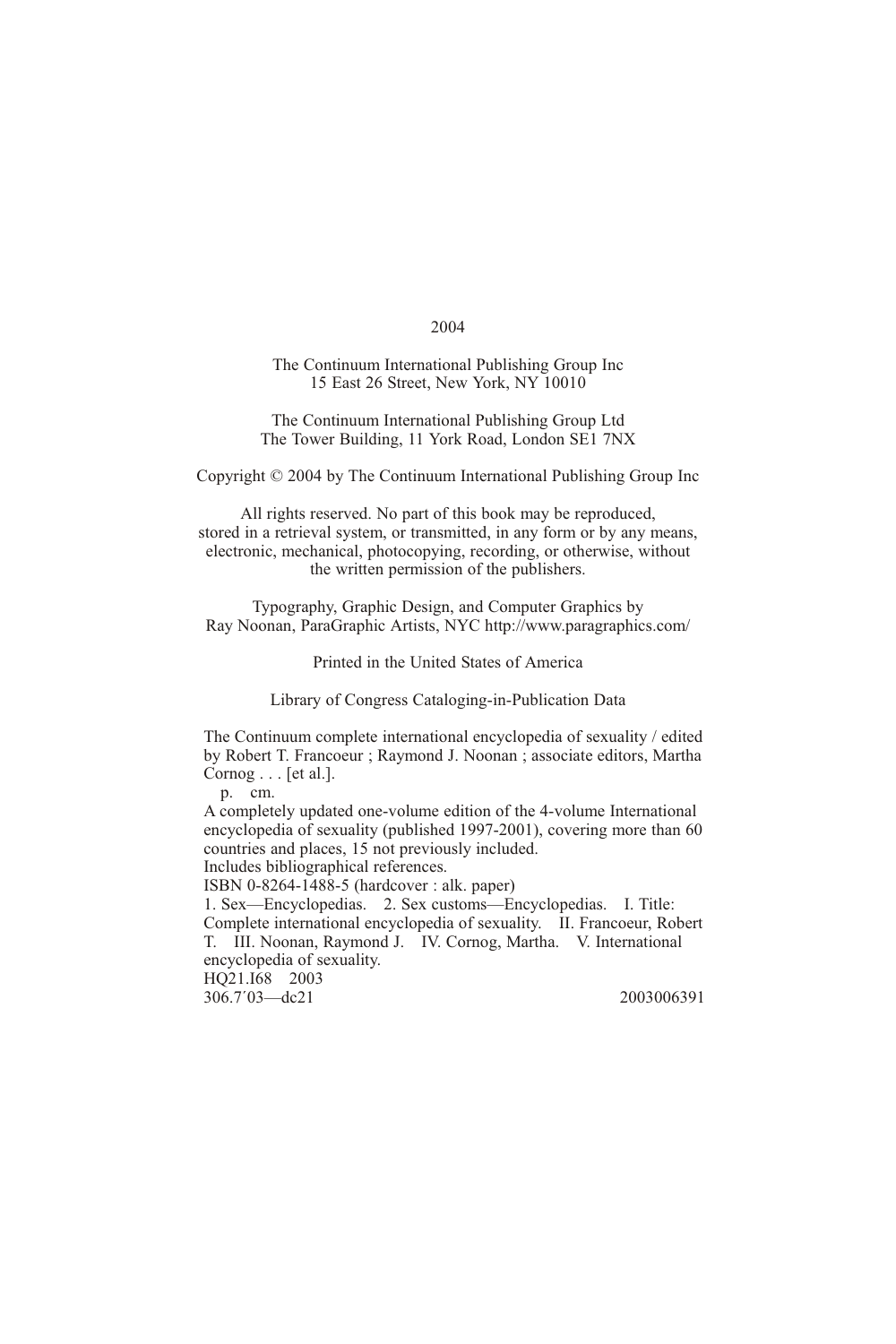## Contents

#### **HOW TO USE THIS ENCYCLOPEDIA** ....viii

| Robert T. Francoeur, Ph.D., A.C.S. |  |
|------------------------------------|--|

**PREFACE** .........................................................xi *Timothy Perper, Ph.D.*

#### **AN INTRODUCTION TO THE MANY MEANINGS OF SEXOLOGICAL**

|                     | . |
|---------------------|---|
| Ira L. Reiss, Ph.D. |   |

**ARGENTINA**.....................................................1 *Sophia Kamenetzky, M.D.; Updates by S. Kamenetzky*

#### **AUSTRALIA**....................................................27

*Rosemary Coates, Ph.D.; Updates by R. Coates and Anthony Willmett, Ph.D.*

#### **AUSTRIA** .........................................................42 *Dr. Rotraud A. Perner, L.L.D.; Translated and*

*Redacted by Linda Kneucker; Updates by Linda Kneucker, Raoul Kneucker, and Martin Voracek, Ph.D., M.Sc.*

#### **BAHRAIN** ........................................................59 *Julanne McCarthy, M.A., M.S.N.; Updates by the Editors*

**BOTSWANA** ....................................................89 *Godisang Mookodi, Oleosi Ntshebe, and Ian Taylor, Ph.D.*

### **BRAZIL**............................................................98

*Sérgio Luiz Gonçalves de Freitas, M.D., with Elí Fernandes de Oliveira and Lourenço Stélio Rega, M.Th.; Updates and comments by Raymond J. Noonan, Ph.D., and Dra. Sandra Almeida, and Luciane Raibin, M.S.*

#### **BULGARIA**....................................................114 *Michail Alexandrov Okoliyski, Ph.D., and Petko*

*Velichkov, M.D.* **CANADA**........................................................126

#### *Michael Barrett, Ph.D, Alan King, Ed.D., Joseph Lévy, Ph.D., Eleanor Maticka-Tyndale, Ph.D., Alexander McKay, Ph.D., and Julie Fraser, Ph.D.; Rewritten and updated by the Authors*

**CHINA**............................................................182 *Fang-fu Ruan, M.D., Ph.D., and M. P. Lau, M.D.; Updates by F. Ruan and Robert T. Francoeur, Ph.D.; Comments by M. P. Lau*

**COLOMBIA**...................................................210 *José Manuel Gonzáles, M.A., Rubén Ardila, Ph.D., Pedro Guerrero, M.D., Gloria Penagos, M.D., and Bernardo Useche, Ph.D.; Translated by Claudia Rockmaker, M.S.W., and Luciane Raibin, M.S.; Updates by the Editors; Comment by Luciane Raibin, M.S.*

**COSTA RICA**.................................................227 *Anna Arroba, M.A.*

**CROATIA**.......................................................241 *Aleksandar Štulhofer, Ph.D., Vlasta Hiršl-Heæej, M.D., M.A., Željko Mrkšiæ, Aleksandra Koraæ, Ph.D., Petra Hoblaj, Ivanka Ivkanec, Maja Mamula, M.A., Hrvoje Tiljak, M.D., Ph.D., Gordana Buljan-Flander, Ph.D., Sanja Sagasta, Gordan Bosanac, Ana Karloviæ, and Jadranka Mimica; Updates by the Authors*

#### **CUBA**..............................................................259

*Mariela Castro Espín, B.Ed., M.Sc., and María Dolores Córdova Llorca, Ph.D., main authors and coordinators, with Alicia Gónzalez Hernández, Ph.D., Beatriz Castellanos Simons, Ph.D., Natividad Guerrero Borrego, Ph.D., Gloria Ma. A. Torres Cueto, Ph.D., Eddy Abreu Guerra, Ph.D., Beatriz Torres Rodríguez, Ph.D., Caridad T. García Álvarez, M.Sc., Ada Alfonso Rodríguez, M.D., M.Sc., Maricel Rebollar Sánchez, M.Sc., Oscar Díaz Noriega, M.D., M.Sc., Jorge Renato Ibarra Guitart, Ph.D., Sonia Jiménez Berrios, Daimelis Monzón Wat, Jorge Peláez Mendoza, M.D., Mayra Rodríguez Lauzerique, M.Sc., Ofelia Bravo Fernández, M.Sc., Lauren Bardisa Escurra, M.D., Miguel Sosa Marín, M.D., Rosaida Ochoa Soto, M.D., and Leonardo Chacón Asusta*

**CYPRUS**.........................................................279 Part 1: Greek Cyprus: George J. Georgiou, Ph.D., *with Alecos Modinos, B.Arch., A.R.I.B.A., Nathaniel Papageorgiou, Laura Papantoniou, M.Sc., M.D., and Nicos Peristianis, Ph.D. (Hons.); Updates by G. J. Georgiou and L. Papantoniou; Part 2: Turkish Cyprus: Kemal Bolayýr, M.D., and Serin Kelâmi, B.Sc. (Hons.)*

#### **CZECH REPUBLIC** .....................................320 *Jaroslav Zvìøina, M.D.; Rewritten and updated by*

*the Author*

#### **DENMARK**....................................................329

*Christian Graugaard, M.D., Ph.D., with Lene Falgaard Eplov, M.D., Ph.D., Annamaria Giraldi, M.D., Ph.D., Ellids Kristensen, M.D., Else Munck, M.D., Bo Møhl, clinical psychologist, Annette Fuglsang Owens, M.D., Ph.D., Hanne Risør, M.D., and Gerd Winther, clinical sexologist*

**EGYPT** ...........................................................345 *Bahira Sherif, Ph.D.; Updates by B. Sherif and Hussein Ghanem, M.D.*

#### **ESTONIA** .......................................................359

*Elina Haavio-Mannila, Ph.D., Kai Haldre, M.D., and Osmo Kontula, Ph.D.*

**FINLAND**.......................................................381 *Osmo Kontula, D.Soc.Sci., Ph.D., and Elina Haavio-Mannila, Ph.D.; Updates by O. Kontula and E. Haavio-Mannila*

#### **FRANCE**.........................................................412 *Michel Meignant, Ph.D., chapter coordinator, with Pierre Dalens, M.D., Charles Gellman, M.D., Robert Gellman, M.D., Claire Gellman-Barroux, Ph.D., Serge Ginger, Laurent Malterre, and France Paramelle; Translated by Genevieve Parent, M.A.; Redacted by Robert T. Francoeur, Ph.D.; Comment by Timothy Perper, Ph.D.; Updates by the Editors*

**FRENCH POLYNESIA** ................................431 *Anne Bolin, Ph.D.; Updates by A. Bolin and the Editors*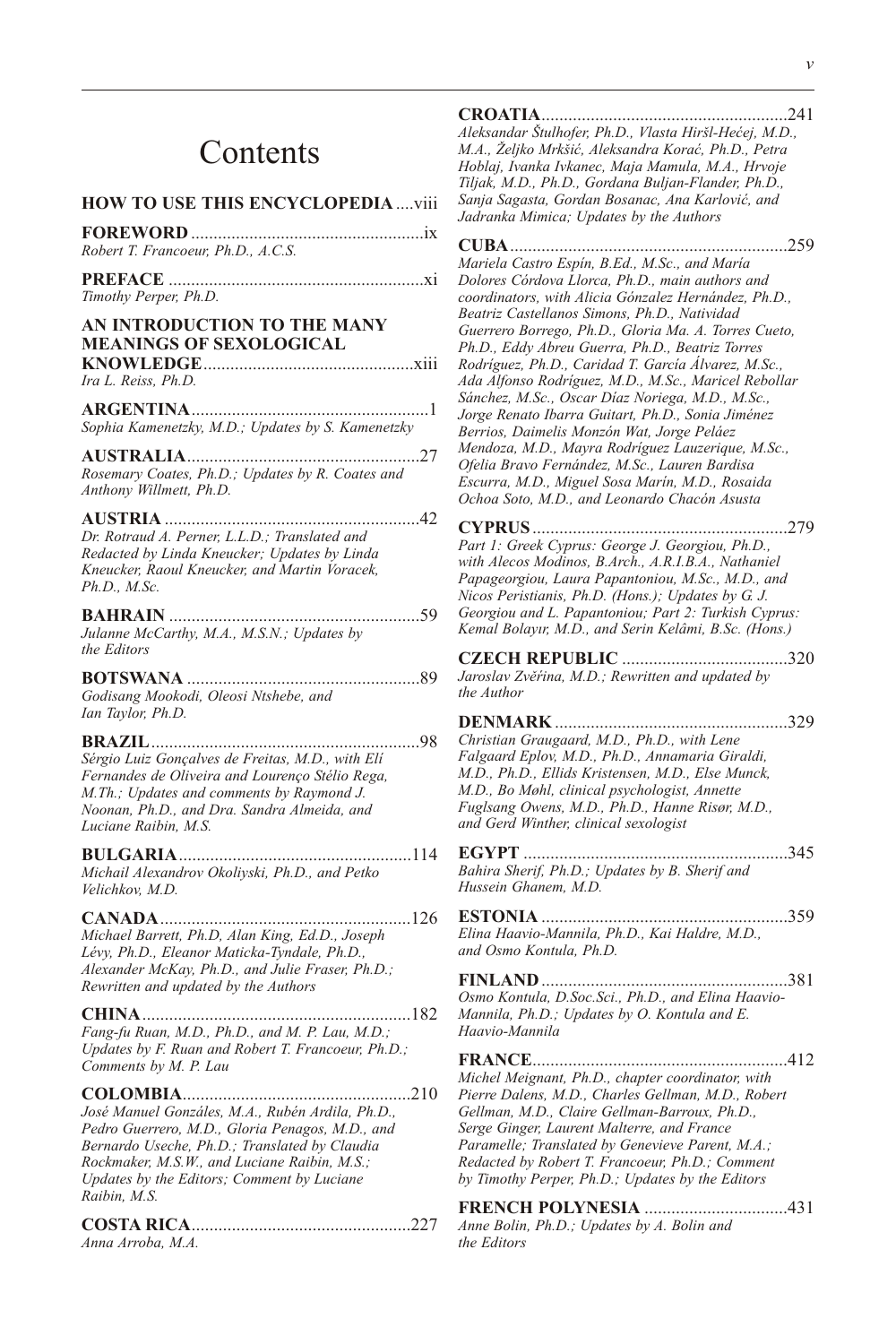| Rudiger Lautmann, Ph.D., and Kurt Starke, Ph.D.;                                                                                             | Elizabeth Schroeder, M.S.W.                                                                                                                                                                                                                                                                                                              |
|----------------------------------------------------------------------------------------------------------------------------------------------|------------------------------------------------------------------------------------------------------------------------------------------------------------------------------------------------------------------------------------------------------------------------------------------------------------------------------------------|
| Updates by Jakob Pastoetter, Ph.D., and Hartmut<br>A. G. Bosinski, Dr.med.habil., and the Editor                                             | Jelto J. Drenth, Ph.D., and A. Koos Slob, Ph.D.;                                                                                                                                                                                                                                                                                         |
| Augustine Ankomah, Ph.D.; Updates by Beldina<br>Opiyo-Omolo, B.Sc.                                                                           | Updates by the Editors                                                                                                                                                                                                                                                                                                                   |
| Dimosthenis Agrafiotis, Ph.D., Elli Ioannidi, Ph.D.,<br>and Panagiota Mandi, M.Sc.; Rewritten and updated<br>in December 2002 by the Authors | Uwem Edimo Esiet, M.B., B.S., M.P.H., M.I.L.D.,<br>chapter coordinator, with Christine Olunfinke Adebajo,<br>Ph.D., R.N., H.D.H.A., Mairo Victoria Bello, Rakiya<br>Booth, M.B.B.S., F.W.A.C.P., Imo I. Esiet, B.Sc, LL.B.,<br>B.L., Nike Esiet, B.Sc., M.P.H. (Harvard), Foyin<br>Oyebola, B.Sc., M.A., and Bilkisu Yusuf, B.Sc., M.A., |
| Emil Man-lun Ng, M.D., and Joyce L. C. Ma, Ph.D.;<br>Updates by M. P. Lau, M.D., and Robert T.<br>Francoeur, Ph.D.                           | M.N.I.; Updates by Beldina Opiyo-Omolo, B.Sc.<br>Elsa Almås, Cand. Psychol., and Esben Esther Pirelli                                                                                                                                                                                                                                    |
| Sóley S. Bender, R.N., B.S.N., M.S., Coordinator, with                                                                                       | Benestad, M.D.; Updates by E. Almås and E. E.<br>Pirelli Benestad                                                                                                                                                                                                                                                                        |
| Sigrún Júliíusdóttir, Ph.D., Thorvaldur Kristinsson,<br>Haraldur Briem, M.D., and Gudrún Jónsdóttir, Ph.D.;<br>Updates by the Editors        | <b>OUTER SPACE and ANTARCTICA795</b><br>Raymond J. Noonan, Ph.D.; Updates and new<br>material by R. J. Noonan                                                                                                                                                                                                                            |
| Jayaji Krishna Nath, M.D., and Vishwarath R. Nayar;<br>Updates by Karen Pechilis-Prentiss, Ph.D., Aparna                                     | Shirley Oliver-Miller; Comments by Edgar<br>Gregerson, Ph.D.                                                                                                                                                                                                                                                                             |
| Kadari, B.A., M.B.A., and Robert T. Francoeur, Ph.D.                                                                                         |                                                                                                                                                                                                                                                                                                                                          |
| Wimpie I. Pangkahila, M.D., Ph.D. (Part 1); Ramsey                                                                                           | Jose Florante J. Leyson, M.D.; Updates by<br>J. F. J. Leyson                                                                                                                                                                                                                                                                             |
| Elkholy, Ph.D. (cand.) (Part 2); Updates by Robert T.<br>Francoeur, Ph.D.                                                                    | Anna Sierzpowska-Ketner, M.D., Ph.D.; Updates by                                                                                                                                                                                                                                                                                         |
|                                                                                                                                              | the Editors                                                                                                                                                                                                                                                                                                                              |
| Paula E. Drew, Ph.D.; Updates and comments by<br>Robert T. Francoeur, Ph.D.; Comments by F. A.<br>Sadeghpour                                 | Nuno Nodin, M.A., with Sara Moreira, and Ana<br>Margarida Ourô, M.A.; Updates by N. Nodin                                                                                                                                                                                                                                                |
| Thomas Phelim Kelly, M.B.; Updates by Harry A.<br>Walsh, Ed.D., and the Editors                                                              | Luis Montesinos, Ph.D., and Juan Preciado, Ph.D.;<br>Redacted and updated by Felix M. Velázquez-Soto, M.A.,                                                                                                                                                                                                                              |
| Ronny A. Shtarkshall, Ph.D., and Minah Zemach,                                                                                               | and Glorivee Rosario-Pérez, Ph.D., and Carmen Rios                                                                                                                                                                                                                                                                                       |
| Ph.D.; Updates by R. A. Shtarkshall and M. Zemach                                                                                            | Igor S. Kon, Ph.D.; Updates by I. S. Kon                                                                                                                                                                                                                                                                                                 |
| Bruno P. F. Wanrooij, Ph.D.; Updates by<br>B. P. F. Wanrooij                                                                                 | Lionel John Nicholas, Ph.D., and Priscilla Sandra<br>Daniels, M.S. (Part 1); Mervyn Bernard Hurwitz, M.D.                                                                                                                                                                                                                                |
|                                                                                                                                              | (Part 2); Updates by L. J. Nicholas, Ph.D.                                                                                                                                                                                                                                                                                               |
| Yoshiro Hatano, Ph.D., and Tsuguo Shimazaki;                                                                                                 |                                                                                                                                                                                                                                                                                                                                          |
| Updates and comments by Yoshimi Kaji, M.A.,<br>Timothy Perper, Ph.D., and Martha Cornog, M.S.,<br>M.A., and Robert T. Francoeur, Ph.D.       | Hyung-Ki Choi, M.D., Ph.D., and Huso Yi, Ph.D. (cand.),<br>with Ji-Kan Ryu, M.D., Koon Ho Rha, M.D., and Woong                                                                                                                                                                                                                           |
|                                                                                                                                              | Hee Lee, M.D.; Redacted with additional information                                                                                                                                                                                                                                                                                      |
| Norbert Brockman, Ph.D.; Updates by Paul Mwangi<br>Kariuki and Beldina Opiyo-Omolo, B.Sc.                                                    | and updated as of March 2003 by Huso Yi, Ph.D. (cand.),<br>with additional information by Yung-Chung Kim,<br>Ki-Nam Chin, Pilwha Chang, Whasoon Byun, and<br>Jungim Hwang                                                                                                                                                                |
|                                                                                                                                              |                                                                                                                                                                                                                                                                                                                                          |
| Eusebio Rubio, Ph.D.; Updates by the Editors                                                                                                 | Jose Antonio Nieto, Ph.D. (coordinator), with Jose<br>Antonio Carrobles, Ph.D., Manuel Delgado Ruiz, Ph.D.,                                                                                                                                                                                                                              |
| Nadia Kadiri, M.D., and Abderrazak Moussaïd, M.D.,                                                                                           | Felix Lopez Sanchez, Ph.D., Virginia Maquieira D'Angelo,                                                                                                                                                                                                                                                                                 |
| with Abdelkrim Tirraf, M.D., and Abdallah Jadid, M.D.;                                                                                       | Ph.L.D., Josep-Vicent Marques, Ph.D., Bernardo Moreno                                                                                                                                                                                                                                                                                    |
| Translated by Raymond J. Noonan, Ph.D., and Dra.                                                                                             | Jimenez, Ph.D., Raquel Osborne Verdugo, Ph.D., Carmela                                                                                                                                                                                                                                                                                   |
| Sandra Almeida; Comments by Elaine Hatfield, Ph.D.,<br>and Richard Rapson, Ph.D.; Updates by the Editors                                     | Sanz Rueda, Ph.D., and Carmelo Vazquez Valverde, Ph.D.;<br>Translated by Laura Berman, Ph.D., and Jose Nanin,                                                                                                                                                                                                                            |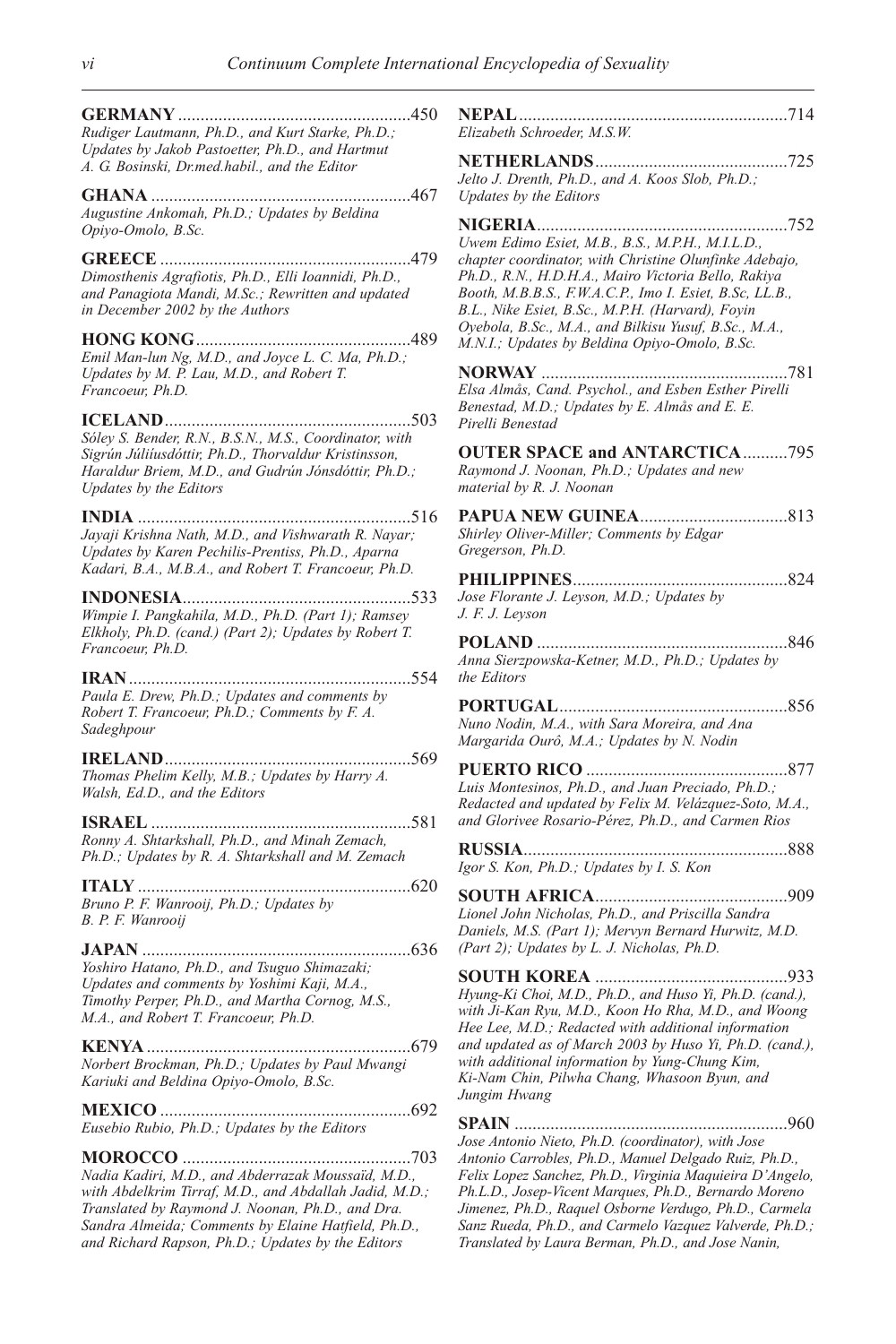*M.A.; Updates by Laura Berman, Ph.D., Jose Nanin, M.A., and the Editors*

**SRI LANKA**...................................................972 *Victor C. de Munck, Ph.D.; Comments by Patricia Weerakoon, Ph.D.*

**SWEDEN**........................................................984 *Jan E. Trost, Ph.D., with Mai-Briht Bergstrom-Walan, Ph.D.; Updates by the Editors*

**SWITZERLAND** ...........................................995 *Prof. Johannes Bitzer, M.D., Ph.D., Judith Adler, Ph.D., Prof. Dr. Udo Rauschfleisch Ph.D., Sibil Tschudin, M.D., Elizabeth Zemp, M.D., and Ulrike Kosta*

**TANZANIA** ..................................................1009 *Philip Setel, Eleuther Mwageni, Namsifu Mndeme, and Yusuf Hemed; Additional comments by Beldina Opiyo-Omolo, B.Sc.*

**THAILAND**..................................................1021 *Kittiwut Jod Taywaditep, Ph.D., Eli Coleman, Ph.D., and Pacharin Dumronggittigule, M.Sc.; Updates by K. J. Taywaditep, Ryan Bishop, Ph.D., and Lillian S. Robinson, Ph.D.*

**TURKEY**......................................................1054 *Hamdullah Aydýn, M.D., and Zeynep Gülçat, Ph.D.; Rewritten and updated in 2003 by H. Aydın and Z. Gülçat*

**UKRAINE** ....................................................1072 *Tamara V. Hovorun, Ph.D., and Borys M. Vornyk, Ph.D. (Medicine); Rewritten and updated in 2003 by T. V. Hovorun and B. M. Vornyk*

#### **UNITED KINGDOM OF GREAT BRITAIN AND NORTHERN IRELAND** ...................1093

*Kevan R. Wylie, M.B., Ch.B., M.Med.Sc., M.R.C.Psych., D.S.M., chapter coordinator and contributor, with Anthony Bains, B.A., Tina Ball, Ph.D., Patricia Barnes, M.A., CQSW, BASMT (Accred.), Rohan Collier, Ph.D., Jane Craig, M.B., MRCP (UK), Linda Delaney, L.L.B., M.Jur., Julia Field, B.A., Danya Glaser, MBBS, D.Ch., FRCPsych., Peter Greenhouse, M.A., MRCOG, MFFP, Mary Griffin, M.B., M.Sc., MFFP, Margot Huish, B.A., BASMT (Accred.), Anne M. Johnson, M.A., M.Sc., M.D., MRCGP, FFPAM, George Kinghorn, M.D., FRCP, Helen Mott, B.A. (Hons.), Paula Nicolson, Ph.D., Jane Read, B.A. (Hons.), UKCP, Fran Reader, FRCOG, MFFP, BASMT (Accred.), Gwyneth Sampson, DPM, MRCPsych., Peter Selman, DPSA, Ph.D., José von Bühler, R.M.N., Dip.H.S., Jane Wadsworth, B.Sc., M.Sc., Kaye Wellings, M.A., M.Sc., and Stephen Whittle, Ph.D.; Extensive updates and some sections rewritten by the original authors as noted in the text*

**UNITED STATES OF AMERICA**.............1127 *David L. Weis, Ph.D., and Patricia Barthalow Koch, Ph.D., editors and contributors, with other contributions by Diane Baker, M.A.; Ph.D.; Sandy Bargainnier, Ed.D.; Sarah C. Conklin, Ph.D.; Martha Cornog, M.A., M.S.; Richard Cross, M.D.; Marilyn Fithian, Ph.D.; Jeannie Forrest, M.A.; Andrew D. Forsythe, M.S.; Robert T. Francoeur, Ph.D., A.C.S.; Barbara Garris, M.A.; Patricia Goodson, Ph.D.; William E. Hartmann, Ph.D.; Robert O. Hawkins, Jr., Ph.D.; Linda L. Hendrixson, Ph.D.; Barrie J. Highby, Ph.D.; Ariadne (Ari) Kane, Ed.D.; Sharon E. King, M.S.Ed.; Robert Morgan Lawrence, D.C.; Brenda Love; Charlene L. Muehlenhard, Ph.D.; Raymond J. Noonan, Ph.D.; Miguel A. Pérez, Ph.D.; Timothy Perper, Ph.D.; Helda L. Pinzón-Pérez, Ph.D.; Carol Queen, Ph.D.; Herbert P. Samuels, Ph.D.; Julian Slowinski, Psy.D.; William Stackhouse, Ph.D.; William R. Stayton, Th.D.; and Mitchell S. Tepper, M.P.H. Updates coordinated by Raymond J. Noonan, Ph.D., and Robert T. Francoeur, Ph.D., with comments and updates by Mark O. Bigler, Ph.D., Walter Bockting, Ph.D., Peggy Clarke, M.P.H., Sarah C. Conklin, Ph.D., Al Cooper, Ph.D., Martha Cornog, M.A., M.S., Susan Dudley, Ph.D., Warren Farrell, Ph.D., James R. Fleckenstein, Robert T. Francoeur, Ph.D., Patricia Goodson, Ph.D., Erica Goodstone, Ph.D., Karen Allyn Gordon, M.P.H., Ph.D. (cand.), Eric Griffin-Shelley, Ph.D., Robert W. Hatfield, Ph.D., Loraine Hutchins, Ph.D., Michael Hyde, M.F.A., Ph.D. (cand.), Ariadne (Ari) Kane, Ed.D., Patricia Barthalow Koch, Ph.D., John Money, Ph.D., Charlene L. Muehlenhard, Ph.D., Raymond J. Noonan, Ph.D., Miguel A. Pérez, Ph.D., Helda L. Pinzón-Pérez, Ph.D., William Prendergast, Ph.D., Ruth Rubenstein, Ph.D., Herbert P. Samuels, Ph.D., William Taverner, M.A., David L. Weis, Ph.D., C. Christine Wheeler, Ph.D., and Walter Williams, Ph.D.*

**VIETNAM**....................................................1337 *Jakob Pastoetter, Ph.D.; Updates by J. Pastoetter*

**LAST-MINUTE DEVELOPMENTS**.........1363 *Added by the Editors after the manuscript had been typeset*

#### **GLOBAL TRENDS: SOME FINAL IMPRESSIONS**............................................1373

*Robert T. Francoeur, Ph.D., and Raymond J. Noonan, Ph.D.*

**CONTRIBUTORS and ACKNOWLEDGMENTS**...........................1377

**AN INTERNATIONAL DIRECTORY OF SEXOLOGICAL ORGANIZATIONS, ASSOCIATIONS, AND INSTITUTES**......1394 *Compiled by Robert T. Francoeur, Ph.D.*

**INDEX** ..........................................................1405

For updates, corrections, and links to many of the sites referenced in these chapters, visit *The Continuum Complete International Encyclopedia of Sexuality on the Web* at http://www.SexQuest.com/ccies/.

Readers of *CCIES* are invited to submit important news items or reports of findings of new sex research being done in any of the countries covered here, or any other country in the world. We will try to keep the SexQuest *CCIES* website updated with your help. Send items in English if possible, with appropriate citations, to Raymond J. Noonan, Ph.D., CCIES Editor, Health and Physical Education Department, Fashion Institute of Technology, 27th Street and 7th Avenue, New York, NY 10001 USA, or by email to rjnoonan $@$ SexQuest.com.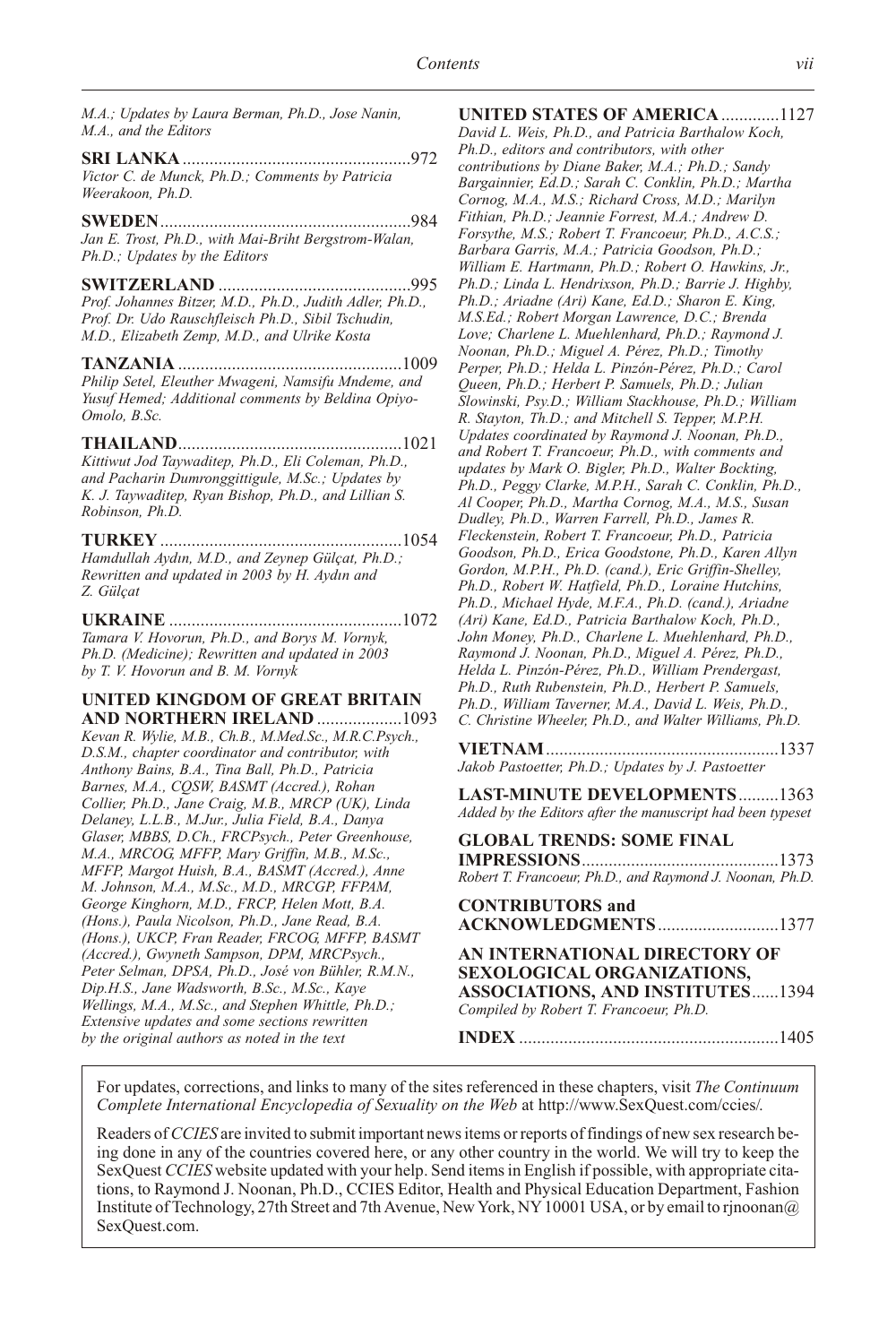# **The Continuum Complete International Encyclopedia of Sexuality (Noonan & Francoeur, 2004)**

**\$195/£100 plus \$4.50/£9.50 S&H (***save \$55 US/£30 UK!***)**

The 1,436-page, 1.5 million-word, single-volume *Continuum Complete Inte national Encyclopedia of Sexuality*, edited by Robert T. Francoeur, Ph.D., an Raymond J. Noonan, Ph.D., with contributions from 280 scholars on seven cont nents, contains 60 countries and 2 extreme environments:

- The 31 countries published in volumes  $1-3$  (1997), updated & revised Argentina, Australia, Bahrain, Brazil, Canada, China, Finland, French Polyne sia, Germany, Ghana, Greece, India, Indonesia, Iran, Ireland, Israel, Japan Kenya, Mexico, Netherlands, Poland, Puerto Rico, Russia, South Africa Spain, Sweden, Thailand, Ukraine, United Kingdom, and United States
- Plus the 17 countries and places published in volume 4 (2001), updated revised: Austria, Colombia, Croatia, Cyprus, Egypt, Iceland, Indonesia, Ital Morocco, Nigeria, Outer Space, Papua New Guinea, Philippines, Portuga South Korea, Turkey, and Vietnam
- Plus 14 new countries and places: Botswana, Bulgaria, Costa Rica, Cuba, Der mark, Estonia, France, Hong Kong, Nepal, Norway, Outer Space/Antarctica Sri Lanka, Switzerland, and Tanzania

Come see our other titles at: http://www.continuumbooks.com.

Name:

*Spe cial pric ing avail able only with this page.* **Print it out and take it to your** school or local library and encourage them to add CCIES to their collection.

\_\_\_\_\_\_\_\_\_\_\_\_\_\_\_\_\_\_\_\_\_\_\_\_\_\_\_\_\_\_\_\_\_\_\_\_\_\_\_\_\_\_\_\_\_\_\_\_\_\_\_\_\_\_\_\_\_\_\_\_\_\_\_ City: State:  $ZIP$ :

 $\Box$  Enclosed is my check/money order, payable to **Continuum**; *or*  $\Box$  Please charge my:  $\Box$  Visa  $\Box$  Mastercard  $\Box$  AmEx

# **ORDER FORM**

**BILLING INFORMATION:** 

| !)                | The CONTINUUM Complete                                                                                                                                                                                                   |
|-------------------|--------------------------------------------------------------------------------------------------------------------------------------------------------------------------------------------------------------------------|
| $r-$<br>ıd<br>ti- | INTERNATIONAL                                                                                                                                                                                                            |
| d:<br>$e-$<br>n,  | <b>ENCYCLOPEDIA</b>                                                                                                                                                                                                      |
| a,<br>&<br>y,     | OF CEXUALITY                                                                                                                                                                                                             |
| ıl.<br>n-<br>a,   | <b>MORE COUNTRIES</b><br><b>UP-TO-DATE</b><br><b>AUTHORITATIVE</b><br><b>ENTRIES BY</b>                                                                                                                                  |
| ır                | <b>200 CONTRIBUTORS</b><br>Robert T. Francoeur 8. Raymond J. Noonan, Editors                                                                                                                                             |
|                   | continuum<br>N F W<br>YORK<br>LONDON                                                                                                                                                                                     |
|                   | In North, Central, or South America,<br>mail or fax this page to: Emma Cook,<br>Marketing Manager, Continuum,<br>80 Maiden Lane, Suite 704, New York, NY<br>10038; Fax: 212-953-5944;<br>Email: emma@continuum-books.com |
|                   | In the rest of the world, mail or fax this<br>page to: Academic Marketing Department,<br>Continuum, The Tower Building,<br>11 York Road, London SE1 7NX, United<br>Kingdom; Fax: +44 (0)20 7928 7894                     |
|                   | Exp. Date:                                                                                                                                                                                                               |

Card Number:

**SHIP TO:**

Address:

#### **ORDER DETAILS:**

| Author/Title                                                                                       | <b>ISBN</b> | Special Price Quantity |              | <b>Subtotal</b> |
|----------------------------------------------------------------------------------------------------|-------------|------------------------|--------------|-----------------|
| Francoeur/Noonan: Continuum Complete International Encyclopedia of Sexuality 0826414885 \$195/£100 |             |                        |              |                 |
| $(Add $4.50$ first book; \$1.00 each additional book/£9.50 in U.K.)                                |             |                        | Shipping     |                 |
| (NY residents please add 8.375% sales tax; PA residents please add 6% sales tax)                   |             |                        | Sales Tax    |                 |
|                                                                                                    |             |                        | <b>TOTAL</b> |                 |

Sig na ture: \_\_\_\_\_\_\_\_\_\_\_\_\_\_\_\_\_\_\_\_\_\_\_\_\_\_\_\_\_\_\_\_\_\_\_\_\_\_\_\_\_\_\_\_\_\_\_ Tele phone: \_\_\_\_\_\_\_\_\_\_\_\_\_\_\_\_\_\_\_\_\_\_\_\_\_\_\_\_\_\_\_\_\_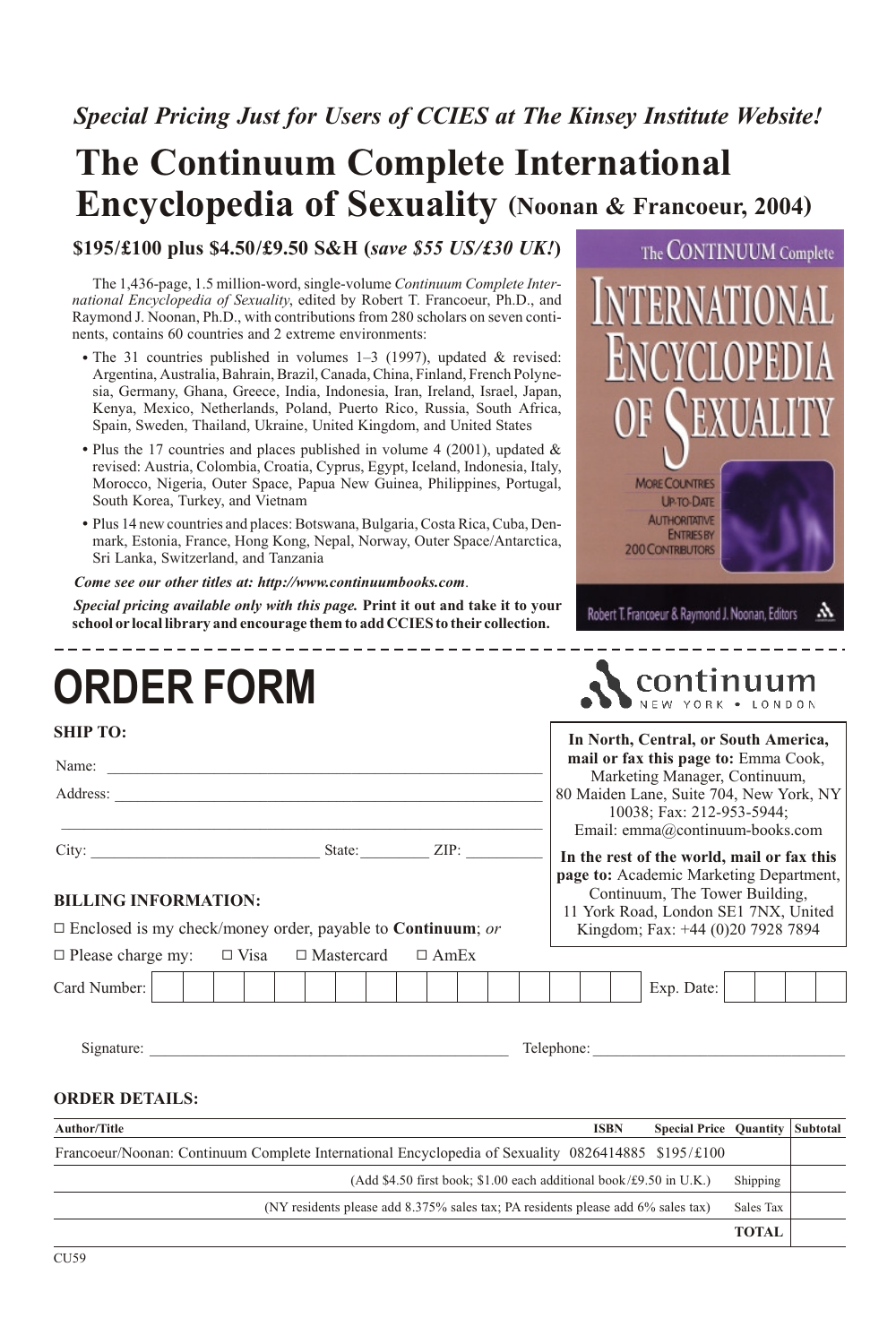## Outer Space and Antarctica

Con tin uum Sexuality Outer Space: D PerspectiveComem plete ographics and a Bri In ter na tion al En cy clo pe dia ef Historicalof

*Sexuality Factors in Extreme Environments*

Raymond J. Noonan, Ph.D.\* *Updates and new material by R. J. Noonan*

#### **Contents**

- An Introduction to Life in Extreme Environments 795 **Outer Space** 796
- Demographics and a Brief Historical Perspective 796 **1.** Basic Sexological Premises 798
- **2.** Religious, Ethnic, and Gender Factors Affecting Sexuality 799
- **3.** Knowledge and Education about Sexuality 799
- **4.** Autoerotic Behaviors and Patterns 799
- **5.** Interpersonal Heterosexual Behaviors 799
- **6.** Homoerotic, Homosexual, and Bisexual Behaviors 800
- **7.** Gender Diversity and Transgender Issues 800
- **8.** Significant Unconventional Sexual Behaviors 800
- **9.** Contraception, Abortion, and Population Planning 801
- **10.** Sexually Transmitted Diseases and HIV/AIDS 802
- **11.** Sexual Dysfunctions, Counseling, and Therapies 802
- **12.** Sex Research and Advanced Professional Education 803 Conclusion 803
	- References and Suggested Readings 803 **Antarctica** 805
	- Demographics and a Brief Historical Perspective 805
- **1.** Basic Sexological Premises 806
- **2.** Religious, Ethnic, and Gender Factors Affecting Sexuality 807
- **3.** Knowledge and Education about Sexuality 807
- **4.** Autoerotic Behaviors and Patterns 807
- **5.** Interpersonal Heterosexual Behaviors 808
- **6.** Homoerotic, Homosexual, and Bisexual Behaviors 809
- **7.** Gender Diversity and Transgender Issues 809
- **8.** Significant Unconventional Sexual Behaviors 809
- **9.** Contraception, Abortion, and Population Planning 810
- **10.** Sexually Transmitted Diseases and HIV/AIDS 810
- **11.** Sexual Dysfunctions, Counseling, and Therapies 810
- **12.** Sex Research and Advanced Professional Education 811 References and Suggested Readings 811

#### *An Introduction to Life in Extreme Environments*

Antarctica and outer space are considered two of the most extreme environments with which human beings have to contend. Because of certain similarities, these two are well-suited to being addressed in one chapter because of their common elements, which allow one—Antarctica—to be a research environment studied to find solutions to potential problems in the other—space habitats. In fact, numerous au thors continue to consider them together in the human factors realm (e.g., Harrison, Clearwater, & McKay 1991; Stuster 1996; Palinkas, Gunderson, Holland, Miller, & John-



International Space Station (NASA/JSC 2003)

son 2000; Dudley-Rowley, Whitney, Bishop, Caldwell, & Nolan 2001). Sexuality in extreme environments is often a second thought—or later, if it is even thought about at allfor good reason: These environments are such that they require meeting the most basic of human needs in terms of immediate survival. In Maslow's (1970) motivational hierarchy of needs, this would include the lowest levels of survival and safety. Sexuality is at a higher level on the scale, and entails needs that, of necessity, would come later once the others have been adequately met. For additional analysis of this thesis, see Noonan (1998a). In addition to this are the corporate or state-sponsored interests in these endeavors (because of the costs and the technologies involved), which typically ignore or discourage sex-related behaviors because they are conceptualized as potentially (or likely to be) disruptive.

Extreme environments are not limited to space and the polar regions of Earth. Studies—particularly those in the psychosocial realm—focus on those factors that push the envelope of human survival and performance, because of environmental-system extremes in the physical, psychological, and social spheres. They have high barriers and sharp boundaries that limit both life and effective performance under normal circum stances, many of which require technological advances and intensive training for adaptation success. In addition to Antarctica and the space environment, extreme environments include arctic and other isolated environments, undersea operations and deep-ocean submarining, high-performance and general aviation, the armed services and special forces, caving, mountaineering, and vulcanology, and mining and hazardous-substance work, as well as medical, emergency, police, and firefighting scenarios in natural and man-made disasters. Essentially, extreme environ ments are those in which humans, either individually or in groups, have to perform under highly stressed, complex, and challenging conditions. The difference between space and Antarctic environments, however, is much less than the difference between those two and most of the other earthly pur suits listed above, and will be detailed more fully later in this chapter. Of particular importance to the success or failure of a particular space mission or polar expedition that makes the consideration of sexuality factors necessary, is the fact that these environments entail day-to-day living and working, and thus increase the likelihood that sexuality factors could have a determinative impact.

Suffice it to say that the physical enviroment of space has several important characteristics that Antarctica does not have: microgravity, high electromagnetic and particle radiation levels, high vacuum conditions, lack of oxygen, and extremes in temperature and pressure. Although it has extended periods of extreme cold and lack of humidity, Antarctica is protected by the Earth's mass, which provides a magnetic

<sup>\*</sup>*Com mu ni ca tions*: Raymond J. Noonan, Ph.D., Health and Phys i cal Education Department, Fashion Institute of Technology of the State University of New York, 27th Street and 7th Avenue, New York, NY 10001 USA; 212-217-7460; rjnoonan@SexQuest.com.

In addition to updates, this chapter now includes a new section on life in extreme environments and a new section on Antarctica.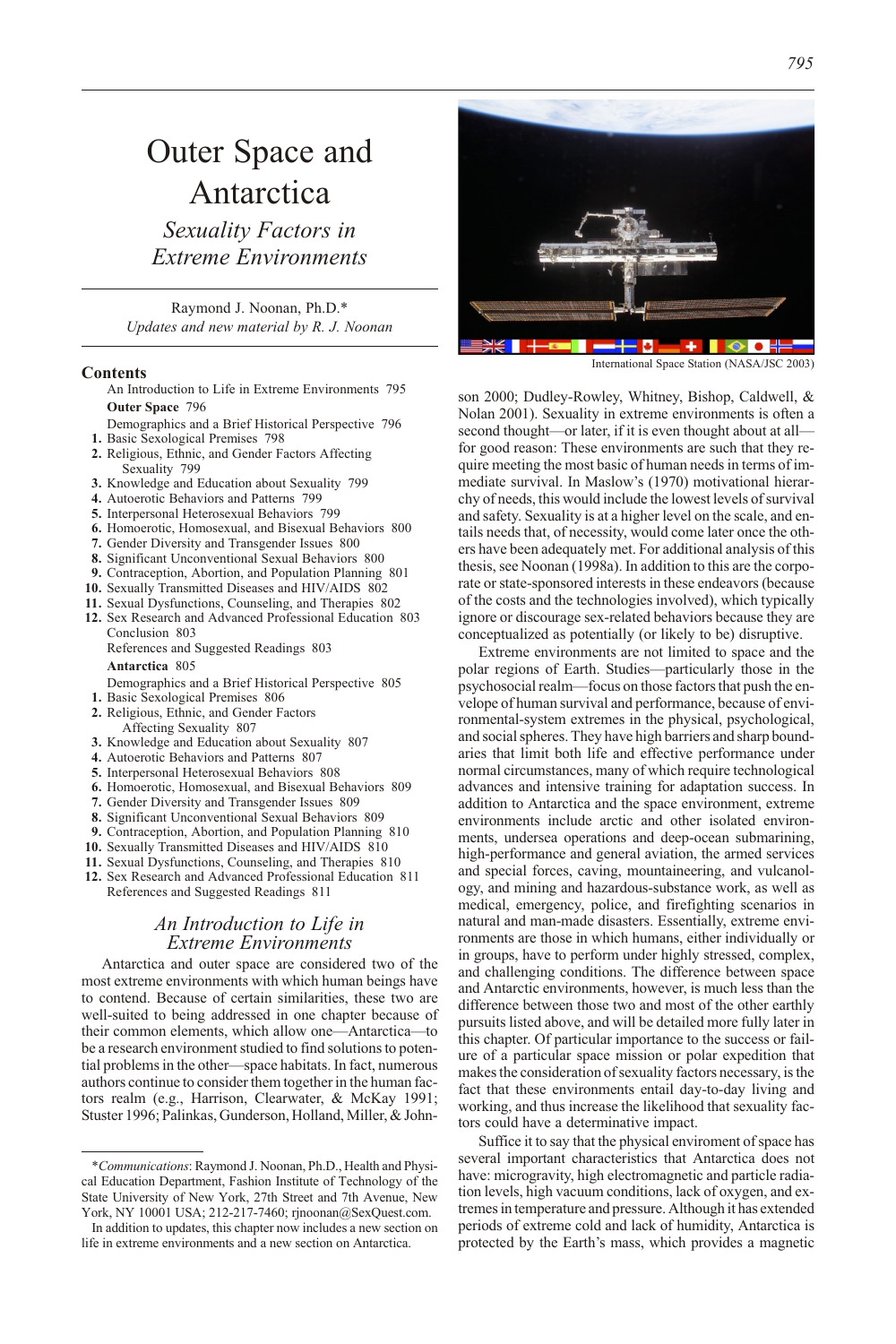field, called the magnetosphere, that deflects most of the charged particles that are carried by the solar wind, which give rise to the Van Allen radiation belts surrounding the globe as well as the polar auroras. In both environments, it is necessary to construct ecologically more-or-less closed, selfsustaining habitats for protection, and it is difficult if not impossible to effect a quick rescue in the case of an emergency.

Psychosocial factors are the key items of interest, however, in terms of scientific research relating the two environments. These include: isolation, remoteness, hazardousness, and extremely confining quarters—and the resulting high levels of emotional and physical stress that accompany them, including decreased motor function, fatigue, and unpredictable and potentially life-threatening occurrences. It is here that sexuality factors could have an impact, potentially both positive and negative, that need to be considered.

The Society for Human Performance in Extreme Environments (http://www.hpee.org/) is the organization for professionals involved in these fields. The Society publishes *Human Performance in Extreme Environments*, a journal devoted to fostering knowledge of and improving the levels of human performance in these environments.

#### OUTER SPACE

#### *Demographics and a Brief Historical Perspective*

#### **A. Demographics**

At this point in history, only a few hundred men and women from more than 25 countries have traveled and lived for some period of time in space.\* With the advent of the new millennium, and despite the catastrophic loss of the Space Shuttle Columbia on February 1, 2003, the permanent human presence in space has become firmly entrenched, with the sixth crew of three beginning its stay on the new International Space Station (ISS) in November 2002. The largest cooperative scientific program in history, the ISS was developed jointly by the United States, Russia, Canada, Japan, and Brazil, and the participating nations of the European Space Agency (ESA): Belgium, Denmark, France, Germany, Italy, Netherlands, Norway, Spain, Sweden, Switzerland, and the United Kingdom (NASA 2003). Because of this virtually unprecedented mixing of cultures in a peacetime endeavor, we must expect that participants' cultural backgrounds will have an impact on gender interactions and any sexual relationships that will inevitably develop in space environments. Certainly, our common biological nature will have a different set of challenges in the sexological realm that will have to be met as well. Evidence for this comes from recent studies by Italian researchers that found that levels of the sex hormone testosterone are temporarily decreased in male astronauts by exposure to space, along with a concurrent decrease in sexual drive or libido (Strollo et al. 1998).

The "territory" of outer space, the study of which broadly comprises the domain of cosmology and astronomy, is open to interpretation. As Fazio (1997) has noted, where space begins depends on the physical properties of the area in question, specifically the problems that need to be resolved to allow humans to travel and live there. For example, extreme cold occurs, and sufficient air to breathe is lost, at considerably lower altitudes rising from Earth than the oxygen

needed to power a jet engine. Thus, humans would require physical protection much sooner than they would need a rocket engine, which does not require atmospheric oxygen to fly. In addition, at various points in space, we would be faced with the potential effects of microgravity, several types of radiation, extremes in temperature and pressure, a near-complete vacuum, and the impact of meteorites. Therefore, for men and women to live and work effectively and safely in various space environments, engineers either have or will design vehicles and habitats, including spacesuits, with countermeasures to protect spacefarers from some of these extreme conditions. Others are pervasive, however, like radiation, which could have serious consequences outside of the protection of the Earth's magnetosphere, in which lie the Van Allan radiation belts, and microgravity, which will likely have an impact on sexuality factors.

Perhaps the most critical aspect of space with which we have to contend, however, is a psychosocial environment that is "characterized by isolation (a separation from the normal or daily physical and social environment), confinement (restriction within a highly limited and sharply demarcated physical and social environment), deprivation, and risk" (Connors, Harrison, & Akins 1985, 7). In fact, they said that in space, "... the physical environment, when not terrifying, is likely to be bland"  $(p, 9)$ . Pesavento  $(2000)$ , in a very recent study of the psychological and social effects of isolation in space and during space-simulation analog studies on Earth, said that these may be the ultimate barriers to extended human spaceflight. He noted those factors that have yet to be resolved, including: "depression-like symptoms on orbit [(which Russian space physicians have named "neuresthenia")]; less-than-encouraging social interactions with mixed-gender and mixed-foreign-national groupings; sensory deprivation; as well as the emotional and sexual affects of close confinement on crew members" (p. 1; see also Cabbage 2001).

Yet, many astronauts have also described the profound sense of spiritual and philosophical awareness they gained being in space and viewing the awe-inspiring panoramas, especially looking back at the Earth (White 1987). Some have noted the absence of geographical boundaries, other than land and sea, and the meaning they as cribe to it in terms of the absence of political boundaries and the unity of humanity. Almost certainly, our collective sense of the fragility of Earth's environment has come from some of the widely published photographs taken in space.

For the fore see able future, however, the laboratory for this grand human experiment will be the International Space Station (ISS), the largest and most complex scientific endeavor ever attempted on an international scale, which began assembly in orbit in late 1998 and had its first sustained trio of inhabitants in November 2000. When finished, the ISS will have a mass of over 1 million pounds  $(454,000 \text{ kg})$ , measuring about 360 feet  $(110 \text{ m})$  across and 290 feet (88.5 m) long, with almost an acre  $(4,000 \text{ m}^2)$  of solar panels for electrical power. Flying at an altitude of 250 statute miles (400 km) with an inclination of  $51.6^\circ$ , at which it can be reached by all of the international partners, the ISS will be able to observe 85% of the globe, covering 95% of the Earth's population. It will be the site of a wide range of scientific endeavors and research (NASA 1999).

#### **B. A Brief Historical Perspective**

The realization of the fantasy of space travel is a distinctly 20th-century phenomenon, having its antecedents in the age-old fantasy of human flight dating at least from the ancient Greek story of Daedalus and Icarus. Combining the human need for exploration and discovery with the political

<sup>\*</sup>Citizens from the following countries have flown in space: Afghanistan, Austria, Belgium, Bulgaria, Canada, Cuba, Czechoslovakia, France, Germany, Great Britain, Hungary, India, Israel, Italy, Japan, Mexico, Mongolia, Netherlands, Poland, Romania, Russia, Saudi Arabia, Syria, Ukraine, USA, and Vietnam.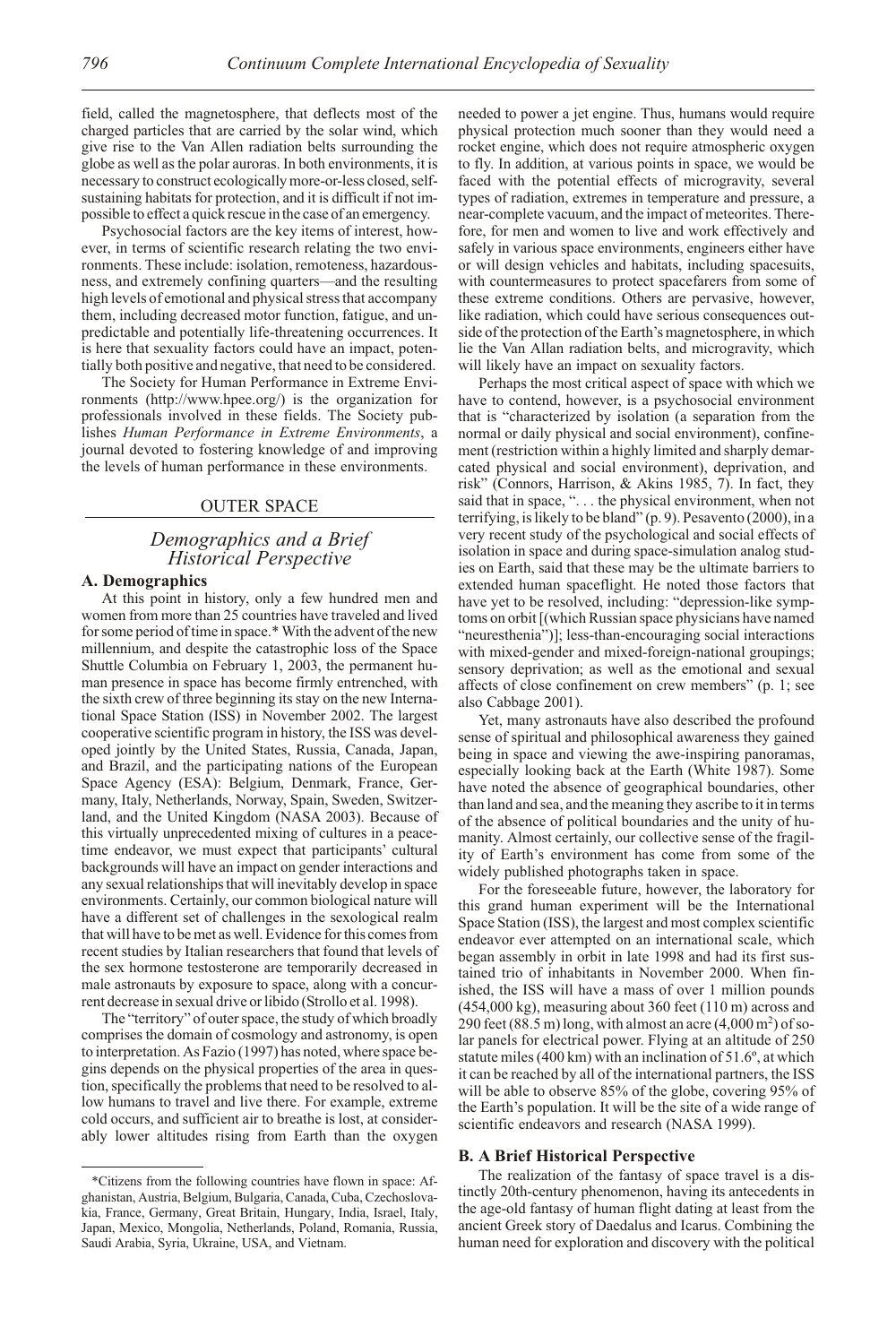realities of striving for nationalistic prestige and military advantage, and now, with the possibility of vast economic returns, the spaceflight revolution began during World War II with the development of the first V-2 ballistic rockets used by Germany against Great Britain. One of the fascinating stories surrounding the end of the war involves the race, won by the Americans, with the then-Soviet military to capture these rockets after the fall of Nazi Germany, which, in 1946 and 1947, were used by the U.S. to carry its first biological payloads into space (Bushnell 1958). It was the V-2 rocket that made human spaceflight a theoretical possibility, and this, in turn, both stimulated an interest in suborbital test flights and spurred the development of space biology, as well as space medicine, which was first discussed by leaders at the U.S. Air Force School of Aviation Medicine in 1948 (Nicogossian, Pool,  $&$  Uri 1994). Thus began the pervasiveness of a military culture, with its similarities yet distinct dissimilarities with the wider culture of which it is a part, which once dominated but still persists in national space programs.

Test flights by the U.S. continued, including two primates in V-2 rockets prior to 1950, various animals in rockets until 1952 and high-altitude balloons from 1950 through 1954, and two men in balloons in the summer of 1957. Similar ballistic rocket flights by the Soviet Union from 1949 through 1957 used dogs as subjects. The Space Age proper is said to have begun with the launching by the Soviet Union in October 1957 of Sputnik-1, the first artificial satellite to orbit the Earth. This was followed a month later by Sputnik-2 carrying a dog named Laika, the first animal in orbit. The U.S. responded with the February 1958 launch of Explorer 1, which detected what would be named the Van Allen radiation belts. Subsequently, both the U.S. and the Soviet Union launched a number of animal flights, using mice, rats, monkeys, dogs, or other small animals, sometimes to test systems that would later contain humans. In April 1961, the Soviet cosmonaut Yuri Gagarin became the first man to orbit the Earth, with Gherman Titov being the second in August 1961. Following two manned suborbital flights by the U.S., John Glenn was the first American to reach orbital flight in Mercury's *Friendship* 7 in February 1962. In June 1963, Soviet cosmonaut Valentina Teresh kova became the first woman in space.

It would be almost two decades later, August 1982, before the second woman, cosmonaut Svetlana Savitskaya, would fly; she would later be the first woman to conduct an EVA (extravehicular activity) in July 1984. Although it is widely accepted today that women will always be a part of the American space program, it was over 20 years, almost to the day from Tereshkova's historic flight, before the first American woman, Sally Ride, would fly on the space shuttle in June 1983, and October 1984 for the first EVA by an American woman, Kathryn Sullivan (Cassutt 1993; Nicogossian et al. 1994). Although it is interesting to note that Tereshkova's flight was considered by many at the time to be a Cold War public-relations ploy by the Soviet Union (Santy 1994), the United States had tested women as potential astronauts as early as  $1960$  (Atkinson & Shafritz 1985; McCullough 1973), although this fact is not widely recalled to day. When news of it reached the press, it was treated with skepticism and flippancy. In fact, these women had been systematically barred from the space program, even though it was thought by some in the scientific community that women might be better suited, both physically and psychologically, for the severe requirements of those pioneering space flights (Levin 1989). These events illustrate an example of the collision of prejudice (sexism) with scientific knowledge that occurs all too often with sex-related issues (see Noonan 1998a).

Santy (1994) expressed her belief that a contributing factor to women's finally being selected as astronauts, although less obvious, was the fact that the first private toilet had recently been designed for use on the space shuttle:

The issue of privacy, linked as it was to sexuality and personal hygiene, had been a big factor in NASA's reluctance to include women as astronauts, and the development of the private toilet—probably more than any other reason encouraged NASA to believe that females could finally (and without embarrassment to the agency) be integrated into Shuttle missions in a way impossible during the earlier missions. In *Gemini* and *Apollo* missions, the spacecraft required that crew members live side by side without even the most minimal capability of providing privacy for personal activities. (p. 51)

In 1978, the first group of astronauts to include women and male minorities was chosen. It was considered a watershed event, signaling a change in the way in which future astronauts would be recruited and selected (Atkinson & Shafritz 1985). In fact, it was probably our first experience with what would later be called the "development of space" cultures" (cf. Harris 1996), given that racial and ethnic minorities have distinct cultural attitudes and behaviors, and many regard males and females as having different cultures as well (Francoeur 1997, 1998). Cultural factors later became important in the Space Shuttle Program, which first flew in April 1981, and in the Shuttle-Mir Program, including Shannon Lucid's current-American-record 188-day stay on *Mir*, which resulted in unprecedented cooperation and trust between the U.S. and Russian space programs. The Shuttle-*Mir* Program, in which several Americans flew on *Mir* between 1995 and 1998, was designed in part to elicit some of the possible psychological, psychosocial, and human performance aspects of multicultural crews in preparation for the International Space Station (Morphew  $\&$ MacLaren 1997). All of these experiences led to the present ISS, first known as *Alpha*, with its historical antecedents in the early space stations of the U.S. (*Skylab*) and USSR (*Salyut*) in the 1970s.

At the present time, international treaties govern the use of space, including the Outer Space Treaty of 1967, the Liability Convention of 1973, the Moon Agreement of 1979 (which was never signed by the U.S. or Russia), and others, under the auspices of the United Nations Committee on the Peaceful Use of Outer Space. Also, other agreements have been entered into in the telecommunications realm (Harris 1996). In addition, in the United States, Congress and the President determine space policy. Federal agencies also affect space activities, including NASA (the National Aeronautics and Space Administration), the Federal Communications Commission, and the Departments of State, Defense, Transportation, Commerce, and Energy, as well as the military, as noted earlier. Similar national organizations function in other countries. The Space-World Bar Association (Smith 1997) is working further to develop a prototype Lunar Economic Development Authority that would coordinate the planning of more extensive uses of space resources, not the least of which are the mineral resources expected to be mined and the microgravity environment expected to make possible new manufacturing opportunities.

Space tourism, in fact, is expected to be a very important, although initially expensive venue in which ordinary citizens will be able to visit space habitats for their vacations. Just as air travel has become common today with its massmarket availability and the concurrent affordability resulting from it, a few entrepreneurs are already creating private companies to offer the service. One expected attraction is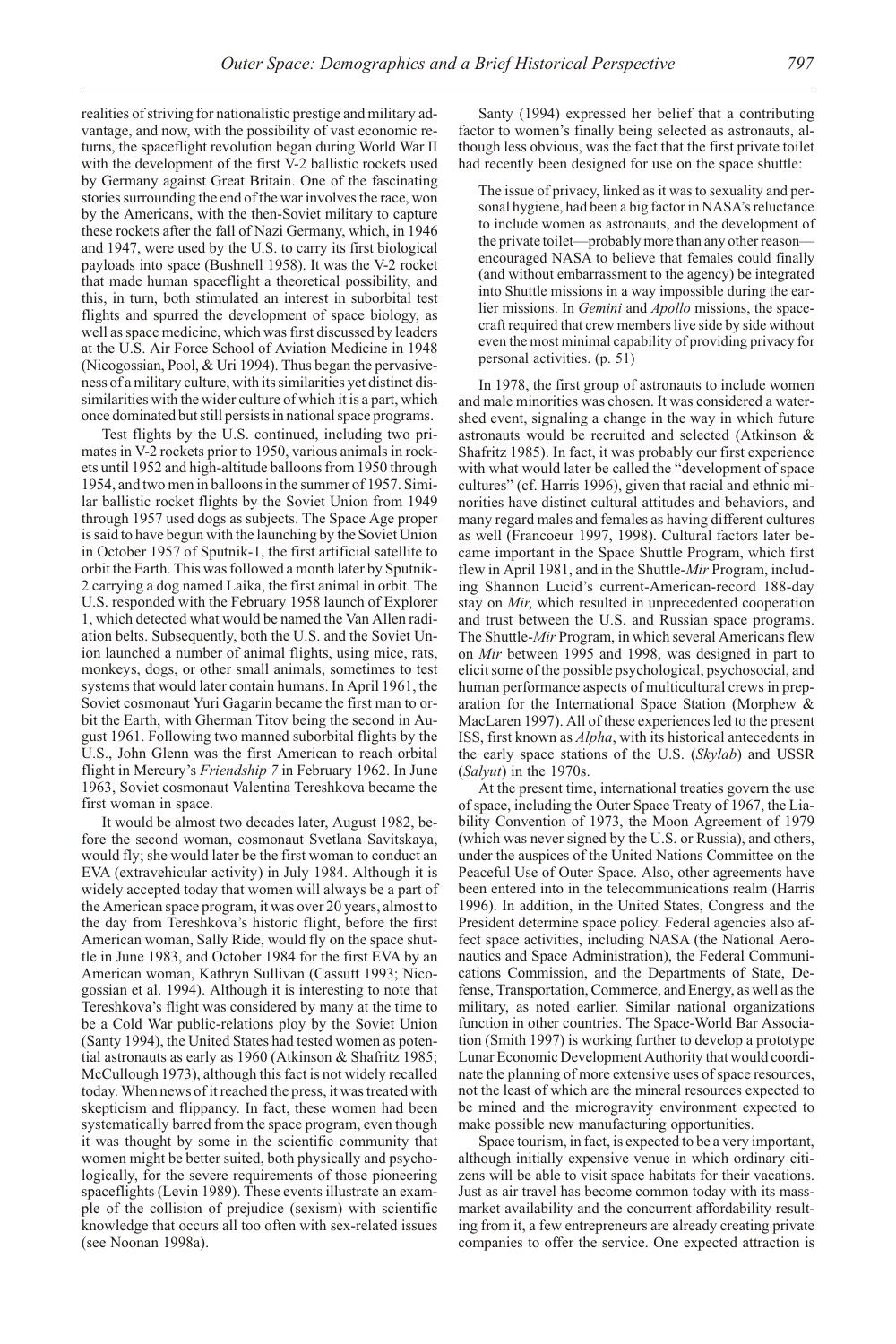what a former U.S. congressman called widespread public attention to: the honeymoon in space (Gingrich 1995). Such ideas, of course, echoed similar predictions by science fiction writers, such as the space visionary, Arthur C. Clarke  $(1986)$ , but this was the first time that such an inherently sexbound human activity was included in a political vision for future Americans (if not for the bulk of humanity).

#### *1. Basic Sexological Premises* **A/B. Character of Gender Roles, and Sociolegal Status of Males and Females**

Early in the space programs of both the United States and Russia, men were virtually the only ones recruited for space missions. Although this has been attributed to the fact that the Eisenhower Administration in the U.S. directed that military test pilots be the first to attempt these early missions because of their skills in testing new aircraft designs, and the inherent danger they entailed, women had been considered as early as 1960 (see Section B, A Brief Historical Perspective, above). At present, women have been an integral part of the various space programs, including commanding the space shuttle, although there is still not a gender-balance in the ranks of astronauts. In addition, some authors have noted that sexist attitudes have been a part of the experience of some women, as well as attitudes that some women still have to prove themselves because they are women (Casper  $\&$ Moore 1995; Connors et al. 1985). The issue with regard to the development of the toilet, noted above, serves as an example of the constraints surrounding the biological aspects of our differing anatomies, and psychological differences have been cited as well (see Noonan 1998a).

#### **C. General Concepts of Sexuality and Love**

*Conjecture on the Influence of Spaceflight on Sexological Issues*

Levin (1989), a British consultant on reproductive and sexual physiology, has written the most extensive review of the possible effects of space travel on these human systems. In surveying the research literature, he wrote:

Despite th[e] large number of people who have been exposed to space flight with all its attendant hazards, our knowledge about the effects of space travel on the human reproductive system, and human sexuality, is sparse, bordering on the non-existent. Some of the most elementary questions seem not to have been investigated, indeed in some respects not even to have been asked. For example, it appears that no programme to evaluate the effect of space travel on human spermatozoa was ever initiated despite the obvious hazard of exposure of astronauts to radiation, stress and G forces. Even if asked, answers have not yet appeared in the open literature. (p. 378)

With regard to the lack of research on the behavioral aspects of human sexuality, Levin provided additional insight:

In some respects this near-complete avoidance of what is a sensitive area of human behaviour represents a significant failure to investigate fully the possible reasons for the known stresses of living in isolated, confined environments. It is remarkable that there is no study as to whether human sexual activity, *or its loss* [italics added], can influence the adverse effects of such environments e.g. boredom, listlessness, sleep disturbances, fatigue, impaired cognition, irritability, hostility, depression and deterioration of personality. (p. 382)

Despite these concerns expressed within the space science literature—and readily available in their headquarters

library in Washington, D.C.—little research has been done by NASA, whose typical response has been that sex is not yet an issue (Date 1992; Vaughan 1992). It is my contention that much of this official response to sexual expression and to sexual research by the U.S. space establishment has been guided by attitudes distorted by a conceptualization of human sexuality as a capacity to be feared, avoided, sensationalized, problematized, or trivialized unless considered within the traditional boundaries of American sexual propriety. Similar negative views of human sexuality have failed to alleviate many of the perceived problems of people on Earth—and, in fact, have created many more problems because of ignorance and irrational fear (see Francoeur  $\&$ Perper 1997; Weis 1997). Americans, after all, whether educated scientists or the generally scientifically ignorant general public, are Americans first. As such, we have been profoundly influenced by cultural values publicly accepted and promulgated by those who define society's norms, even if those norms have often been privately ignored by significant numbers of people, including, often enough, the very leaders who promote them.

In 1998, the first comprehensive analysis of human sexuality factors in relation to extended spaceflight, *A Philo*sophical Inquiry into the Role of Sexology in Space Life Sciences Research and Human Factors Considerations for *Extended Spaceflight* (Noonan 1998a), was published, in which the author explored the issues and constraints surrounding the study of sex in space and conjectured about the potential impact of our sexual nature on mission success or failure. It suggested new terminology, the *human sexuality complex*, as a useful construct in which to consider the various sexuality factors in which human beings interact in and with their various environments.

The complexity of human sexuality, human sexual relation ships, and sexual responses suggests the advantages of adopting a complex systems approach, one that draws on chaos and complexity theories, in future research on sexual phenomena and the interactions of its various components conceived as systems (Noonan 1998ab). Research on human sexuality in space, it would seem, could definitely benefit from the systems perspective, much as it was essential in developing our space programs. It also seems worthwhile and reasonable to consider the space environment to be a culture in itself, a "microsociety in a miniworld," as Connors et al. (1985, 2) described it, although it is also influenced by the outside cultures that sponsor it, much as any organization or work place develops an indige nous culture, and the cultures of birth and subsequent origin of the individual crewmembers. In time, of course, any group will de velop its own culture and norms that may be independent and/or an intricate mix of the others.

[*Update 2003*: Stuster (1996, 180-181) discussed the reluctance of NASA to deal with sexual behavior mainly because of concerns about media reactions, and noted historical parallels with some earlier explorers (restricted to commanding officers and expedition leaders when it occurred) who took wives or mistresses with them on long voyages. He cited Kanas and Federson (1971), who "tongue in cheek" discussed "Tension Reduction" associated with a multiyear mission to Mars:

The question of direct sexual release on a long-duration space mission must be considered. Practical considerations (such as weight and expense) preclude men taking their wives on the first space flights. It is possible that a woman, qualified from a scientific viewpoint, might be per suaded to donate her time and energies for the sake of improving crew morale; however, such a situation might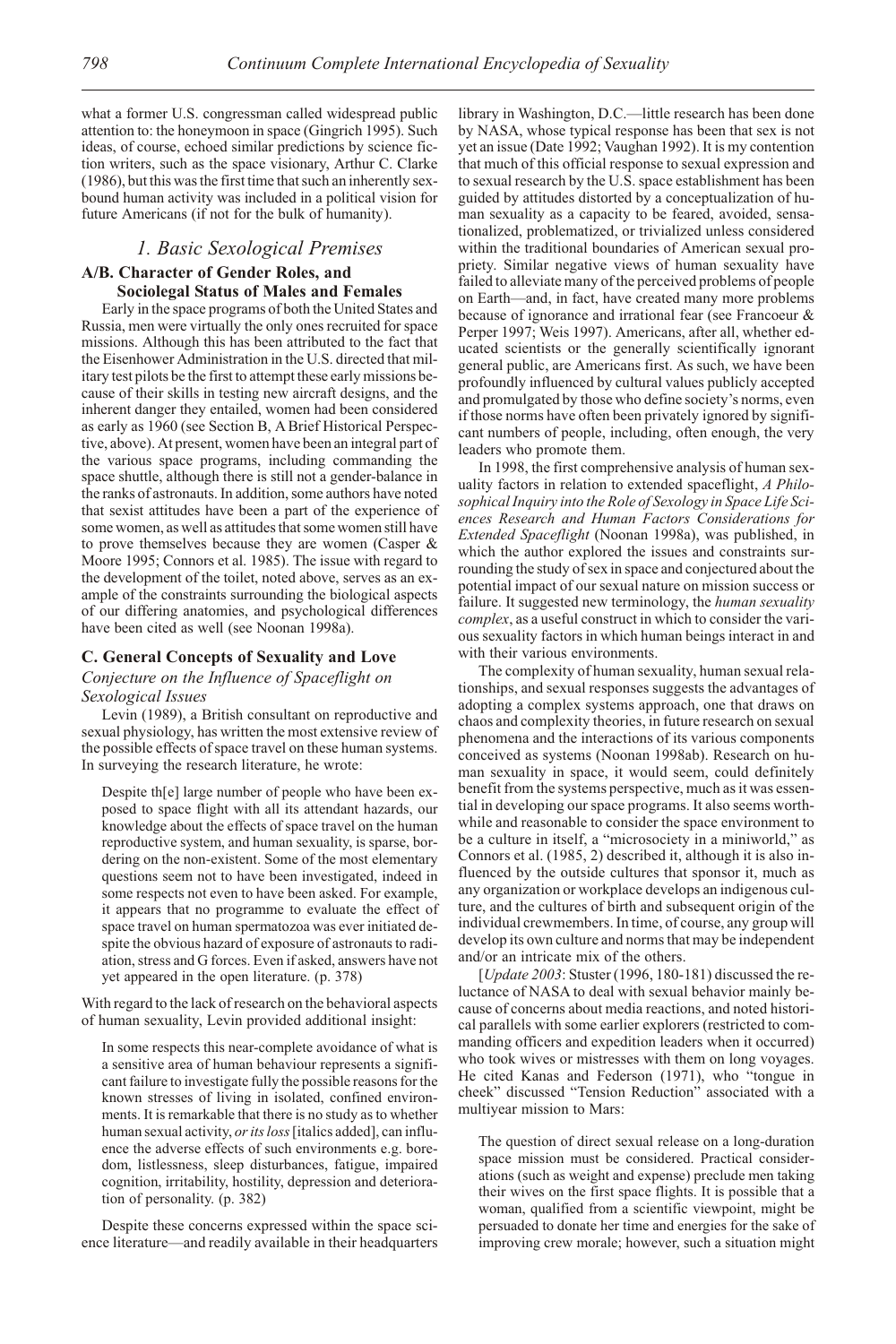create interpersonal tensions far more dynamic than the sexual tensions it would release. Other means of sexual release (masturbation, homosexuality) would be discouraged because of the confined quarters and the lack of privacy on such a mission. Thus, it appears that methods involving sublimation are more practical than these more direct alternatives. (p. 38)

[Stuster (1996) also noted how women contributed a stabilizing influence to the isolated Antarctic research stations when they were first introduced to the continent and became a regular part of expeditions. In contrast to the men's previous boisterous and disruptive behavior, he wrote:

Winter-over crews now tend to be less disruptive and more concerned about their behavior or, more accurately, how women in their groups perceive their behavior. More important, the groups are believed to be more productive now than they were in the male-only days of Antarctica. Several experienced Antarctic managers confirm this observation. (p. 178)

[Thus, it appears that this behavior is similar to ordinary American life. (*End of update by R. J. Noonan*)]

On the International Space Station or future space habitats, it is likely that conflicts will occur when the status of women and men are inherently unequal, or if there is a perception of sexual deprivation among some members of a crew when others are in a sexual relationship there, as has occurred in Antarctica analogs (see Noonan 1998a). An anecdotal story tells of a Muslim passenger on an international space flight who had to take directions from a woman. Whenever she addressed him, he ignored her, because his cultural heritage, influenced by his religious beliefs, prohibited such contact between men and women. As a result, directions needed to be given by the woman to a male colleague who then repeated them to the man who then carried them out.

#### *2. Religious, Ethnic, and Gender Factors Affecting Sexuality*

#### **A/B. Source and Character of Religious Values, and Character of Ethnic Values**

The experiences of U.S. astronauts on *Mir* are wellknown examples of some of the problems encountered by international crews of different ethnicities. Pesavento (2000) and Harris (1996) highlight the potential impact that cultural differences have had or might have on future missions. Of particular importance with respect to cultural and religious factors would likely be the compatibility of crewmembers' worldviews, as Francoeur and Perper (1997) have elucidated. The example previously noted of the Muslim crewmember's inability to interact with women as a partial result of his religious beliefs about innate differences between the sexes would also be relevant here. Of equal or greater importance might be the organizational (i.e., NASA's) stance and corporate-cultural beliefs about sexual issues that are transmitted to crewmembers (probably reinforcing similar beliefs in the astronauts), although such beliefs may have the same questionable effectiveness long-term as similar ones do generally in the U.S. and in other societies today.

#### *3. Knowledge and Education about Sexuality*

#### **A/B. Government Policies and Programs, and Informal Sources of Sexual Knowledge**

The impact on extended spaceflight is likely to occur as a result of policies that resist the study of both the potential positive aspects inherent in the human sexuality complex as well as the potential negative ones. There may also be problems in failing to communicate the findings—and their importance—to the space community, Congress, and the American public as a whole, once they have been studied. The sexual myths of individuals at all levels of the scientific, administrative, and other parts of space organizations and their contractors or subcontractors are also likely to have a negative impact, as the myths become the guiding principles that are incorporated in the organizational philosophy. Perhaps another benefit of the space program (the so-called spin off effect) could be the furthering of sexual knowledge by combining sexuality education and space education. Young people are very interested in both, and each subject could be used to impart knowledge about the other, particularly in the realm of science.

#### *4. Autoerotic Behaviors and Patterns*

#### **A/B. Children and Adolescents, and Adults**

Today, masturbation is believed to be a generally healthy and normal part of the experiences of human beings throughout their lifecycle. Nevertheless, we are still influenced by some of the beliefs of the 19th century, that masturbation (and ejaculation in general) depletes certain personal mental and energy reserves, such as when coaches sometimes suggest that neither be engaged in prior to competing. Money (1985a) has shown that this now-discredited degeneracy theory of masturbation, which some people thought could be counteracted by proper fitness and nutrition, prompted prominent health proponents, such as John Harvey Kellogg and Sylvester Graham, to develop foods they be lieved would extinguish sexual appetite and masturbation. Today, two of these foods remain associated with their creators, Kellogg's corn flakes and graham crackers, respectively, although their original purpose is long forgotten. Nevertheless, some religious traditions continue to oppose masturbation as moral degeneracy. Both of these traditions—the medical and the religious—are likely to be important in the context of space, because they have and will prevent the study of masturbation as a sexual activity that will likely be practiced in space, in the unlikely event that it has not been already. Among other things, it can help to counteract boredom and stress, and the environment is amenable to it, in that sufficient privacy can be found in which to practice it. Pesavento's (2000) recent study noted that in the early 1970s, a physician suggested that masturbation would be an effective countermeasure to maintain prostate health and avoid urinary tract infections for astronauts on *Skylab*, the longest mission of which lasted 84 days. Children and adolescents will, of course, practice masturbation when they become a part of settlements in space in the distant future, just as they will have hetero- and homosexual experiences, as they do on Earth in various societies today.

#### *5. Interpersonal Heterosexual Behaviors* **A/B/C. Children, Adolescents, and Adults**

Heterosexual behavior encompasses a wide variety of possibilities: in specific activities, such as kissing, oral and anal intercourse, and vaginal-penile intercourse, for example, and in the variety of ways in which they can be done. A device has been patented, the "Belt to Paradise," to enable sexual intercourse in microgravity (McCullough 1992). In addition, there are numerous fantasy behaviors that can be acted out with a partner or imagined alone. Any of these heterosexual activities are very likely to occur in space at some point in the future, if some have not occurred already. Pesavento (2000) has discussed some of the rumored pairings that have occurred, although everyone officially denies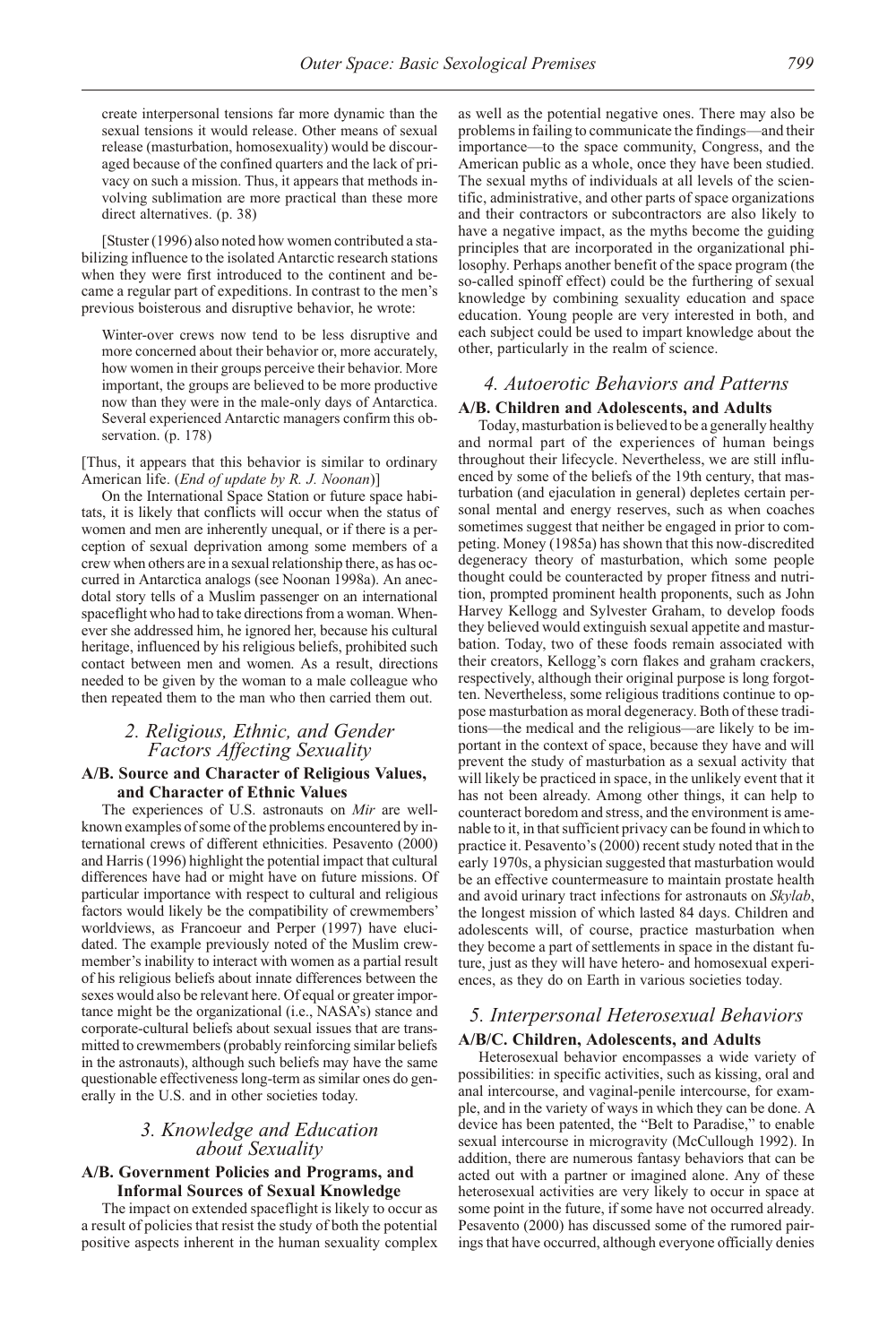that anything happened. However, it seems likely that sexual intercourse and oral sex have already occurred in space. It is likely because, in our culture, sex is pervasive, gender awareness is ubiquitous, and the astronauts are mostly young, healthy people. However, given the current political climate, it is not possible nor expedient to prove that sexual behavior has occurred because of the potential harm to the astronauts involved, as well as to the space program as a whole. Speculation at this time may be the best approach until the next sex-positive cultural phase, which, if Reiss  $(1990)$  is correct in his characterization of sexual revolutions as being cyclical, will probably occur early in this century, that allows and emphasizes healthy sexual experience as the predominant social norm (see also Noonan 1996, 1998b).

Given our experience on Earth, it is also very likely that at least a few astronauts have entertained the notion of being the first to "do it" in space—un known to the world, but still a shared, cherished, intimate secret. In addition, there has long been evidence that higher levels of intelligence and overall education—characteristics selected-for in astronauts—increase the like lihood that certain sexual behaviors will be experienced (Hunt 1974). At this point in the space program, the astronauts are a large-enough population so that individuals would likely be able find appropriate partners. Privacy and space in which any sexual activity can occur, albeit scarce, can be made available with appropriate planning. Sexual intercourse can also be done rather quickly, if need be, with very satisfactory results.

Our experience on Earth with some of the heterosexual subcultures, such as multiple sexual partnerships, also would imply that, although they have been sometimes problematic when flaunted in an atmosphere of sexual deprivation for other crewmembers in the analogous Antarctic settings (see also Stuster 1996), in the more-normal conditions of typical urban, suburban, and sometimes rural settings, extramarital affairs, multiple relationships, and even group sex, have the potential to coexist with the more traditional expressed norms of heterosexual monogamous marriage (Libby  $\&$ Whitehurst 1977). When these alternative relationship patterns are successful (i.e., functional), it is usually because the couple and the subcultural network in which it functions have adopted it, and group norms have evolved that define their expression, often in contrast to how they perceive the outside world's views of their subculture's behavior. In space, because there will be limited populations for the fore see able future, both with and without a balanced gender mix, the various diverse alternative sexual lifestyle patterns might be an avenue of inquiry to minimize potential problems. Again, given the current political and social climate in the country, it may be necessary to keep it an internal group secret. Nevertheless, a television news magazine reported the possibility that group sex had occurred in space (Anderson 1992).

[*Update 2003*: The first wedding took place in space on August 10 between International Space Station commander, Yuri Malenchenko, a Russian cosmonaut, and Russian-born Ekaterina Dmitriev, an American citizen, in Texas. A quirk in Texas law allows a person to get a marriage license and to get married by proxy if one of the parties is not in the state. Malenchenko was present via a video downlink, with a lifesize cutout of him also used in the ceremony in a Johnson Space Center meeting room. Neither the Russian space agency nor NASA was enthusiastic about the marriage, however—Russia because, as a colonel in the air force, he needs prior clearance for changing his family status, and NASA because of the use of ISS resources. They will need to remarry when they return to Moscow, because the marriage is not recognized as valid by the Russians. (Boyle 2003; Stewart 2003). (*End of update by R. J. Noonan*)]

#### *6. Homoerotic, Homosexual, and Bisexual Behaviors*

#### **A/B. Children and Adolescents, and Adults**

Connors et al. (1985) considered the possibility of homosexual relationships in space, although they considered heterosexual relationships to be the more realistic problem. At this time, it appears that homosexual activities in their varied forms are significantly less likely to have occurred in space, even if there are gay astronauts, simply because the majority of their colleagues are likely to be heterosexual; in addition, the process of coming out (making their homosexuality known to others) would very likely be the end of their career. However, homosexual sex may have occurred, because individuals are often able to find each other by conscious and unconscious subcultural cues. Then, allowing for the accidents of time and scheduling, potential homosexual partners may have been assigned to the same flight, guaranteeing training together for the mission and allowing them to be together in space for sex to occur. Again, it would not be politically expedient to prove that homosexual activities have occurred for the same reasons noted above for heterosexuals, but in this instance, there would also be the potentially greater harm that might come to a gay astronaut if his (or her) sexual orientation were unintentionally made public (although losing one's career would likely hold true for heterosexuals as well, if the activity occurred outside the accepted bounds of marriage).

The number of women who are astronauts would make lesbians even less likely to be represented in the astronaut corps than gay men, and thus would make it less likely that lesbian sexual activity has occurred. Nevertheless, both lesbians and gay men are represented in other aspects of the space program. The likelihood of bisexuals who might be astronauts is more difficult to assess, because many bisexuals typically do not identify themselves as a distinct subculture, but tend to shift between heterosexual or homosexual affiliations. Bisexuals, female and male, who are attracted equally to females and males are less common than those who tend to focus on one sex or the other. With regard to multiple pairings, my comments with reference to heterosexual astronauts would also likely apply, although in the case of gay astronauts, more or less their whole sexual persona would need to be kept secret in the present social climate.

#### *7. Gender Diversity and Transgender Issues*

At present, this issue probably has no relevance in the space programs.

#### *8. Significant Unconventional Sexual Behaviors*

#### **A. Coercive Sex**

#### *Sexual Harassment and Rape*

Sexual harassment has been cited as a significant problem in the military, and, although it is often used now as a means of extortion or harassment itself, trivializing its actual victims as well as obscuring its real meanings and incidence in general, there is little information as to whether it has been a problem in the training or other professional or social settings involving the astronauts; it could be a problem in a space setting where significant levels of stress might precipitate that or other antisocial behavior. The same might be said for rape, although it is less common than sexual harassment. Clearly, we have not yet found the solutions to these problems in many of Earth's cultures.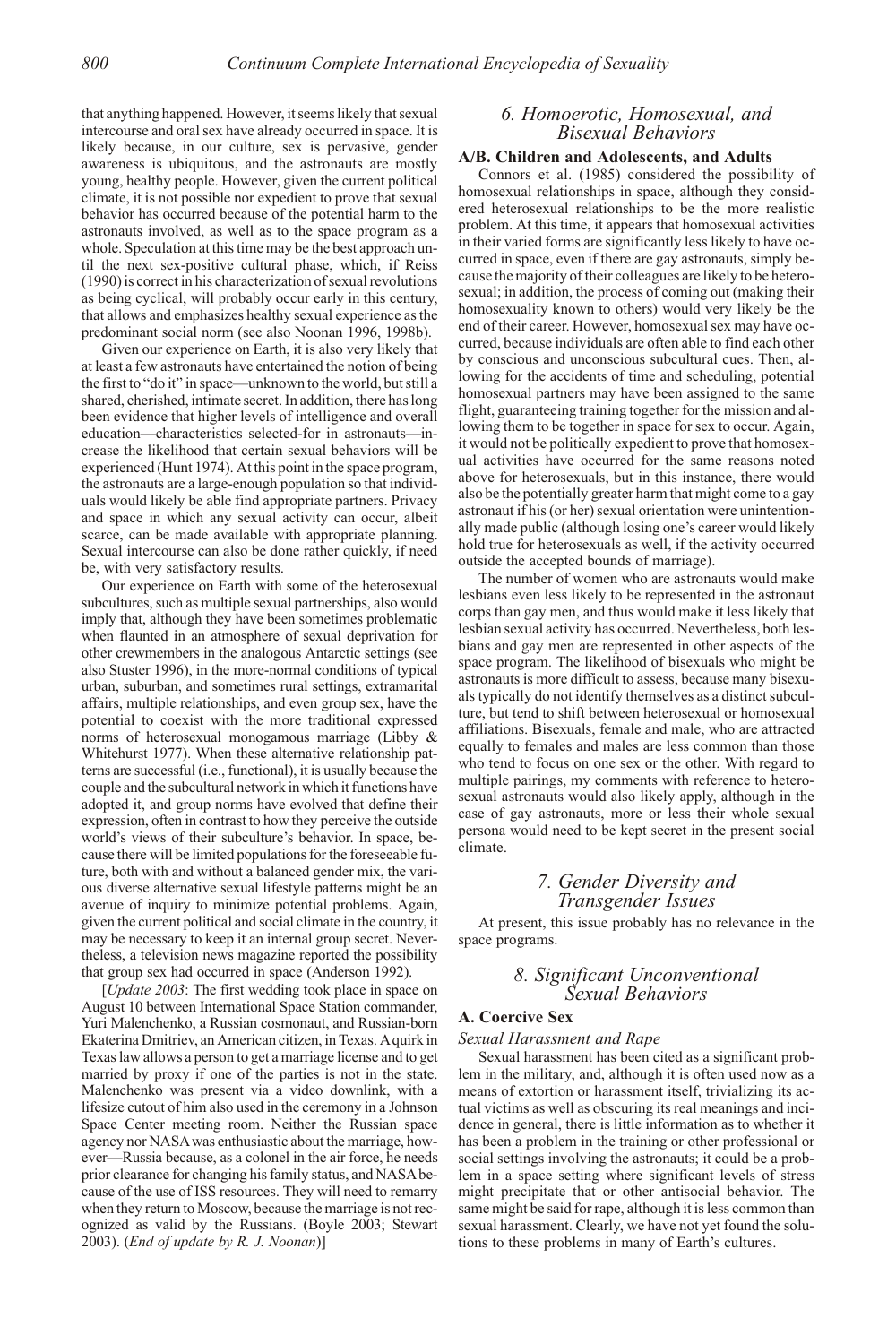Casper and Moore (1995), noting the instances of friction in the analog and space environments that have occurred as a result of the psychosocial stresses covered earlier, at one point highlighted the possible sexual violence that might occur because of these stresses. Apparently rejecting the evidence that shows that mixed-sex groups function more effectively in many ways than single-sex groups (Bishop 1996ab; Pierce 1991; Stuster 1996), they wrote:

These accounts raise compelling questions about the limits of the "complementary sexes" model proposed by NASA as leading to more harmonious and productive work. Psychological disturbances raise the specter of sexual violence, racial violence, and other serious interpersonal conflicts resulting from stress induced by long missions. It is somewhat disturbing to us that sexual behavior in space is assumed to be "total consenting adult freechoice sex." Given contemporary gendered power dynamics, this seems naively idealistic. Yet, an interesting re search question is presented by the possible effects of weightlessness on expressions of sexual and other types of violence. For example, how would physical/bodily deterioration affect an individual's capability to overpower, force, and/or injure another astronaut? What does force look like in a 0-gravity context? Despite these concerns, issues of sexual violence are rarely raised with respect to long-term travel, and when we mentioned this possibility to informants they seemed vaguely puzzled. (p. 325)

Coercive sexual behaviors and blatant sexual harassment are not likely to be a problem in space, except in the event of a complete breakdown of the microsociety within the space culture. As Pierce (1991) noted, such microaggressions are usually more verbal and do not result in explosive violence. Rather, Casper and Moore frame outcomes of sexual expression as likely to be negative, reflecting the prevailing antisexualism of our culture, and is a clear example of the concerns noted by Money (1995b) regarding the effects of the pseudoscience of victimology today.

Nevertheless, Pesavento (2000) noted that an attempted sexual assault did occur in a more-than-six-month-long simulated *Mir* mission module at the Institute for Biomedical Problems in Moscow. Alcohol was involved, as it occurred during a New Year's celebration. Still, it is important to emphasize that possibility does not equal like lihood. [*Update 2003*: Dudley-Rowley and her colleagues (2001/ 2002) continue to look at crew and mission characteristics that might affect deviance, conflict, and dsyfunction in extreme environments. (*End of update by R. J. Noonan*)]

#### **B. Prostitution**

Prostitution will likely find its way to space settlements once commercial exchange becomes established there, but it will not likely be an issue in any scenario until some time later in this century. It may well be a part of the expected sex-tourism industry that is expected to occur in the nottoo-distant future.

#### **C. Pornography and Erotica**

It seems reasonable to expect that there would be a place for pornographic and erotic materials during a long flight. Bluth (1985) has noted that at some Antarctic research stations, "the men liked to watch pornographic films and it's best if a woman is not offended by pornography" (p. 143). This brings up questions of a sexological nature that may have relevance to extended spaceflight. If sexually oriented materials have the ability to relieve stress under extremely trying conditions, then they should be studied to determine if, in fact, they do. They also may serve as a morale booster.

In addition, they may have value in places where there is currently a disproportionate ratio of women to men. The issue of sexual harassment would also be a factor when women are also members of the crew, because many courts have adopted the standard that such material sexualizes a workplace because some women (and some men) are offended by it. Although it is unlikely that it in fact does typically sexualize an environment, this position fails to take into account the sexually oriented materials marketed to gay males or lesbians, nor the feminist-produced corpus of literature and films for women. As a result, the ban on such materials as an expression of sexual harassment is typically applied only to materials oriented to heterosexual males.

Recently, Pesavento (2000) revealed that pornographic films were available to cosmonauts on the space station *Mir*, which Russian space psychologists recommended viewing only in the later stages of an individual cosmonaut's flight. He also described the surprise that American astronaut Norman Thagard had when he found that these soft-core French and Italian erotic videos were there. Pesavento also described plans for a movie to be made on *Mir*, in which sexual activity would be filmed, for which the Russian Space Agency had already been paid millions of dollars for training the actors for their time in space. However, the filmmakers were not able to raise the additional millions needed to save the *Mir* from its planned deorbiting, which occurred at the end of March 2001.

#### **D. Paraphilias**

The paraphilias are those behaviors that are dependent on atypical or socially unacceptable things for sexual arousal, such as in an imate objects or parts of the body or events that are linked erotosexually to a person's childhood. They are thought to arise out of a traumatic or similar event that affects psy chosexual devel opment at critical periods during a child's life. Nevertheless, one may speculate that a generally sexually repressive environment would, at the same time, facilitate the expression of paraphilias. In relation to spaceflight, therefore, it would be incumbent upon space officials to create and maintain a sexually positive environment to avoid the problems associated with paraphilic behaviors.

#### *9. Contraception, Abortion, and Population Planning*

#### **A/B. Contraception and Abortion**

Effective contraception is essential for long-term space travel for heterosexual couples, and efforts need to be undertaken to develop safe and effective contraceptive techniques, both for use on Earth and in space. Pregnancy is currently a contraindication for spaceflight because we do not know what effect the space environment would have on a fetus conceived on Earth. Abortion would probably be required in the event of failed contraception while in space, because of mixed results found with the development of fertilized eggs of various animals, although the morning-after pill could be available as an alternative of first choice. Because abortion at the earliest stages is relatively simple to perform, the necessary equipment for a menstrual extraction or for a later suction curettage should be available in the medical station, as well as appropriate pregnancy-testing kits. Returning to Earth would simply not be an option, at least for the fore seeable future, given that we do not know whether human development *in utero* is possible, nor what would occur later in life if a birth did occur after conception in space.

In an series of articles dealing with the effects of space on humans posted at one time on NASA's website, Jenks (1996) noted that "NASA has not studied the subject of hu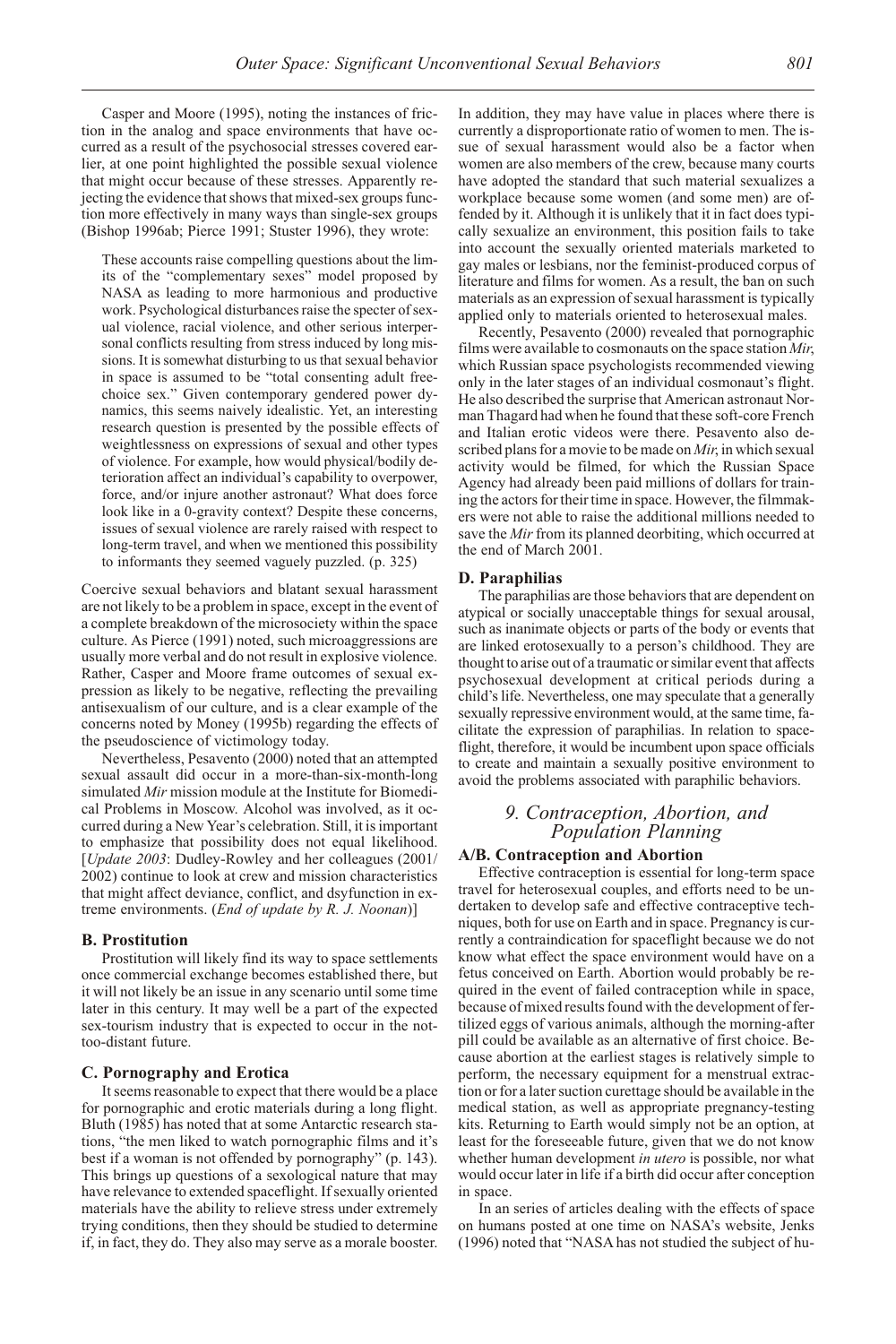man reproduction in space." It was the first sentence of an article mistitled "Sex in Space," which went on to briefly discuss developmental biology and plant and animal reproduction. However, it did, perhaps, unintentionally serve to high light the pronatalist bias that persists in many societies' conception of the primary purpose of sexuality, that is, its procreational aspects. The more-common (and probably more important at the individual level) recreational and relational aspects of sexual behavior, on the other hand, were simply ignored, likely because of the erotic components that tend to fuel them (Noonan, 1998a).

#### **C. Population Programs**

Population planning will become an issue when settlements are needed to be designed for lunar, Martian, or other outposts, and in that case, it is likely to be at the level of engineering the social environment around the professional expertise needed for the various parts of the mission (Harris  $1996$ ).

#### *10. Sexually Transmitted Diseases and HIV/AIDS*

The typical Earth-bound STDs with which we have to contend may present additional problems in space. This is because there is evidence that the immune system is compromised by space flight, al though Sherr and Sonnenfeld (1997) wrote that some results are difficult to interpret. However, if this is found to be true, they thought it could severely limit long-term human space flight. Certainly, additional studies are needed to clarify this possibility, as well as to continue to learn more about our immune systems to be able to meet these challenges. There might also be the possibility that other disease organisms could mutate and become new STDs. The same is true for HIV/AIDS as well. In addition, there is the possibility that studies that gain a better understanding of the human immune system in space may have direct application for dealing with HIV/AIDS. It is also possible, given that drugs are expected to be manufactured in space because crystals form more purely in microgravity, that space science could assist in eradicating AIDS, as well as the STDs and other diseases and conditions.

#### *11. Sexual Dysfunctions, Counseling, and Therapies*

Sexual response can be viewed physiologically as essentially a series of cardiovascular and muscular events resulting in a buildup of vasocongestion and myotonia to a psychophysiological peak and release known as climax or orgasm—coupled with a buildup and release of muscular tension. In the human sexual response cycle, as sexual stimulation progresses, blood engorges the vascular tissues of the clitoris, penis, and other parts of the body in the process called vasocongestion, while the buildup of muscle tension (myotonia) occurs. This is usually accompanied by an increase in respiration and metabolic activity. Orgasm releases and is typically considered the climax of this vasocongestion and myotonic buildup of sexual tension, in a paroxysmal, rhythmic, reflexive discharge of energy, typically resulting in a feeling of relaxation throughout much of the body.

Among the most visible physiological effects of spaceflight are the shifts in body fluids, most importantly the blood, which rises from the lower extremities to settle into the chest cavity and head. In time, the cardiovascular system acclimates itself to the new environment. At the same time, with less blood volume and no longer the need to pump blood against gravity, the heart muscles begin to relax somewhat, and the process of deconditioning begins (unless exercise is used to compensate for the loss by forcing the heart to pump harder). A similar condition occurs with overall body muscle tone, especially the large, weight-bearing, anti-gravity muscles that allow us to walk erect and maintain an upright posture. Therefore, we can probably expect a change in our perception of the various physiological phases of the sexual response cycle.

Anecdotal stories confirm that erections can and do take place in space, although a characterization of the quality of these erections has not been done. Information about whether women have experienced clitoral erections and vaginal lubrication has not been forth coming, although the homologous nature of this aspect of the sexual response cycle would support the conclusion that they have. NASA could be easily monitoring this while the astronauts slept. One may conjecture that both female and male astronauts, when they are not asleep, would perceive a difference in their genital responses from their normal preflight experiences. Using Masters and Johnson's (1966) four-phase model of the human sexual response cycle, each phase might be affected in the following ways. During the excitement or arousal phase, penile erections in men may not feel as physically strong, particularly as the time in space gets longer and the body continues to adapt to weight lessness by deconditioning. The increase in respiration—the heavy breathing or hyperventilation, along with the increase in blood pressure and heartrate experienced during arousal through the plateau phase to orgasm—may also take more effort and feel more tiring as time progresses for the same reason. In women, clitoral erections and vaginal lubrication are likely to be similarly perceived.

Both vaginal lubrication in women and the erection of the clitoris and its homologue in men, the penis, are essentially vasocongestive in character. Vasocongestion forces the lubricating fluids through the pores of the walls of the vagina. This response varies with age, decreasing as women get older. This is likely to have an impact on astronauts who eventually travel to Mars, because older individuals are now thought to be among the prime candidates for such a trip because of the higher exposure risk to radiation in interplan etary flights. The main idea is that be cause the radiation effects are usually manifested many years later, it would be more likely that the astronauts would approach the natural end of their lives before the radiation effects would become evident. In addition, it is likely that the older astronauts would be well past the stage of starting families than younger ones would, given the impact of the possible and probable effects of radiation on gamete production.

The myotonia, the increase in muscle tension also characteristic of the sexual excitement and plateau phases, is likely to be experienced by the astronauts as being less intense during spaceflight than they normally experience on Earth, particularly in the voluntary muscle groups over which we have conscious control. This effect may increase as the time in space increases because of the progressive deconditioning of the muscles. Sexual activity, thus, might be an ideal part of an exercise program that people would very likely want to do regularly to maintain overall body and sexual fitness.

All of the effects on the human sexual response cycle just described provide possible mechanisms for a breakdown at some point in the cycle. Thus, there is the distinct possibility that any of the sexual dysfunctions experienced by men and women on Earth may increase or be aggravated in the space environment. But, just as Masters and Johnson  $(1966)$  indicated with respect to human sexual functioning on Earth, the range of normal functioning in space will need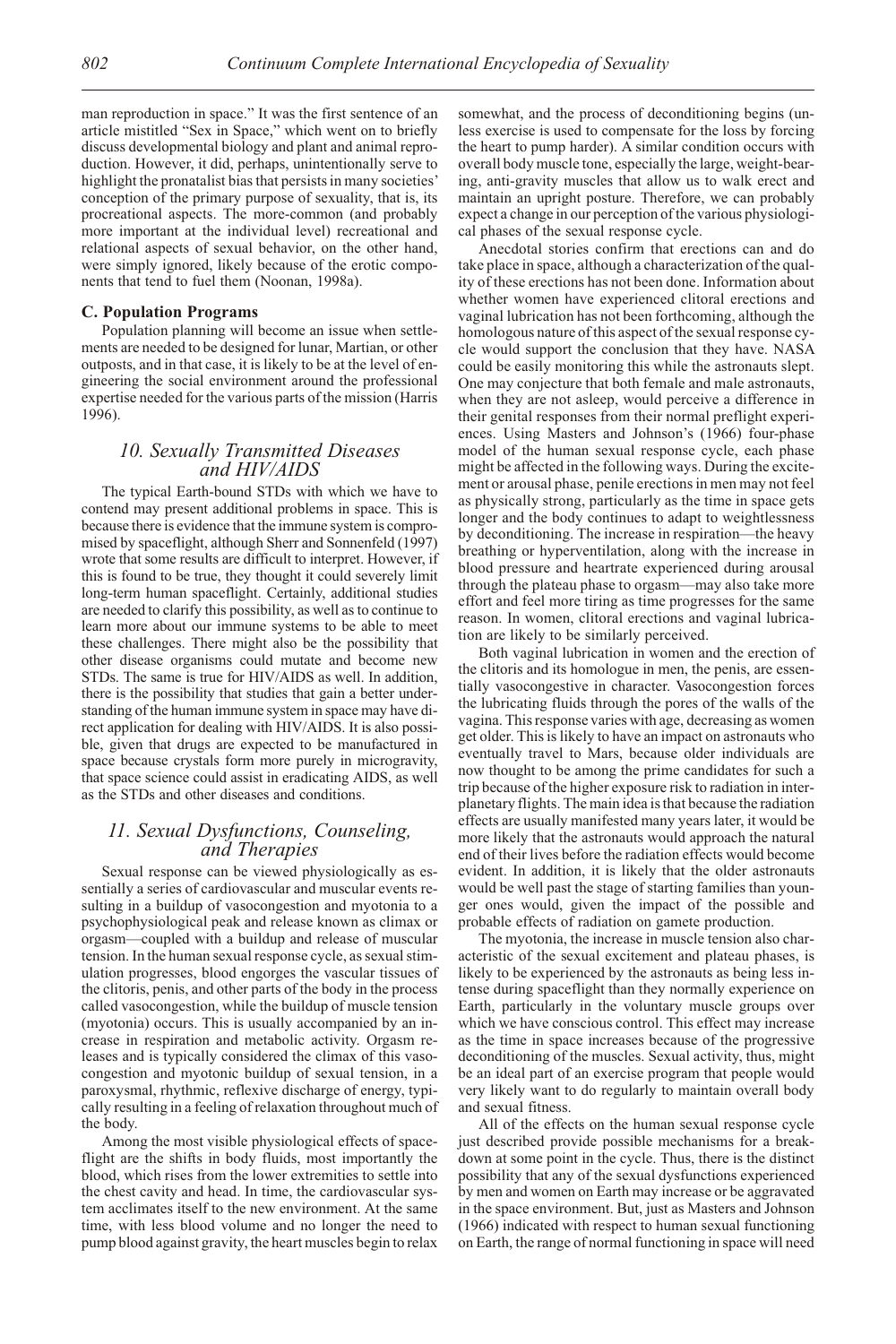to be clarified before mechanisms and ameliorative actions for sexual dysfunctions can be described. Counseling practices will also need to take into account the unique psycho social environment and the total space experience to be effective. In addition, countermeasures found to treat spacerelated sexual dysfunction should have application to the same problems on Earth.

Recently published data support the speculation that there would likely be some effect on sexual functioning, although deconditioning was not the focus of the study. Strollo et al. (1998) measured hormone secretion in four male astronauts pre-, in-, and postflight to test their hypothesis that stress-induced hormone changes might impair gonadal function by reducing testicular androgen (especially testosterone) secretion. In addition to its many roles in the differentiation of the fetus and the development of the secondary sex characteristics at puberty in males, testos terone stimulates the sex drive (libido) in both sexes. Strollo et al. found that "[s]exual drive was reduced inflight and postflight as compared with preflight ( $p <$  $(0.05)$ " (p. 135), which correlated with a decrease in testoster one levels in the men. In addition, they noted that there were no endocrine signs of acute stress, in that the levels of adrenocorticotropin (ACTH) and cortisol (CS), although high from the preflight anticipation that astronauts typically feel, did not change inflight, although interstitialcell-stimulating (i.e., luteinizing) hormone (LH) levels un expectedly increased. LH stimulates the secretion of testosterone in the testes. The researchers also found that tes tos ter one levels recovered dramatically one day following the astronauts' reentry from space. Thus, they noted, "For the first time, space life sciences research has shown reversible primary hypoandrogenism in man during exposure to microgravity" (p. 136). Nevertheless, although testosterone levels recovered quickly (as measured in the saliva), they noted that 15 days after reentry, other measurements suggested that more than two weeks were required for complete recovery at the cellular level. The timeframe for libido recovery, however, was not revealed in the article, or even whether it did recover. The authors stated that further research was needed to clarify whether fluid shifts or altered androgen distribution in the body because of microgravity was responsible for the results.

#### *12. Sex Research and Advanced Professional Education*

In the space arena, the time will eventually come when sexological concerns are recognized as legitimate topics for research in support of extended spaceflight missions. Administrators at the top levels of management and those with in fluence within the space life sciences of national and international space agencies, such as NASA, the Russian Space Agency, and the European Space Agency, need to encourage and support relevant biomedical, psychosocial, and human factors professionals within their organizations to receive advanced sexological training. These professionals should be urged to make contact with colleagues in sexology to find out the advances and concerns within this discipline that might have relevance to their spaceflight responsibilities, as well as to offer their knowledge from the space program that might be relevant to the work of sexologists. The Society for the Scientific Study of Sexuality (SSSS), with its international membership, would be the professional organization of sexologists whose expertise in sex research, counseling and therapy, and education would provide the best interdisciplinary support that would benefit the work of space life scientists. In addition, training pro-

grams for space life scientists should incorporate sexological information into their curricula, and sexologists have the expertise necessary to provide knowledgeable input at all levels of the educational spectrum, including advanced medical training for physicians.

#### *Conclusion*

It should be clear that the integration of various human and mission components work synergistically to provide the context in which space missions will function and how they might be affected by the human sexuality complex. At the same time, it is not yet as clear that humans on Earth will soon come to terms with their own sexualities, as Perry  $(1990)$  has noted, and this should be a cause for concern. Despite this truism and the demonstrated evidence that various space life scientists and others have projected that sexuality factors are likely to have an impact on future long-term space missions, the intersection between the two scientific special ties whose domains encompass either the space life sciences or sexuality and gender has scarcely begun to be investigated. This should serve as a call to action to prepare adequately for meeting the challenges expressed here. One focus of intervention will need to be directed toward the man agers and mission planners; the other focus will need to be on the individual crewmembers, as well as their families and intimate partners. My earlier work (Noonan 1998a) might well serve as a rationale and an outline for action for the managers and planners in the space endeavor. Certainly, wherever humanity goes, our sexuality will surely follow.

To me, possibly the most important conclusion to come out of my study was embodied in the new terminology I coined, the human sexuality complex, that conceptualized the various factors of human sexuality to be components of a unified system, one that has characteristics ascribed to chaotic, complex systems. Such a conceptualization, I believe, will allow scientists in both the sexual and space life sciences, as well as policymakers in the public domain, to better understand and address both the potential problems of sex and the role that healthy sex ual ex pres sion has in so ciety and in space. Once we are effectively able to do that, the consideration of the human sexuality complex in the closed ecological environments of space will appear more justified, and so a space sexology might well be established.

#### *References and Suggested Readings*

- Anderson, G. 1992 (May 15). Is NASA secretly experimenting with sex in space? Now it can be told (Geraldo Rivera television program) [Official transcript]. Livingston, NJ: Burrelle's Information Services.
- Atkinson, Jr., J. D., & J. M. Shafritz. 1985. *The real stuff: A his tory of NASA's astronaut recruitment program.* New York: Praeger Publishers.
- Bishop, S. L. 1996a (May). Psychosocial issues in spaceflight. In: R. J. Noonan (Chair), *Space Life Sciences Symposium*. Symposium conducted at the 15th International Space Development Conference (ISDC), May 24, 1996, New York, NY.
- Bishop, S. L. 1996b (November 15). Psychosocial issues of mixed-gender crews in space. In: R. J. Noonan (Chair), *Women and men in space: Implications for the space and sexual sciences*. Symposium conducted at the 39th annual meeting of the Society for the Scientific Study of Sexuality (SSSS), November 15, 1996, Houston, TX.
- Bluth, B. J. 1985. *Space station/Antarctic analogs* (ITT, Antarctic Services Contractor Reports NAG 2-255 and NAGW-659). Reston, VA: Space Station Program Office, NASA.
- Boyle, A. 2003 (July 18). Space wedding faces complications. *MSNBC News: Technology and Science. Available: http://* www.msnbc.com/news/940767.asp?0bl=-0&cp1=1.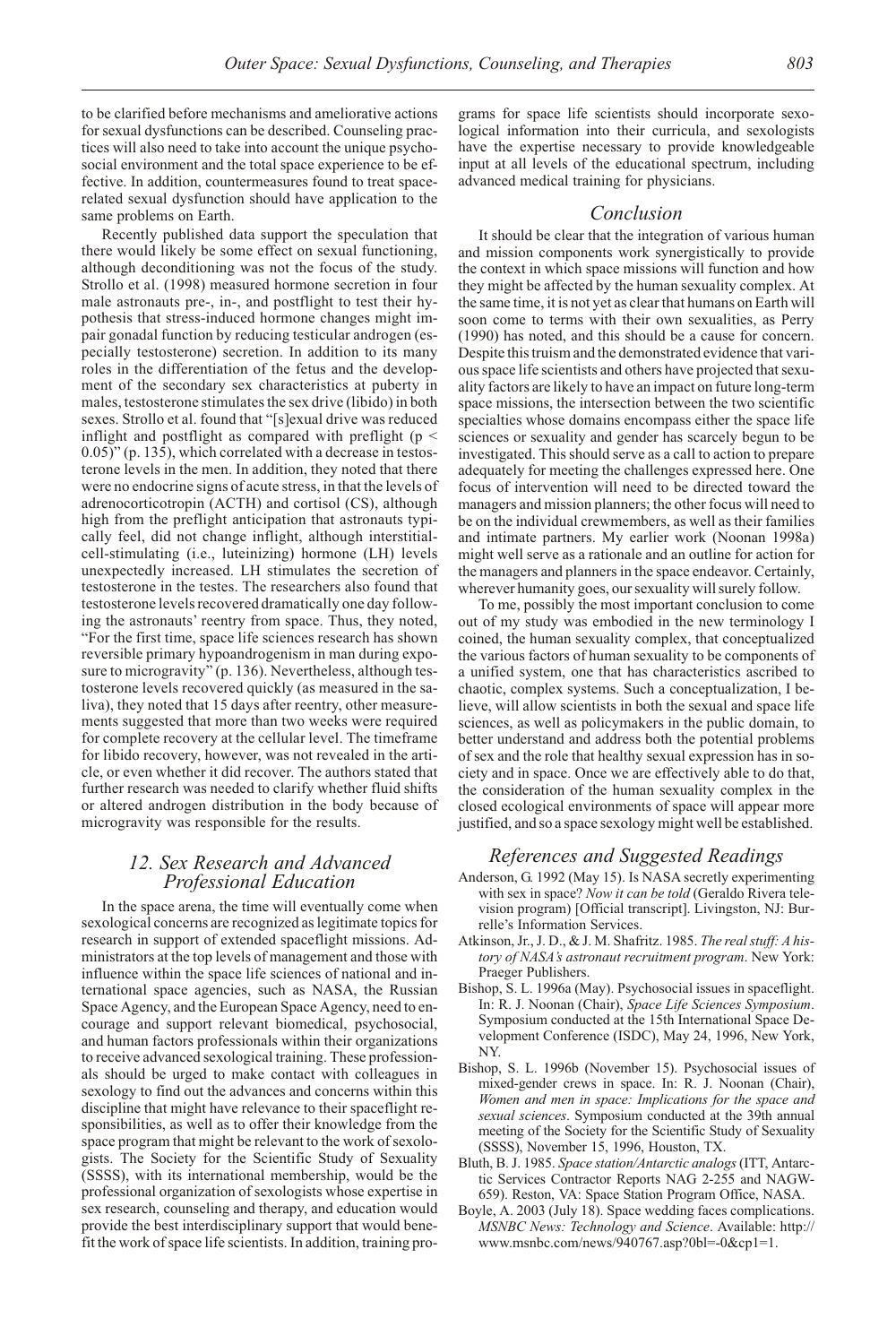- Bushnell, D. 1958. *History of research in space biology and biodynamics at the Air Force Missile Development Center, Holloman Air Force Base, New Mex ico, 1946-1958*. Hollo man Air Force Base, NM: U.S. Air Force Missile Development Center.
- Cabbage, M. 2001 (March 11). Lust in space: Study tells all. *Or lando Sen ti nel*. Avail able: http://www.orlandosentinel .com/news/cus tom/space/orl-space031101.story?coll= orl%2Dhome%2Dheadlines.
- Casper, M. J., & L. J. Moore. 1995. Inscribing bodies, inscribing the future: Gender, sex, and reproduction in outer space. *So cio log i cal Per spec tives*, *38*(2), 311-333.
- Cassutt, M. 1993. Who's who in space: The International Space Year edition. New York: Macmillan.
- Clarke, A. C. 1986. *Ar thur C. Clarke's July 20, 2019: Life in the 21st cen tury*. New York: Macmillan.
- Connors, M. M., A. A. Harrison, & F. R. Akins. 1985. *Living aloft: Hu man re quire ments for ex tended space flight* (NASA Publication No. SP-483). Washington, DC: U.S. Government Printing Office (Scientific and Technical Information Branch, National Aeronautics and Space Administration).
- Date, S. 1992 (June 6). The birds and the bees head into outer space. The Orlando Sentinel, pp. A-1, A-6.
- Dudley-Rowley, M., S. Whitney, S. Bishop, B. Caldwell, & P. D. Nolan. 2001/2002. Crew size, composition, and time: Implications for habitat and workplace design in extreme environments (Paper 2001-01-2139; AIAA 2002-6111). 1st Space Architecture Symposium (SAS 2002), Houston, TX, USA, October 10-11, 2002. Reston, VA: American Institute of Aeronautics and Astronautics. Available: http://pweb.jps.net/ ~gangale/opsa/CrewSizeCompositionAndTime/2001-01- 2139.pdf.
- Fazio, G. G. 1997. Vacuum, temperature, and microgravity. In: S. E. Churchill, ed., *Fundamentals of space life sciences* (pp. 3-9). Malabar, FL: Krieger Publishing Co.
- Francoeur, R. T., ed. 1997. *International encyclopedia of sexuality* (Vols. 1-3). New York: Continuum.
- Francoeur, R. T., ed. 1998. Sexuality in America: Understanding our sexual values and behavior. New York: Continuum.
- Francoeur, R. T., & T. Perper. 1997. General character and ramifications of American religious perspectives on sexuality. In: R. T. Francoeur, ed., *International encyclopedia of sexual ity* (Vol. 3, pp. 1392-1403). New York: Continuum.

Gingrich, N. 1995. *To renew America*. New York: HarperCollins.

- Harris, P. R. 1996. *Living and working in space: Human behav*ior, culture and organization (2nd ed.). New York: John Wiley & Sons.
- Harrison, A. A., Y. A. Clearwater, & C. P. McKay, eds. 1991. From Antarctica to outer space: Life in isolation and con*fine ment*. New York: Springer-Verlag.
- Hunt, M. 1974. *Sexual behavior in the 1970s*. Chicago: Playboy Press.
- Jenks, K. 1996. *Sex in space*. Houston, TX: Space Biomedical Research Institute, Johnson Space Center, NASA. Available: http://www.bway.net/~rjnoonan/humans\_in\_space/ sex.html.
- Levin, R. J. 1989 (August). Effects of space travel on sexuality and the human reproductive system. *Journal of the British In ter plan e tary So ci ety*, *42*(7), 378-382.
- Libby, R. W., & R. N. Whitehurst, eds. 1977. Marriage and al*ternatives: Exploring intimate relationships. Glenview, IL:* Scott, Foresman and Co.
- Maslow, A. H. 1970. Motivation and personality (2nd ed.). New York: Harper & Row.
- Masters, W. H., & V. E. Johnson. 1966. *Human sexual re*sponse. Boston: Little, Brown & Co.
- McCullough, J. 1973 (September). The 13 who were left behind. *Ms.*, pp. 41-45.
- McCullough, N. 1992 (November). Sex in space. True News, pp. 24-26.
- Money, J. 1985a. *The destroying angel: Sex, fitness & food in the leg acy of de gen er acy the ory, Gra ham crack ers, Kellogg's*

*corn flakes & American health history*. Buffalo, NY: Prometheus Books.

- Money, J. 1995b. *Gendermaps: So cial constructionism, fem i nism, and sexosophical history*. New York: Continuum.
- Morphew, M. E., & S. MacLaren, eds. 1997 (June). Voyage to discovery: American astronauts aboard Russia's Mir space station [Introduction]. *Human Performance in Extreme Envi ron ments*, *2*(1), 39-61.
- NASA. 1999. *NASA facts: The International Space Station: An Overview* (NASA publication IS-1999-06-ISS022). Houston, TX: Johnson Space Center, NASA.
- NASA. 2003. *Human spaceflight*. Available: http://spaceflight .nasa.gov/station/reference/partners/index.html.
- NASA/JSC. 2003. *Human spaceflight: International Space Sta*tion. Available: http://spaceflight.nasa.gov/gallery/images/ sta tion/crew-6/inflight/ndxpage1.html.
- Nicogossian, A. E., S. L. Pool, & J. J. Uri. 1994. Historical perspectives. In: A. E. Nicogossian, C. L. Huntoon, & S. L. Pool, eds., Space physiology and medicine (3rd ed., pp. 3-49). Philadelphia: Lea & Febiger.
- Noonan, R. J. 1996. Survival strategies for lovers in the 1990s. In: P. B. An der son, D. de Mauro, & R. J. Noonan, eds., *Does any one still re mem ber when sex was fun? Pos i tive sex u al ity in the age of AIDS* (3rd ed., pp. 1-12; 2nd ed., pp. 1-12). Dubuque, IA: Kendall/Hunt Publishing Co. (Original work published 1992).
- Noonan, R. J. 1998a. *A philosophical inquiry into the role of* sexology in space life sciences research and human factors *considerations for extended spaceflight*. Doctoral dissertation, New York University (UMI publication number 9832759). Information at http://www.SexQuest.com/ SexualHealth/rjnoonan-diss-ab stract.html.
- Noonan, R. J. 1998b. The psychology of sex: A mirror from the Internet. In: J. Gackenbach, ed., *Psychology and the Internet: Intrapersonal, interpersonal and transpersonal implications* (pp. 143-168). New York: Academic Press.
- Noonan, R. J. 2000 (September 11). The 200 mile high club. *The Position* [online journal of the Museum of Sex]. Available: http://theposition.com/.
- Palinkas, L.A., E. K. Gunderson, A. W. Holland, C. Miller, & J. C. Johnson. 2000 (June). Predictors of behavior and performance in extreme environments: The Antarctic space analogue program. Aviation, Space, and Environmental Medi*cine*, *71*(6):619-625.
- Perry, M. E. 1990. Preface. In: J. Money & H. Musaph, eds., *Hand book of sexol o gy.* M. E. Perry, ed., *Vol. VII. Child hood* and adolescent sexology (p. v). Amsterdam/New York: Elsevier.
- Pesavento, P. 2000. From *Aelita* to the *International Space Station*: The psychological and social effects of isolation on Earth and in space. *Quest: The His tory of Space flight Quar terly* [University of North Dakota], 8:2:4-23.
- Pierce, C. M. 1991. Theoretical approaches to adaptation to Antarctica and space. In: A. A. Harrison, Y. A. Clearwater, & C. P. McKay, eds., *From Antarctica to outer space: Life in iso la tion and con fine ment* (pp. 125-133). New York: Springer-Verlag.
- Reiss, I. L. 1990. An end to shame: Shaping our next sexual rev*olution*. Buffalo, NY: Prometheus Books.
- Santy, P. A. 1994. *Choosing the right stuff: The psychological selec tion of as tro nauts and cos mo nauts*. Westport, CT: Praeger.
- Sherr, D. H., & G. Sonnenfeld. 1997. Response of the immune system to spaceflight. In: S. E. Churchill, ed., *Fundamen*tals of space life sciences (pp. 121-129). Malabar, FL: Krieger Publishing Co.
- Smith, M. L. 1997 (January). The compliance with international space law of the LEDA proposal. *Space Governance: The* Journal of United Societies in Space & The World-Space *Bar Association*,  $4(1)$ , 16-18.
- Stewart, R. 2003 (August 10). Cosmic wedding goes off from JSC with out a hitch. *HoustonChronicle.com*. Avail able: http: //www.chron.com/cs/CDA/ssistory.mpl/topstory/2040806.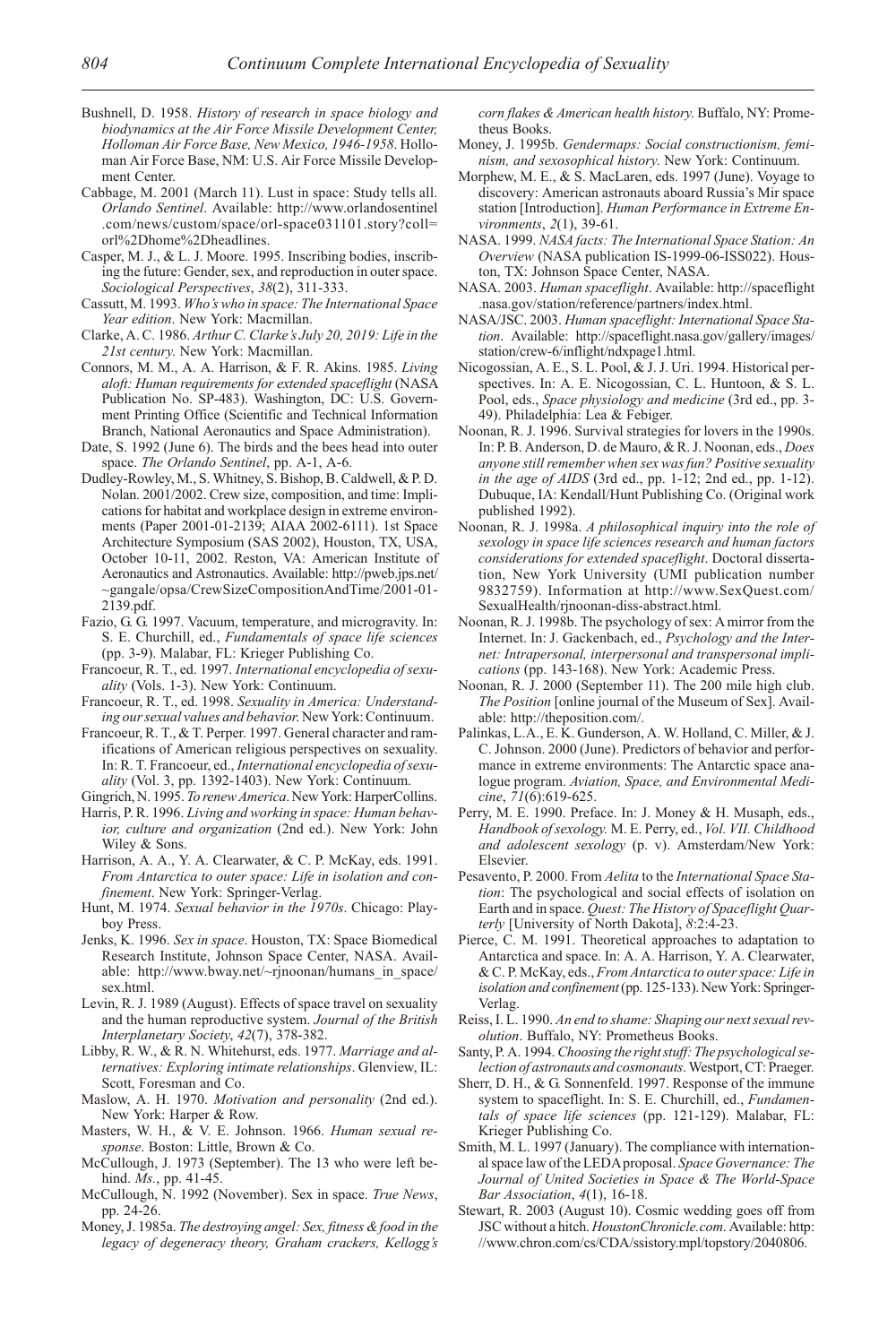- Strollo, F., G. Riondino, B. Harris, G. Strollo, E. Casarosa, N. Mangrossa, C. Ferretti, & M. Luisi. 1998 (February). The effect of microgravity on testicular androgen secretion. Avi*a tion, Space, and En vi ron men tal Med i cine*, *69*(2), 133-136.
- Stuster, J. 1996. *Bold endeavors: Lessons from polar and space exploration*. Annapolis, MD: Naval Institute Press.
- Thagard, N. 1997 (June). Additional comments from Norm Thagard. Sidebar to: Astronaut draws attention to psychology, communication (pp. 42-47). *Human Performance in Ex treme En vi ron ments*, *2*(1), 47.
- Vaughan, D. 1992 (December). Sex in space: The final frontier. *Pent house Fo rum*, pp. 48-53.
- Weis, D. L. (1997). Adolescent sexuality [The United States of America]. In: R. T. Francoeur, ed., *International encyclope*dia of sexuality (Vol. 3, pp. 1479-1498). New York: Continuum. [The updated version also appears in this volume.]
- White, F. 1987. *The overview effect: Space exploration and hu*man evolution. Boston: Houghton Mifflin Co.

#### ANTARCTICA

#### *Demographics and a Brief Historical Perspective*

The continent of Antarctica at the southern pole of the globe encompasses  $10\%$  of the world's land mass, about the size of the United States and Mexico combined. Covering 5.4 million square miles  $(14 \text{ million km}^2)$ , it is the fifth-largest continent, with only  $108,000$  square miles  $(280,000 \text{ km}^2)$ ice-free. It is the coldest place on Earth with temperatures ranging from about  $-25^{\circ}$  C to  $-80^{\circ}$  C ( $-13^{\circ}$  F to  $-112^{\circ}$  F), with the lowest recorded temperature of  $-89^{\circ}$  C ( $-129^{\circ}$  F). It holds 90% of the world's ice and 70% of its fresh water. It is a land mass with an average ice thickness of  $1.24$  miles  $(2 \text{ km})$ and can be as thick as  $2.97$  miles  $(4.776 \text{ km})$ . For about six months of the year, there is no sunlight at the pole. Most activity there occurs during the brief Antarctic summer from November to early February, although summer storms with tem peratures as low as –60 $\degree$  C (–76 $\degree$  F) and blizzard conditions can occur. Chile, Argentina, Australia, and South Africa are the countries closest to the continent, which is surrounded by the Southern Ocean, which meets the South Atlantic, the South Pacific, and the Indian Oceans (Cornelius 1991; Taylor 1991; John Splettstoesser, polar consultant, personal communication, April 25, 2003).

In July 2002, Antarctica had an estimated winter population of 964, about one quarter of the summer population of 3,687. No other demographic data are available, other than the number of individuals representing each country that is a party to the Antarctic Treaty; these data are available in *The World Fact book 2002* (CIA 2002).

#### **B. A Brief Psychohistorical Perspective**

There is no indigenous human presence. However, both men and a few women have been part of the pioneering exploratory efforts over the years since interest in Antarctica began in 1892. Since the 1957 International Geophysical Year (IGY), there has been a continuous human presence on the continent, which no country owns and which has been set aside for scientific and peaceful uses by treaty. As such, approximately 27 nations\* have research programs in Antarctica, either in the summer or year-round, of which those of the United States, Chile, Argentina, Russia, and Austra-



(CIA 2002)

lia were the largest in terms of number of people in 2002 (according to the CIA data). Although a novelty in the beginning, women are now an integral part of life there.

Once the arduous task of reaching the continent was accomplished for the first time, scientific discovery became the major focus. Often-introspective accounts written in diaries by the early explorers provide valuable knowledge about their psychological experiences and social interactions. These introspective reports gave way after World War II to formal behavioral studies. During the winter season between February and November, the stations are closed to outside travel. Cornelius (1991) described the isolation, which can vary, depending on the station and its distance from the pole, from about seven to nine months:

The isolation is almost complete: no mail, no visitors, no leaving, and no fresh supplies. Outside contact is primarily by the high-frequency radio and sometimes by a satellite link. The first-ever midwinter airdrop at [Amundsen-Scott] South Pole [Station] was accomplished with a C-141B (refuelable version) in June of 1981 and has been done almost every year since. (p. 10)

The airdrop brings mail, fresh fruit and vegetables, movies, and other items. Cornelius ex pressed his view that this somewhat diminished the totalness of the isolation. He also noted that the radios and other transmissions were sometimes unavailable because of solar storms. Today, the Internet and email provide better communications capabilities than ever existed before, although they too can be sporadic. In 1999, the first midwinter rescue from the United States' Amundsen-Scott South Pole Station was attempted that succeeded in the emergency evacuation of Dr. Jerri Nielsen (2001), who diagnosed and treated her own breast cancer before being airlifted out, which made headlines around the world.

Antarctica is often described as an extreme environment, and human performance in extreme environments is just one major focus of research being explored there today. Pierce (1991) wrote that Antarctica was an environment (like space) in which people would experience the stressful effects of prolonged isolation, confinement, uncertainty, and hazard. In addition, he described other sources of stress and the potential results:

<sup>\*</sup>The nations with research teams in Antarctica at various times include: Argentina, Australia, Belgium, Brazil, Bulgaria, Chile, China, Finland, France, Germany, India, Italy, Japan, Netherlands, New Zealand, Norway, Peru, Poland, Russia, South Africa, South Korea, Spain, Sweden, Ukraine, United Kingdom, USA, and Uruguay.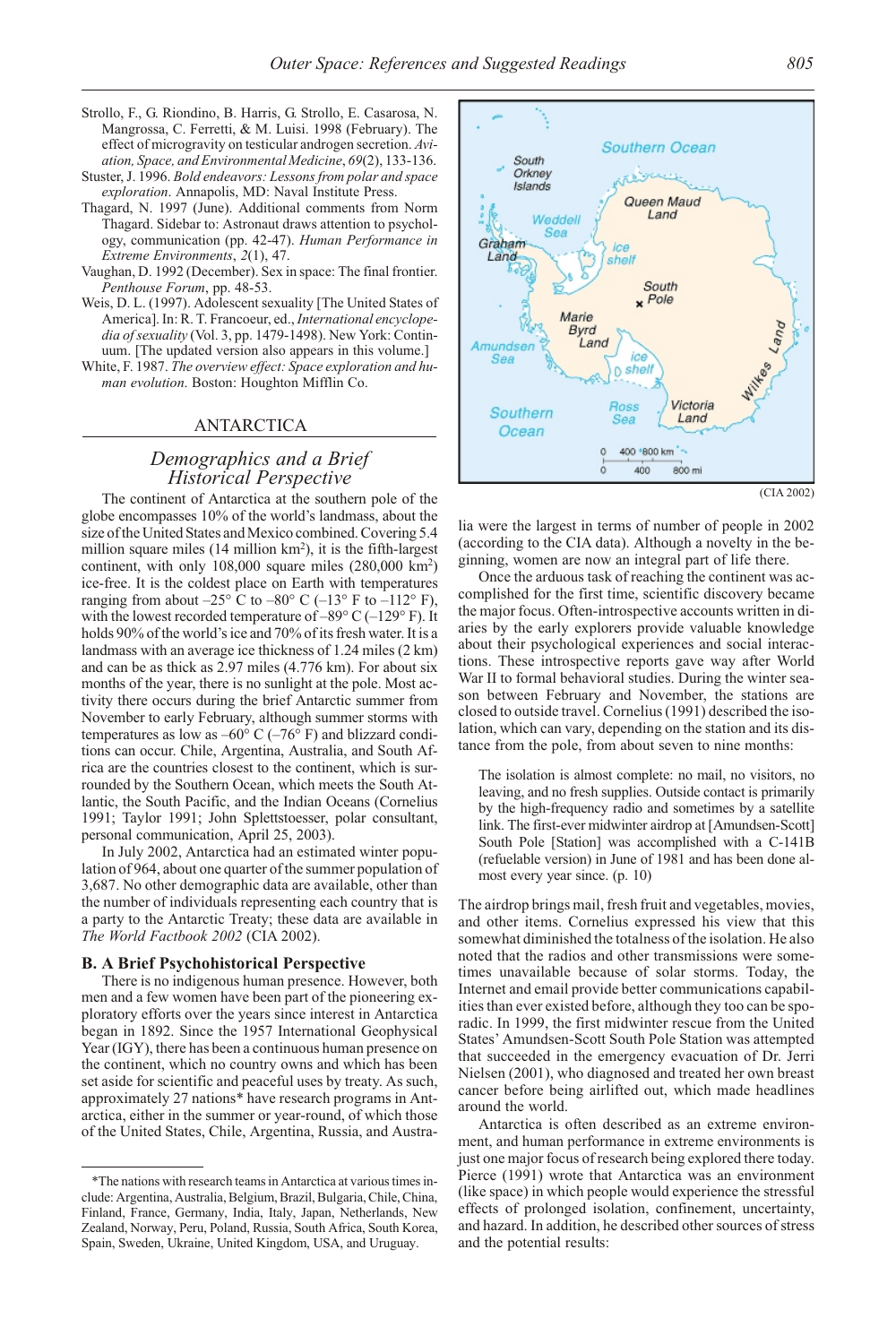Inhabitants in both places are subject to important psychosocial stresses that affect the success of the expedition. These include lack of privacy, boredom, inability to escape, forced socialization, anxiety, and nostalgia. While operating under these burdens, each individual must comply with a welter of regulations, formal and informal. Some of these are imposed by outside authorities, some by the person's culture, and others by developing traditions within the group. Sensitivity to obligations and regulations is compounded in stressful environments because of the heightened importance of vigilance and leader-follower relations. Constantly, the individual must assess and evaluate each crewmember's entitlements.

Under these conditions, orders from the outside world, differences in lifestyle, differing preferences for such things as music, and conflicts over the use of an exercise facility can develop compliance frictions. This psychosocial travail can yield offending slights, or microaggressions, rather than full-blown explosions or social turbulence. (p. 126)

Pierce (1991) also listed a number of other possible physiological and psychosocial disturbances that could result in some people at some point during their stay. These included: sleep disturbances, anxiety, increased territoriality, decreased performance, reduced motivation, impaired mental efficiency, withdrawal, and occasionally, augmented suggestibility and biological dysrhythmia. However, he noted, unlike the space environment in which space motion sickness has been a recurring problem, no polar-peculiar illnesses or derangements have yet been found. The reader is referred to Harrison, Clearwater, and McKay (1991abc) for a comprehensive review of other Antarctica research that is being applied to space habitability issues (see also the Outer Space section of this chapter).

In terms of possible ramifications for the human sexuality complex (Noonan 1998ab) in extreme environments, it is interesting to compare the occurrence of these microaggressions with similar minor problems that many couples living in more-normal situations experience after living together or being primarily focused on each other over extended periods of time. These microaggressions are usually expressed as verbal, often subtle comments, which can be perceived as insults that sometimes build up to what often appear to be major arguments over minor issues. The apparently almost-universal occurrence of this friction on some level in almost every group in the close quarters of the Antarctic stations (in the apparent absence, at least presumably in most cases, of any sexual interaction) might provide us with some insight into the phenomenon, both on Earth as it so commonly occurs with intimate couples and small workgroups, and its potential occurrence in space. In addition, it might be worth looking to the results of research that seeks to discern the mechanisms for its occurrence and the efforts that are being sought to prevent it, and apply them to everyday life on Earth. In those groups that had both men and women, certain frictions surrounding the actual or presumed heterosexual activity of others have been highlighted by a few reports, which I will review shortly.

Nevertheless, as with any frontier, national prestige factors entered into some of the very early attempts to be the first to reach the "white continent," similar in many respects to that which motivated the explorations that found the New World centuries earlier. Pierce (1991) noted that commerce, science, defense, and politics are the factors that are of strategic importance today for both Antarctica and space exploration, of which Antarctica is considered an analog for scientific research purposes, because both environments are

characterized by isolation, confinement, deprivation, and risk, as noted earlier. In addition to space-based experience (Boeing Aerospace Company/National Behavior Systems 1983a; Bluth & Helppie 1986/1987), space scientists rely on information learned about human behavior in so-called analog environments found here on Earth. Analog environments are those that scientists believe closely approximate some of the key conditions found in space, such as the research stations in Antarctica, which are also remote and haz ard ous. Studies include those in Antarctica (Bluth 1985; Harrison, Clearwater, & McKay 1991a) and underwater habitats such as long-range nuclear submarines (Boeing Aerospace Company/National Behavior Systems 1983b). The descriptions of Antarctica by Cornelius (1991) and Taylor (1991) highlight why it is considered the best Earth analog for studies of the psychosocial processes that will occur during long-term space missions. Based on such analog studies, extended space missions, like Antarctic expeditions, are expected to follow what might seem to be a quiteobvious pattern, i.e., they have a beginning, a middle, and an end, each with varying durations. Yet, each has specific characteristics with distinct psychological ramifications for the participants, regardless of the full length of the entire mission. Of primary importance are the coping mechanisms that the individuals use to deal with the stresses at hand (Palinkas 1989, 1991, 1992; Palinkas & Browner 1995).

#### *1. Basic Sexological Premises*

#### **A. Character of Gender Roles**

For most of the 20th century, the primary organization that supported exploratory and scientific expeditions to Antarctica for the United States was the U.S. Navy, although civilians conducted virtually all of the exploration and science after the 1957 IGY (John Splettstoesser, polar consultant, personal communication, April 25, 2003). As such, the old military's attitudes toward women were decidedly exclusionary—and all-male cultures were the norm. As women began to intrude in this all-male world, attitudes slowly changed, although then-current biases were tenacious. Today, private contractors conduct most of the American research in Antarctica, under the auspices of the National Science Foundation (NSF), and women are a regular part of the programs. Kanas (1992) has noted that during long-term Antarctic expeditions, status leveling occurs, in which leadership diverges into domains of expertise, such as emotional support functions, out of which conflicts may arise (of which some may be gender-based).

Similarly, other nations' expeditions originally consisted exclusively of men. Conditions were considered so severe that only men were thought to be able to with stand the rigors of Antarctic life. Finally, after a number of women—always vastly outnumbered by men—joined expeditions over many years, in 1984, an expedition consisting solely of women was sponsored by Germany. Since then, women have begun to approach, but have not yet fully achieved, parity with men in terms of their number and job functions. Today, it appears that women make up about  $25\%$  to  $40\%$  of most expeditions, with a higher percentage of women in the summer than who winter over, although some still consist of all men.

Robin Burns (2001) provides important insights into this history through the lives of women, mostly Australian, who have lived and worked in Antarctica, providing at the same time important insights into various aspects of the character of gender roles there. A summer expeditioner herself, she inter viewed 130 women who spent some time there. Although the time frames of the expeditions of most of the women were the 1980s and 1990s, some traveled there in the 1960s and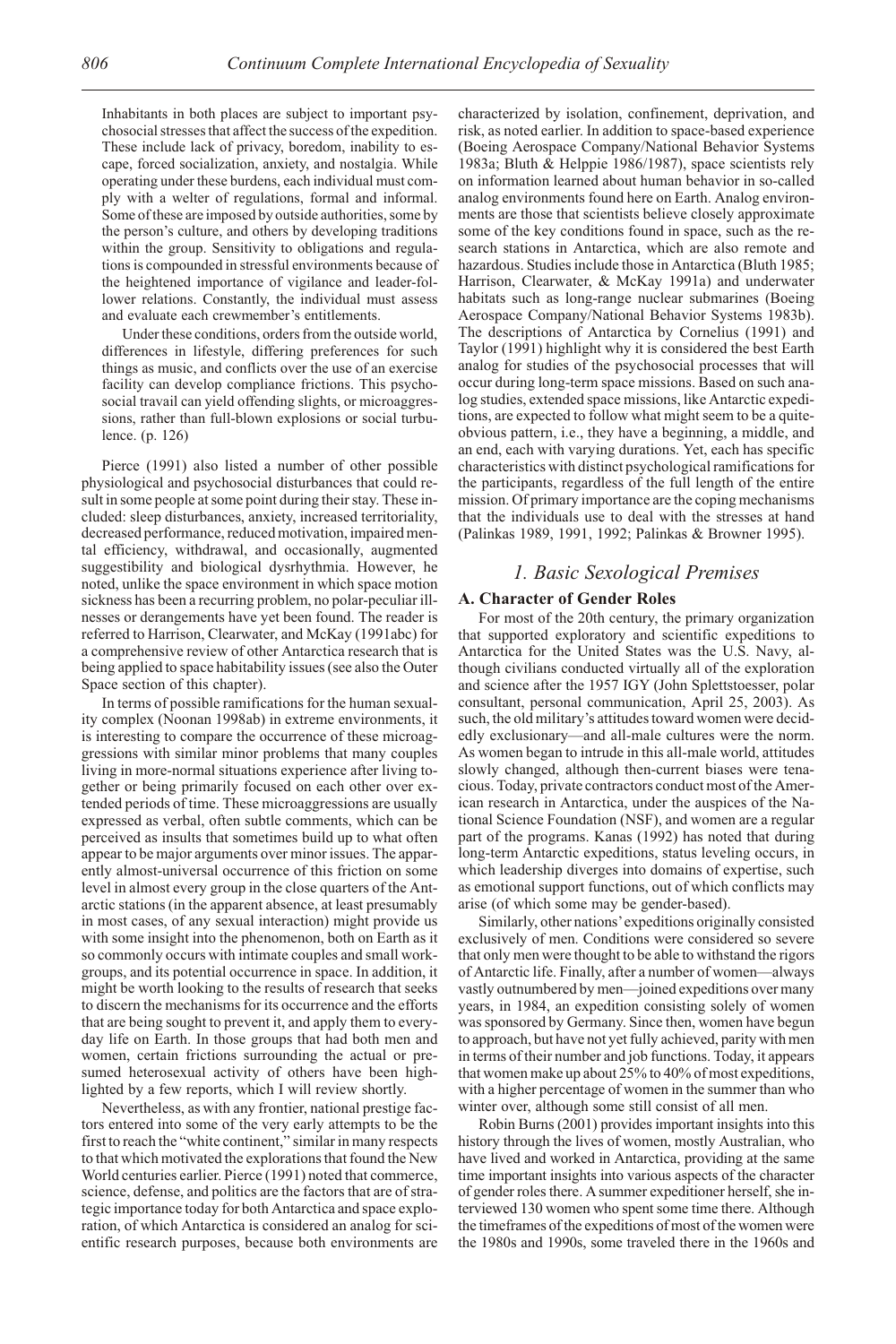1970s, with a few going there even in 1959. Thus, Burns gives us a sense of the changes that have occurred as reported by these women, as she highlights the history of women on the continent. She also provides a look at the hardships faced by women and the impact of the extended separation from their families, which probably apply to others as well. She writes:

Even with modern communications between Antarctica and Australia, twelve to fifteen months is a long time for couples to be separated. New relationships can form that are difficult to explain, and each may find it hard to understand the experiences of the other; for example, the intensity of life in Antarctica, or the new-found independence of the partner left at home. (p. 18)

She also discussed the difficulties in keeping up with younger children's development, although the use of the Internet now enables closer contact and the exchange of photos.

Burns's subjects tend to say that, although things have changed for women, in many ways the traditional roles of men and women are still in effect, with some men still viewing Antarctica as the "last frontier . . . where men go to prove they're men" (p. 25). Yet Burns also sees Antarctica as beneficial in breaking down some women's stereotypes of men. In some ways, there seems to be some hope of moving toward an interdependence between men and women.

#### *2. Religious, Ethnic, and Gender Factors Affecting Sexuality*

Although Antarctica has a multinational appearance, it is really largely a collection of national "neighborhoods," each station being staffed and run by its sponsoring country. As such, religious, ethnic, and other cultural factors tend to reflect, in varying degrees, the composition of the respective countries. One could anticipate, then, that these cultural factors operate in a similar manner to the way they do on their native soil, and, thus, their impact on sexuality factors might be assumed to operate in large measure the same way. Research has yet to be carried out to determine whether the physical and psychosocial environments peculiar to Antarctica mitigate their impact on people's sexuality in any significant way. As noted earlier in the Outer Space section of this chapter, idiosyncratic local cultures at the various stations are likely to develop as well, which will likely have an important impact as well. A good example follows:

Cornelius (1991) described the use of a ritualized nudity activity that was conducted every year at one Antarctic station, usually just past the midpoint of winter. The 300 Degree Club is a South Pole Station custom, whose name came from the fact that the temperature in midwinter (in September) drops below  $-100^{\circ}$  F ( $-73^{\circ}$  C) and there is a sauna that is set to 200° F (93° C) for the event. The crew would sit in the sauna wearing nothing but footwear and build up a profuse sweat. They would then dash out into the cold to the marked site of the geographic South Pole (about 325 feet, or 100 meters), pose for a quick picture, then dash back. The trick is not to fall, as the ice would burn like dry ice; the quick freezing of the sweat actually protects the body. Cornelius did not detail whether or how this was done when women were part of the crew. However, a 1996 Discovery Channel documentary reported a similar custom at another Antarctic station in which the members, male and female, after leaving the sauna took a quick dip in the water in a hole that was cut in the ice, before running back inside. This was described as a rite of passage that signified a major turning point of the expedition. This is also relevant to this discussion because of the common idea that many people have of

confusing nudity with inviting sexual activity. However, in both of these cases, there is apparently no overtly sexual significance involved.

Given the realities of sexuality today and the widespread perception that being associated with it somehow compromises one's professional standing and credibility, it is necessary to look at ways in which researchers can release the results of any sex-related research that might be done. Gender-related research does not carry the additional burden that specifically sex-related research does, and is thus being released and results presented at conferences often today (e.g., *Gen der on Ice: Pro ceed ings of a Con ference on Women in Antarctica*, Edwards & Graham 1994; "Gender-Based Differences in the Cardiovascular Response to Standing," Gotshall, Tsai, & Frey 1991). This may be partly be cause gender has be come neu tered, in effect al low ing it to be "uncontaminated" by sex, (i.e., the "clean" part above the belt vs. the "dirty" part below), as hypothesized by John Money (1995). In fact, today, it is common to use *sex* and *gender* as if they were synonymous, when sex is actually the biological (genetic, hormonal, and morphological) basis of gender, and gender is the cultural manifestation of sex.

With respect to gender factors, it is clear that, generally, women tend to change the environment in positive ways, because men appear to behave differently than they do in all-male groups (Bishop 1996; Stuster 1996). Nevertheless, Pesavento (2000) has noted that less-than-encouraging social interactions can occur in mixed-gender groupings. (See Section 5, Interpersonal Heterosexual Behaviors, below.)

#### *3. Knowledge and Education about Sexuality*

Antarctica is by and large an all-adult world, and children and adolescents are not part of most expeditions. Thus, sex education is not and probably will not be relevant in American or most other stations in Antarctica for the foreseeable future. Chile and Argentina, however, do have families, including children, living there year-round, with schools and other small-town facilities (John Splettstoesser, polar consultant, personal communication, April 25, 2003). The children are taught by teachers who come from their respective countries, although it is not known what kind of sex education might be taught. It is thought that the settlements were established to support territorial claims by these two countries should the Antarctic Treaty be dissolved, although none of the claims of the seven coun tries who make such claims are currently recognized by any others.

#### *4. Autoerotic Behaviors and Patterns*

No studies have been found that discuss masturbatory behavior in Antarctica. It can be presumed, however, that it is and has been practiced there, not only because of our human nature, but because, in the past, it would have been expected if no (heterosexual) partners were available in allmale crews (although it is normal behavior in individuals in couples in ordinary environments as well). It can also be expected in high-risk environments, in which it can function as a stress-reducer.

There is some anecdotal evidence, however: In all-male groups, masturbation was often the subject of a lot of jokes. At some Australian stations, stories were told of Wednesday nights being "wank night," although they may have been made in jest (Desmond Lugg, former head of polar medicine, Australian Antarctic Division, personal communication May 9, 2003). Dr. Lugg also related the story of how, when he gave the same preparatory lecture to new expeditioners prior to going to Antarctica (after having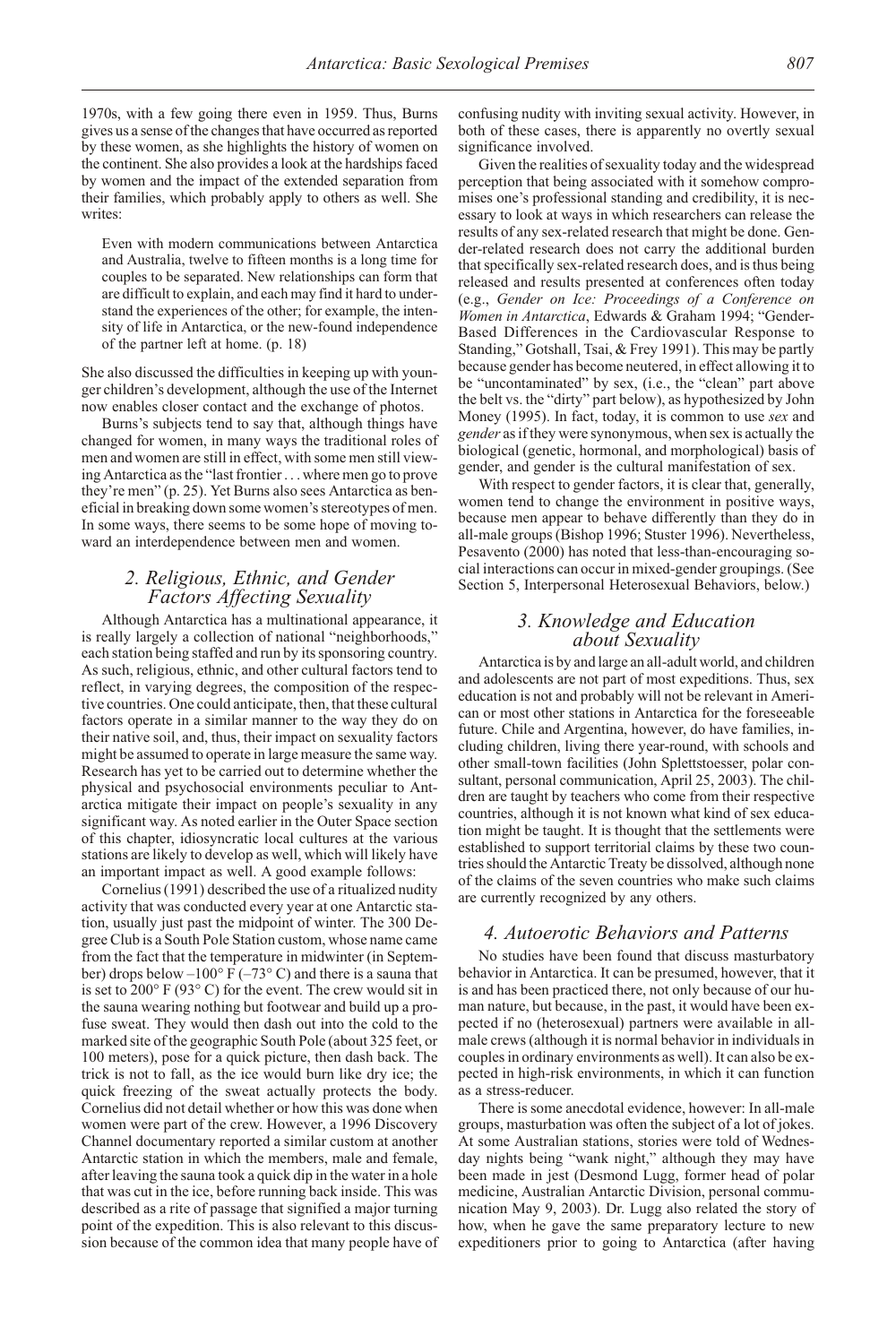been admonished by some women that they get the same information as the men), one woman said, "We wank too."

#### *5. Interpersonal Heterosexual Behaviors*

Intimate relationships do develop, some quite open and some quite secret. I might expect that the open or secret nature might parallel the experience of people in ordinary workplaces or small towns, where group norms establish its acceptability and the positive, negative, or neutral impact on the individuals involved in and around them. There are no data avail able on the incidence or prevalence.

In an American Antarctic analog study commissioned by NASA for the Space Station Program (Bluth 1985), several aspects of heterosexual interaction were noted under a subheading called "Sex Roles." Among the issues discussed were the benefits and drawbacks of having married couples in the crew and the effects of fraternization, as well as of men's attitudes toward women. Some findings were that fraternization did occur at stations and that it "did not seem to be a problem as much when a woman remained with one person and did not flaunt or change relationships"  $(p. 141)$ . The comments of one man indicated that those men who did not have a partner felt upset and resented those crew members who were indiscreet about sexual relations. Many of the women who wintered-over said they became the victims of gossip. The men also had a variety of other attitudes toward the women, some positive and some negative. One finding recommended that women need to be able to deal with male sexual attention.

Stuster (1996) echoed these observations and provided additional information about mixed-sex pairings:

Promiscuity has had a rare but occasionally disruptive effect at Antarctic stations. Winter-over personnel have reported that if a woman chooses to have a relationship during her stay in Antarctica, it is usually with one man. Senior personnel are typically selected over junior staff, and clean-cut Navy men tend to be favored over the civilian construction workers, which can contribute to friction between military and civilian members of a remote-duty crew. In most cases, the other men tend to respect the decision once a woman makes a choice or makes clear her unavailability. Persistent, unwanted attention has occurred, however, with negative consequences to individual adjustment and group solidarity. Particularly disruptive problems develop when a woman and the station leader are involved in a relationship. In these circumstances, others in the group tend to claim that the leader has an unfair advantage. (pp. 178-179)

Stuster went on to suggest that leaders of space missions should avoid such involvements, but added that "it might be unwise for mission managers to dictate how crew personnel conduct this aspect of their personal lives" (p. 179).

Bluth (1985) also identified the "Antarctic Queen Syndrome," in which "every woman is beautiful," which "[s]ome women take advantage of . . . and play man against man" (p. 142). The Antarctic Queen "flirts with all the males,  $\dots$  always asks for favors [and] attention,  $\dots$  [and], "[i]f they need help . . . honey up to one of the guys, [which] causes problems between people and groups" (p. 142). Clearly, many of the situations noted can occur in non-isolated environments as well; however, in the latter situations, there are alternatives outside the group that can mitigate the frustration and problems that can occur.

Nevertheless, the benefits of both men and women working together appear to outweigh the disadvantages, as noted by Bishop (1996) and Stuster (1996). Bishop noted that in

Earth-based studies, mixed-sex groups appeared to perform workgroup tasks better than all-male groups. She also reported that in military mixed-sex interactions, aggressive behavior appeared to be lessened, disciplinary cases were fewer, and the problems with sexual liaisons and pregnancies anticipated by critics failed to materialize. She also said that the addition of women tended to normalize group functioning, in that the presence of women seemed to enable or encourage the men to engage in a greater range of expression and cooperative behavior than in all-male crews. Women and men on extended spaceflights are likely to experience similar pressures and benefits, even though the crew sizes for the foreseeable future will remain smaller than on most Antarctic stations today. Law (1994) anticipated that many of the problems would not be solved until a more even balance of women and men is achieved. Lugg noted that women's entry into Antarctica after the transition from all-male to mixed-sex expeditions caused disruptions at times, but that it depended on the leadership and other factors (personal communication May 9, 2003). All this suggests that sexuality factors will still likely be stresses that will need to be addressed in both Antarctic and space environments.

Careful planning of living quarters with the assumption that sex is likely to take place is just one aspect that needs to be considered. In describing the differing characteristics of the Palmer Station, which is located near the coastline and so enjoys slightly less harsh conditions than the South Pole Station, which is located deeper in the interior on the high ice plateau, Cornelius (1991) noted in passing that the design of that station was poorer than that of the South Pole Station. In describing the crew's private quarters at Palmer, he wrote that, as a result of the station's poor design, which caused additional problems and stress, the acoustic privacy left much to be desired: "One can hear the crewmember in the next room breathing, making love, or listening to *his* music" (p. 14). In a follow-up article by ABCNews.com (2001) discussing Dr. Jerri Neilsen's outcome of her breast cancer and her planned return to Antarctica to work as a doctor on a cruise ship, she was quoted as saying that there were little of either sex or romance for similar reasons. Thus, some acceptance that sexual activity will take place, and a little fore sight and planning, can help to alleviate some future problems with respect to sexuality factors.

Nevertheless, Burns (2001) has written that sexual relationships do happen in Antarctica. She noted that one third of the women she in ter viewed had been in Antarctica at the same time as their current partner, although fewer than half of these had started the relationship there. She noted that women entered sexual relationships for two reasons: One was to share the special experience of being in Antarctica with an intimate partner; the other reason was to handle the various pressures that had to be addressed.

In addition, Burns (2001) described the psychosocial aspects of relationships, such as dealing with male competition and the sexual activities of women who are known to be married, and the impact these can have on the men who might resent the fact that women have a choice of partners, whereas they do not. With respect to the married woman, it may arouse fears about what their wives at home may be doing. It appears that many of these dynamics, which are not uncommon outside of Antarctica, may be heightened in the extreme environment there. These dynamics might be useful for space mission planners in their Mars mission planning, for example, as the trip is expected to take maybe three years with far fewer people, which could exacerbate these effects further. It will be important to ascertain the differences between the two environments, however, as well as the psychosocial relationship variables that are different to more accu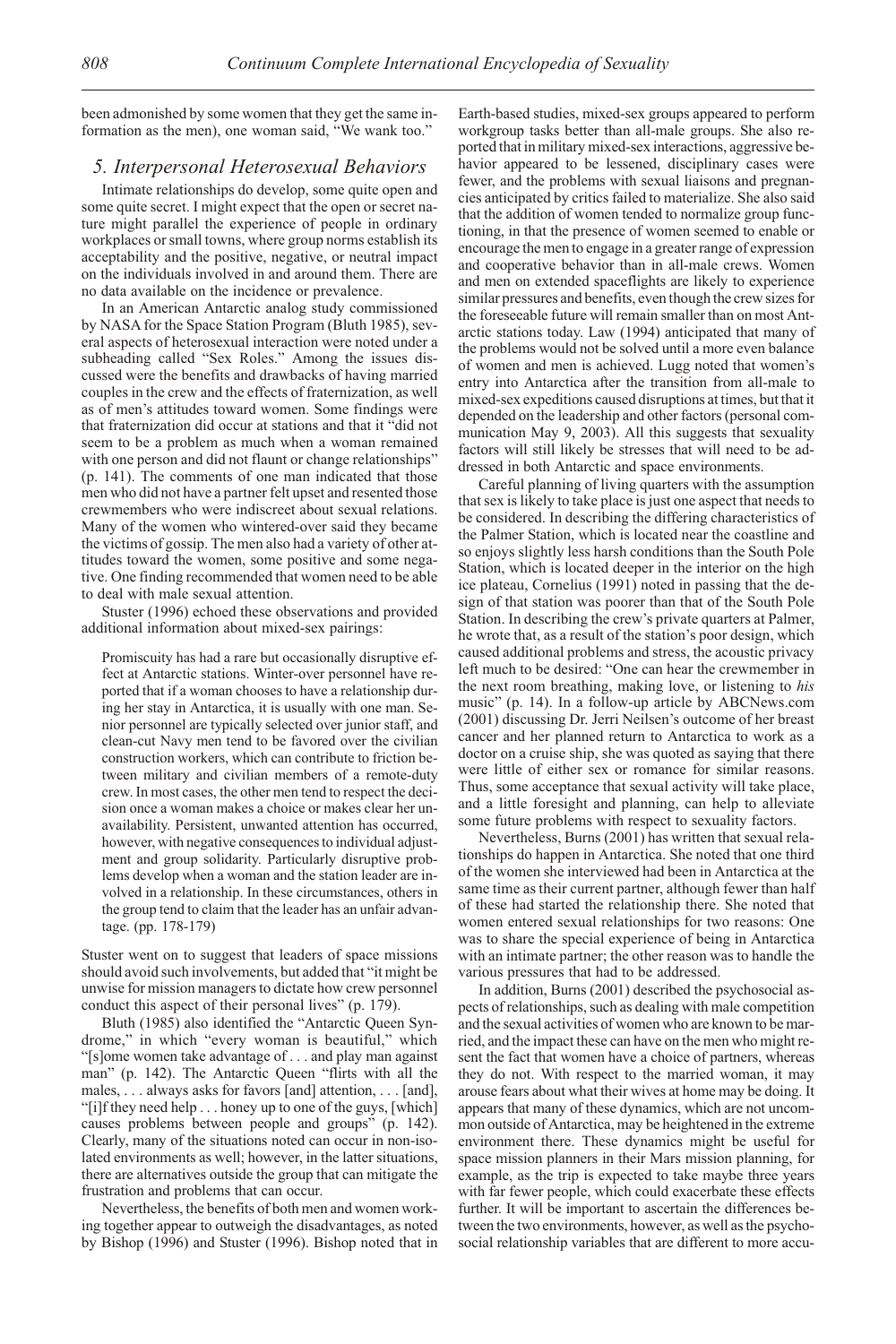rately gauge what can be done to minimize any potentially negative impact and to maximize the positive potential.

#### *6. Homoerotic, Homosexual, and Bisexual Behaviors*

#### **A. Adults**

It is unlikely that there have been no gay Antarctic participants, and Burns (2001) has noted that "differences in ethnicity, class and sexual preference, as well as gender, are all reasons for not belonging" for women "to the male hierarchy" (p. 87). Thus, we might assume that this might apply to gay men as well. In my early research on this topic (Noonan 1998a), I came across Lugg (1991), who, writing of Australian expeditions, wrote that descriptions of "groups who lisped or used 'quaint' language" (p. 32) are part of the folklore of the Australian experience. I took this as a possible reference to the use of stereotypical American gay-male behaviors, which are often used for either ridicule or self-parody, al though they are not typically used in everyday life by gay men. In a subsequent conversation, Dr. Lugg noted that it really was not related to gay caricatures, but rather that the language in the group mimicked the lisping of jokes that circulated one year at one Australian station, as well as the quaint language (i.e., old British-style accents and such) of old movies, which they would watch without the sound and the men would provide the dialogue imitating the actors. Thus, this is a good example of how different cultural behaviors and their meanings can lead to misunderstandings. He noted further, with respect to the lisping, that the language of the men had changed—they had developed their own language (inflections, meanings, and vocabulary) because of the isolation and their response to the environment. For the same reason, dogs at the station would sometimes be personified and become quiet partners in conversations. A parallel can be seen in less-isolated workgroups, and especially in intimate couples, where private languages often develop because of their insular nature.

Law (1994), a leader of 28 all-male Antarctic expeditions for Australia from 1947 to 1966 that established that country's three Antarctic stations, speaking at an Australian international conference on women in Antarctica, said:

So far as I know there was no overt homosexuality at our stations. We of course, went to some pains to avoid homosexuals in the selection process. I heard that one man, a bisexual ex-naval rating, did some soliciting early on, but there were no takers, so that sort of fizzled out. Whether there was any covert homosexuality I would not know, but it would have been very difficult at a station to have kept secret such a liaison, and I was never informed by any of our men that anyone knew of anything of that sort happening. (p. 72)

Despite these comments, he appeared not to be necessarily opposed to homosexual behavior, however, as he qualified his statement:

In that regard, however, I must point out that if we are to advance arguments justifying heterosexual behaviour at ANARE [Australian National Antarctic Research Expeditions] Stations now that women are admitted as expeditioners, then for the same reasons we shall have to accept possible homosexual behaviour and modify our selection processes accordingly. (p. 72)

He added, "It is important to stress the need for discretion in both heterosexual and homosexual behaviour at stations. Overt behaviour is objectionable for a number of reasons." He went on to say that the role of the leader in the event of sexual behavior was important and could have a "considerable effect in moderating undesirable behaviour" (p. 72). Puskeppeleit (1994), the leader of the first-ever all-female expedition to Antarctica that was sent by the German Polar Institute, also speaking at the women-in-Antarctica conference, did not address the possibility that homosexual behavior was an issue at all for the women. She did note, however, that all of the women "would have preferred a mixed overwintering team" (p. 80), which the Institute would not allow.

Even today, potential problems could emerge with crewmembers who discovered that one of their team was homosexual or bisexual—just as they have when certain behaviors have been perceived as inappropriately heterosexual.

#### *7. Gender Diversity and Transgender Issues*

Although intersexual issues may become an issue in Antarctica in the future, it appears not to be so now, although it is known that men, as in some other all-male analog environments, sometimes dress up and act as women for parody and entertainment. The explanation seems to be that it oc curred when there were no women who were part of the expeditions, and the men missed the company of women and sought to "normalize" the social environment. Burns  $(2001, 83-84, 91)$  noted, however, that "cross-dressing, 'girlie' posters and magazines, regular blue movie nights and 'page three girls' in the daily station news bulletins have been part of the tradition" at Australian stations, "and all have become contentious in recent years."

#### *8. Significant Unconventional Sexual Behaviors*

#### **A. Sexual Harassment, Rape, and Prostitution**

Personal accounts of those who were in Antarctica when women first arrived suggest that mild forms of what has come to be known as sexual harassment, i.e., constant attention and cajoling for dates and such, appear to have taken place. As noted by Stuster (1996) in Section 5, Interpersonal Heterosexual Behaviors, apparently more-recent persistent, unwanted sexual attention has occurred, with negative consequences to individual adjustment and group solidarity. No reports of real (quid-pro-quo) sexual harassment, as opposed to the current social construction of "sexual harassment," or rape were found. Prostitution does not seem to occur.

#### **B. Pornography and Erotica**

Cornelius (1991) noted that the ways in which the crew decorated common areas, such as with a large mural of a forest, probably helped to relieve stress during the period of isolation. This is likely to be true for the individual crewmember's small private quarters as well, in which he noted the "[m]any nature scenes and posters of the opposite sex" (p. 13). Law (1994) further noted that the Australians were always astonished at the number of nude photos on the walls of the American stations. The role of the use of sexually oriented materials in the leisure activities of the crew is, however, an issue that was not addressed in any of the analog studies, except that of Bluth (1985), who noted that at some of the stations, "the men liked to watch pornographic films and it's best if a woman is not offended by pornography" (p. 143).

Also, stories are told of how, along with Russian fur hats, American *Playboy* magazines, when they were banned in many countries, would become a valuable local currency in trade. In fact, *Playboy* centerfolds became part of the history of one station in the 1950s, where they were used to cover a ceiling, nicknamed the "Sistine Ceiling."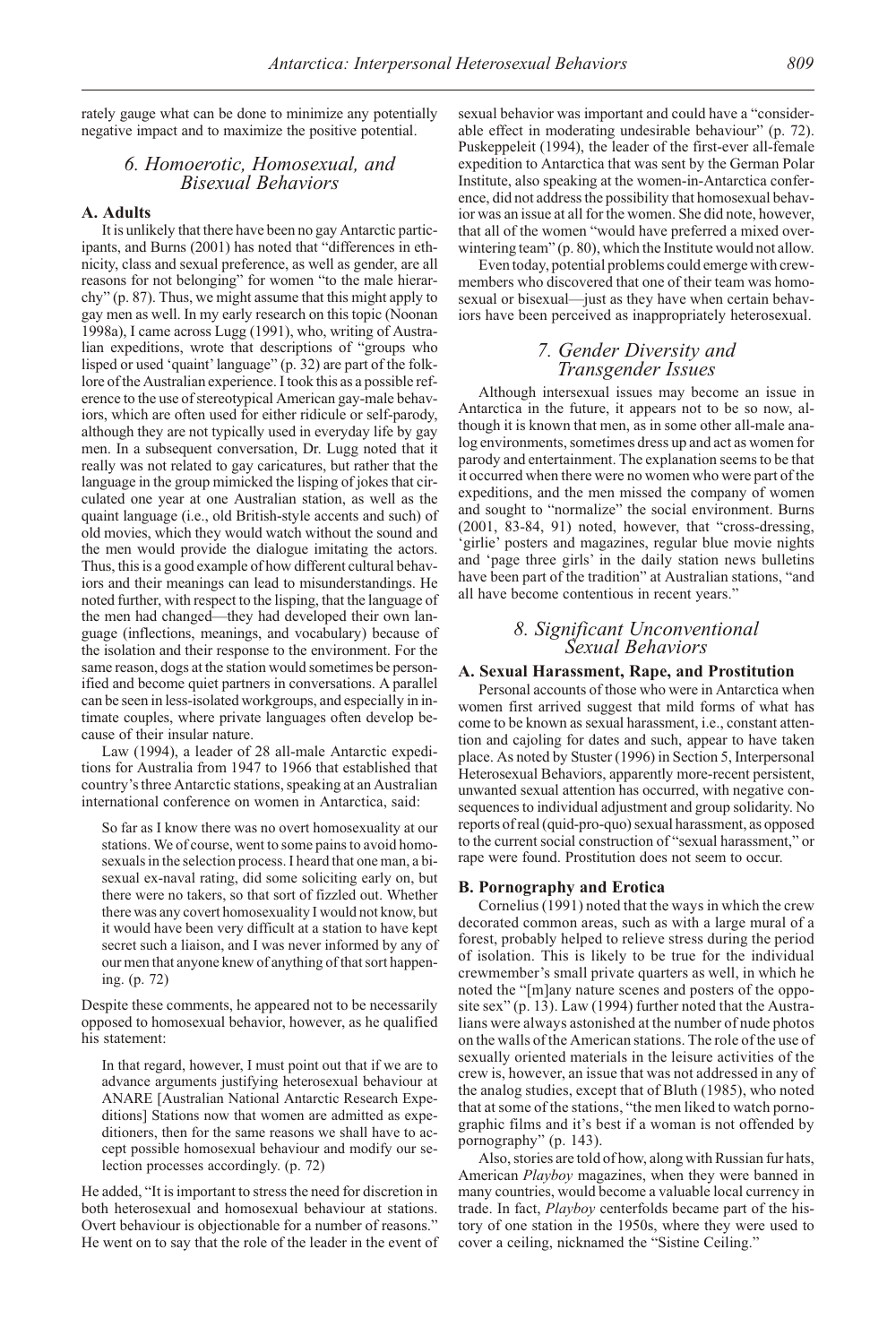Anecdotal reports say that when women first became part of the expeditions, they tended to ignore the pornographic pictures or pinups (typically less sexually explicit), although they were eventually taken down from common areas. Private areas were considered private, and so these images usually stayed. In the late 1980s and early 1990s, when anti-pornography feminists came in and sexual harassment laws became common, they caused much acrimony and angst at the stations, as pinups and other materials had to be removed. For example, an uproar in the Australian press occurred over one explosive episode when a female leader banned the private posting of this type of material in one's personal area.

#### *9. Contraception, Abortion, and Population Planning*

#### **A. Contraception and Abortion**

In a report prepared by George Washington University and Analytic Services Inc. (GWU/ANSER 1994a) on potentially difficult and sensitive events, including pregnancy, that might occur in space prepared for the National Aeronautics and Space Administration (NASA), the GWU/ANSER (1994b) team reviewed the Australian and U.S. Antarctic analog environments, and found the following related information. Both countries' stations have reported that pregnancies have occurred during expeditions. The policy they followed was that the woman be evacuated at the earliest possible time. "It is interesting to note," according to these authors, "that the father is not also sent home. The implication of this policy is not that sexual relations resulting in pregnancy are condemned but that the pregnant woman represents a medical liability unsuited for an extreme, isolated environment" (p. 30). They noted that an incubator was available at the Australian station in case the baby was born before evacuation was possible, and that abortions will not be performed there because of legal liability concerns, even though abortion is legal in Australia. However, they noted, pregnancies do not often occur in Antarctica, "[p]erhaps because birth control is readily available at all of the stations studied" (p. 30). The possibility that heterosexual relationships did not occur was discounted with the statement: "As one [Australian] female crew member reported, 'Just about every woman ends up in a relationship'" (p. 40).

CNN.com (2001) reported that New Zealand's Scott Base, located on the Ross Ice Shelf, installed their first two condom machines in anticipation of the influx of visitors in August 2001 in preparation for the warmer spring season in October. The supplier was quoted as saying, "It's pretty much a little village down there where everyone knows everyone, so if they can walk into a loo and buy a condom, it's a lot easier than going to the local shop and buying them, when everyone knows what's going on." It was expected to serve about 400 people, as well as about 1,200 Americans at their nearby McMurdo Base.

#### *10. Sexually Transmitted Diseases and HIV/AIDS*

It appears that most if not all countries do some screening for various diseases and conditions, and, if one is found with a condition, he or she is not allowed to go to Antarctica, so many diseases apparently do not appear there. Nevertheless, as noted above, condoms are now being sold in vending machines at New Zealand's Scott Base, which are also expected to serve the needs of the U.S.'s McMurdo Base nearby. UNAIDS.org (2002) does not list Antarctica among its list of countries for which it offers an epidemiological assessment, so HIV/AIDS does not appear to have reached that continent.

Various epidemiological data on STDs in Antarctica also suggest that STDs may not be an issue, although STDs have been taken to Antarctica in a number of national expeditions, but were not passed on to others within the group (Desmond Lugg, personal communication May 9, 2003). This suggests that those who had them got them earlier, perhaps in one of the South American entry points or their homelands. Screening specifically for STDs is not done. HIV screening is done through walk-in blood banks, and is provided as an ancillary finding. Because of the possibility of an HIV-infected person converting to full-blown AIDS, that person would probably not be allowed to go to Antarctica, because of the lack of medical support to treat it. It is unknown what would happen with someone who got an HIV-positive test result once there.

Some studies suggest, further, that the polar environment does depress the human immune response in otherwise healthy individuals, although specific environmental factors have not been identified that contribute. I would conjecture that stress is a likely candidate, and it would be interesting to compare the results of any studies on stress-hormone levels with Strollo, et al.'s (1998) study of male astronauts, which showed decreases in libido and testosterone levels while in space, which returned to normal postflight. No similar effects—or reports of sexual dysfunction specific to the polar region—have been reported in Antarctic settings.

Dr. Nancy Chin, a medical anthropologist from the University of Rochester School of Medicine who is studying social interactions in Antarctica, has noted that many summer participants clearly have an away-from-home attitude about being in Antarctica, and being there for sexual exploration is part of the Antarctic experience. However, she noted that sexual diseases are not screened out at the U.S. stations prior to arrival, and so, contrary to some myths, Antarctica is not the safest place in the world to have sex. For the most part, the same risks they faced at home were possible in Antarctica as well (personal communication August 12, 2003).

#### *11. Sexual Dysfunctions, Counseling, and Therapies*

Cornelius (1991) highlighted some of the major psychosocial factors that contribute to stress in Antarctica:

For example, absent are windows, privacy, living green things and animals, the sun, thick moist air to breathe, freedom to travel, or freedom to leave a rumor-infested, isolated human outpost. The "rumor mill" can be quite potent. Cliques can develop and be quite cruel and stressful to an individual with a different background than the rest of the crew. Cliques can also be quite insensitive to their own kind. Lack of acoustic privacy in the small "private" rooms can also lead to stress. Privacy becomes a cherished commodity. Time away from the group alone is very important for "charging one's batteries." Lack of a partner of the opposite sex can also lead to stress. Married couples who have wintered tend to handle the isolation much better. Constant low light levels can cause stress, too. It was observed that much higher light levels inside the dome at South Pole Station during the isolation period seemed to increase the morale of the crew. The higher light levels tend to decrease stress. (p. 10)

Thus, we can see that the level of stress, which is a major factor in disrupting interpersonal couple relationships and small-group interactions, can be quite high. In addition, stress is a major factor in many sexual dysfunctions. Therefore, we can expect that although stress can affect overall sexual performance and relationships, at the same time some undelineated aspect of the marital relationship (perhaps sex)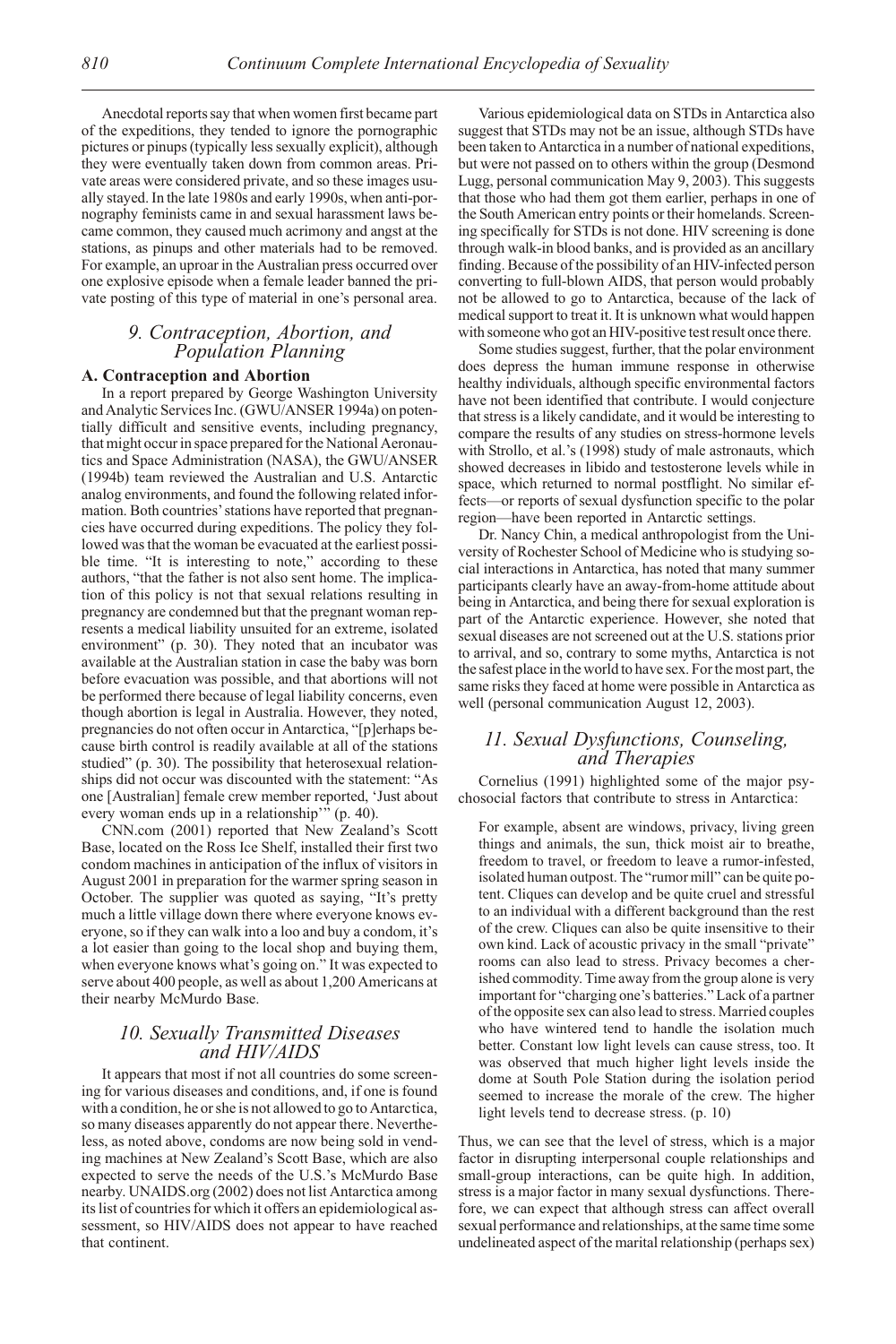tends to mitigate against the effects of stress for some married couples. It has been noted that most of the American work being done in Antarctica is being conducted by private contractors, who often send married couples to Antarctica.

In Antarctica, the value of off-duty leisure activities has been documented (Kelly & Kanas 1994). Such activities can provide the crew with a welcome respite from the monotony and stress of the long winter. Cornelius (1991) noted that, although they depend on the individual, they can include: conversation, watching movies and videos, listening to music, short excursions outside, looking out the windows if there are any, or doing group projects (e.g., building a jacuzzi at South Pole Station). He noted that they also try to find an excuse for a party, not only the standard birthdays and holidays, but also to celebrate midwinter (which signifies roughly the halfway point of the expedition) and the sunset and sunrise (there is only one sunset, corresponding roughly with our vernal equinox, and one sunrise, at about our autumnal equinox, in the interior parts of the continent each year).

Still, anecdotal stories have been told that suggest that some marriages have failed as a result of the Antarctic experience. Stuster  $(1996)$  confirmed this when he wrote:

It is true that extremely disruptive and even dangerous relationships have developed among mixed-gender crews at both large and small Antarctic stations. Many relationships, including long-standing marriages, have dissolved while one or both parties were on the ice; other situations have been so bizarre that it is remarkable that the individuals were capable of coping with the experience. (p. 179)

He suggested that careful crew selection (as opposed to screening) was important, as well as special training about the many potential problems associated with life in isolation and confinement, which would allow most of the concerns about mixed-sex crews to dissipate.

Lugg has noted that marriages have been performed in Antarctica, and he also noted that some married couples have separated during their stay in Antarctica (personal communication May 9, 2003). He noted anecdotal stories that reveal that occasionally expeditioners may become involved with a new partner from the group, which can add additional stress to an already-stressful situation affecting established relationships. Today, people have psychological support services available by satellite phone, and doctors and many section leaders can also counsel those who winter over. Often, as well, the participants themselves can give useful support to those within the group who might need it.

#### *12. Sex Research and Advanced Professional Education*

It appears that no specifically focused sex research has been done in Antarctica. However, as can be noted from the previous sections, research has been done for NASA that has looked at the interpersonal relationships that occur in research stations there to help suggest what impact the psychosocial environment, in terms of isolation, confinement, deprivation, and risk, might have on extended spaceflights. In addition, personal accounts of expeditioners have drawn some attention to sexuality factors. Together, both can begin to suggest avenues of sex research that might be done in both environments, which, as I have argued elsewhere (Noonan 1998a), can be used to improve the sexual lives of everyone.

#### *References and Suggested Readings*

ABCNews.com. 2001 (July 19/31). PrimeTime: Survival at South Pole: Doctor rescued for cancer treatment to return to Antarctica. Available: http://more.abcnews.go.com/ sections/primetime/2020/primetime\_nielsen\_010719 feature.html.

- Bishop, S. L. 1996 (November 15). Psychosocial issues of mixed-gender crews in space. In: R. J. Noonan (Chair), *Women and men in space: Implications for the space and sexual sciences*. Symposium conducted at the 39th annual meeting of the Society for the Scientific Study of Sexuality (SSSS), November 15, 1996, Houston, TX.
- Bluth, B. J. 1985. *Space station/Antarctic analogs* (ITT, Antarctic Services Contractor Reports NAG 2-255 and NAGW-659). Reston, VA: Space Station Program Office, NASA.
- Bluth, B. J., & M. Helppie, 1986/1987. *Soviet space stations as* analogs (2nd ed. with MIR update). Reston, VA: Space Station Program Office, NASA. (Original work published 1986)
- Boeing Aerospace Company/National Behavior Systems, 1983a. Space station habitability report (NASW-3680/ CC0081). Reston, VA: Space Station Program Office, NASA.
- Boeing Aerospace Company/National Behavior Systems, 1983b. *Space sta tion/Nu clear sub ma rine analogs* (U.S. Naval submarine interview report/Space station crew system interface study). Reston, VA: Space Station Program Office, NASA.
- Burns, R. 2001. *Just tell them I sur vived! Women in Antarctica*. Crows Nest, NSW, Australia: Allen & Unwin.
- CIA. 2002 (January). *The world factbook 2002*. Washington, DC: Central Intelligence Agency. Available: http://www .cia.gov/cia/publications/factbook/index.html.
- CNN.com. 2001 (August 2). *Sex in Antarctica no longer on ice*. Avail able: http://www.cnn.com/2001/WORLD/asiapcf/ auspac/08/02/antarctic.sex/.
- Cornelius, P. E. 1991. Life in Antarctica. In: A. A. Harrison, Y. A. Clearwater, & C. P. McKay, eds., *From Antarctica to outer space: Life in isolation and confinement* (pp. 9-14). New York: Springer-Verlag.
- Edwards, K. & Graham, R. (1994). *Gender on ice: Proceedings of a conference on women in Antarctica, held in Hobart, Tasmania, under the auspices of the Australian* Antarctic Foundation, 19-21 August 1993. Canberra: Australian Government Publishing Service.
- Gotshall, R. W., P.-F. Tsai, & M. A. B. Frey. 1991. Genderbased differences in the cardiovascular response to standing. Aviation, Space, and Environmental Medicine, 62, 855-859.
- GWU/ANSER. 1994a. Policy issues in space analogs [Final report of the June 1992 Workshop]. Washington, DC: Space Policy Institute, George Washington University, and Arlington, VA: Analytic Services Inc.
- GWU/ANSER. 1994b. Policy issues in space analogs: Pre*pared for the GWU/ANSER Work shop 16-17 March 1994*. Washington, DC: Space Policy Institute, George Washington University, and Arlington, VA: Analytic Services Inc.
- Harrison, A. A., Y. A. Clearwater, & C. P. McKay, eds. 1991a. *From Antarctica to outer space: Life in isolation and confine ment*. New York: Springer-Verlag.
- Harrison, A. A., Y. A. Clearwater, & C. P. McKay, eds. 1991b. Introduction. In: A. A. Harrison, Y. A. Clearwater, & C. P. McKay, eds., From Antarctica to outer space: Life in isola*tion and confinement* (pp. 1-5). New York: Springer-Verlag.
- Harrison, A. A., Y. A. Clearwater, & C. P. McKay, eds. 1991c. Conclusion: Recommendations for future research. In: A. A. Harrison, Y. A. Clearwater, & C. P. McKay, eds., *From* Antarctica to outer space: Life in isolation and confinement (pp. 395-401). New York: Springer-Verlag.
- Kanas, N. 1992. *Interpersonal issues affecting international crews on long duration space missions*. Paper presented at the World Space Congress, 43rd Congress of the International Astronautical Federation (IAF), Washington, DC, August 28-September 5, 1992. (IAF paper IAF/IAA-92-0243).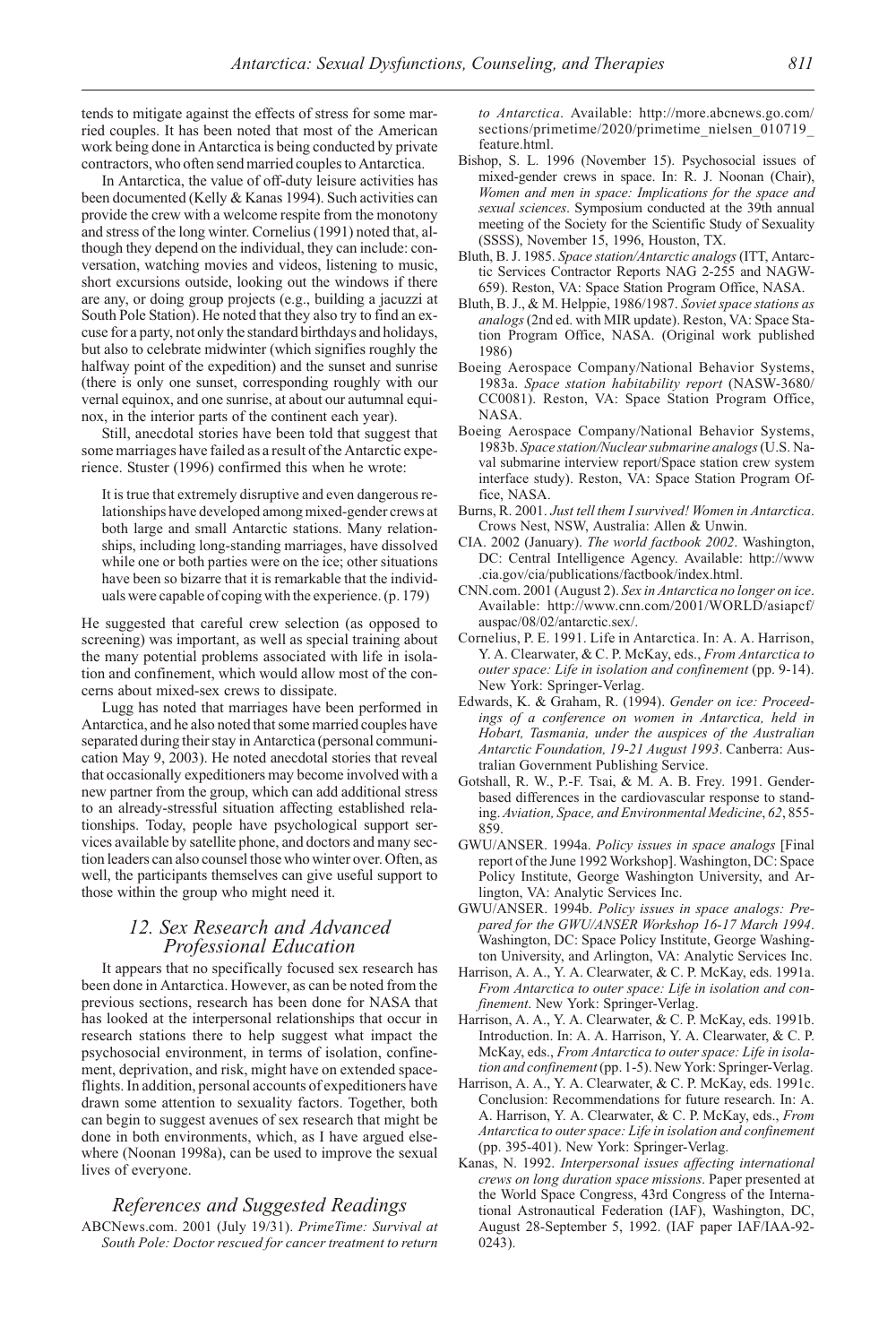- Kelly, A. D.,  $\&$  N. Kanas. 1994. Leisure time activities in space: A survey of astronauts and cosmonauts. Acta Astronautica, *32*(6), 451-457.
- Law, P. 1994. The all male expeditions 1947-66. In: K. Edwards & R. Graham, *Gender on ice: Proceedings of a Conference on Women in Antarctica*, held in Hobart, Tasmania, under the auspices of the Australian Antarctic Foundation, 19-21 August 1993 (pp. 67-73). Canberra: Australian Government Publishing Service.
- Lugg, D. J. 1991. Current international human factors research in Antarctica. In: A. A. Harrison, Y. A. Clearwater, & C. P. McKay, eds., *From Antarctica to outer space: Life in iso la tion and confinement* (pp. 31-42). New York: Springer-Verlag.
- Money, J. 1995. *Gendermaps: Social constructionism, feminism, and sexosophical history*. New York: Continuum.
- Nielsen, J. 2001. *Ice bound: A doctor's incredible battle for survival at the South Pole*. New York: Miramax Hyperion Books.
- Noonan, R. J. 1998a. *A philosophical inquiry into the role of* sexology in space life sciences research and human factors considerations for extended spaceflight. Doctoral dissertation, New York University (UMI publication number 9832759). Information at http://www.SexQuest.com/ SexualHealth/rjnoonan-diss-ab stract.html.
- Noonan, R. J. 1998b. The psychology of sex: A mirror from the Internet. In: J. Gackenbach, ed., *Psy chol ogy and the Inter net: Intrapersonal, in ter per son al and trans personal im pli cations* (pp. 143-168). New York: Academic Press.
- Palinkas, L. A. 1989. Sociocultural influences on psychosocial adjustment in Antarctica. *Medical Anthropology*, 10, 235-246.
- Palinkas, L. A. 1991. Group adaptation and individual adjustment in Antarctica: A summary of recent research. In: A. A. Harrison, Y. A. Clearwater, & C. P. McKay, eds., *From* Antarctica to outer space: Life in isolation and confinement (pp. 239-251). New York: Springer-Verlag.
- Palinkas, L. A. 1992. Going to extremes: The cultural context of stress, illness and coping in Antarctica. *Social Science and Med i cine*, *35*(5), 651-664.
- Palinkas, L. A., & D. Browner. 1995. Effects of prolonged isolation in extreme environments on stress, coping, and depression. *Journal of Applied Social Psychology*, 25(7), 557-576.
- Pesavento, P. 2000. From *Aelita* to the *International Space Sta*tion: The psychological and social effects of isolation on Earth and in space. *Quest: The His tory of Space flight Quar terly* [University of North Dakota], 8:2:4-23.
- Pierce, C. M. 1991. Theoretical approaches to adaptation to Antarctica and space. In: A. A. Harrison, Y. A. Clearwater, & C. P. McKay, eds., *From Antarctica to outer space: Life in iso la tion and con fine ment* (pp. 125-133). New York: Springer-Verlag.
- Puskeppeleit, M. 1994. The all-female expedition: A personal perspective. In: K. Edwards & R. Graham, *Gender on ice: Pro ceed ings of a Con ference on Women in Antarctica*, held in Hobart, Tasmania, under the auspices of the Australian Antarctic Foundation, 19-21 August 1993 (pp. 75-81). Canberra: Australian Government Publishing Service.
- Strollo, F., G. Riondino, B. Harris, G. Strollo, E. Casarosa, N. Mangrossa, C. Ferretti, & M. Luisi. 1998 (February). The effect of microgravity on testicular androgen secretion. Avi*a tion, Space, and En vi ron men tal Med i cine*, *69*(2), 133-136.
- Stuster, J. 1996. *Bold en deav ors: Les sons from po lar and space exploration*. Annapolis, MD: Naval Institute Press.
- Taylor, A. J. W. 1991. The research program of the International Biomedical Expedition in the Antarctic (IBEA) and its implications for research in outer space. In: A. A. Harrison, Y. A. Clearwater, & C. P. McKay, eds., *From Antarctica to outer* space: Life in isolation and confinement (pp. 43-55). New York: Springer-Verlag.
- UNAIDS. 2002. *Epidemiological fact sheets by country*. Geneva, Switzerland: Joint United Nations Programme on HIV/ AIDS (UNAIDS/WHO). Available: http://www.unaids.org/ hivaidsinfo/statistics/fact\_sheets/index\_en.htm.